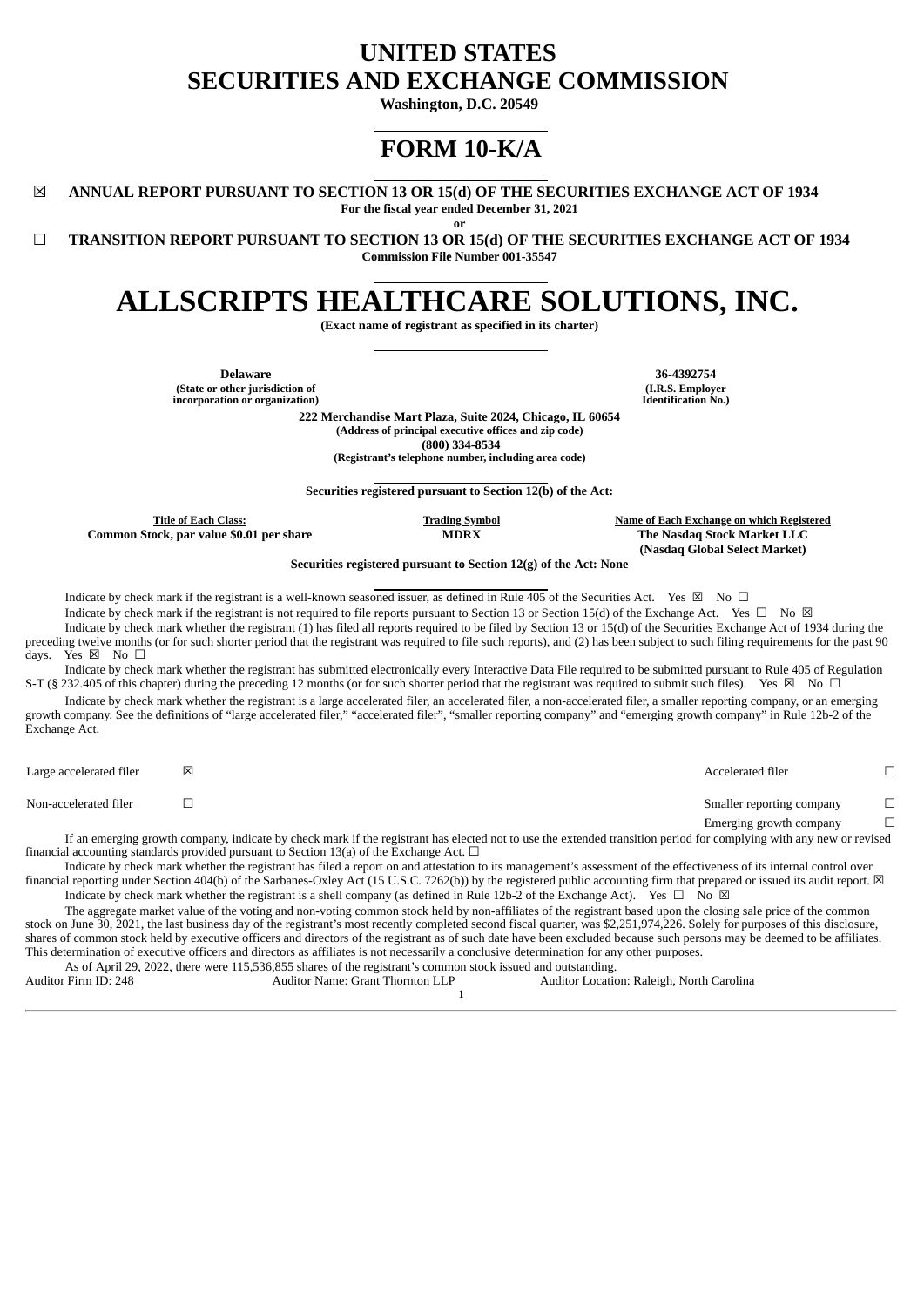#### **EXPLANATORY NOTE**

This Amendment No. 1 on Form 10-K/A (this "Amendment") is being filed by Allscripts Healthcare Solutions, Inc. (the "Company") to amend the Annual Report on Form 10-K for the year ended December 31, 2021 filed by the Company with the Securities and Exchange Commission (the "SEC") on February 25, 2022 (the "Original Report"). The sole purpose of this Amendment is to include the information required to be disclosed by Items 10 through 14 of Part III of Form 10-K. This information was previously omitted from the Original Report in reliance on General Instruction G(3) to Form 10-K, which permits the information to be incorporated in the Form 10-K by reference from a definitive proxy statement if the definitive proxy statement is filed no later than 120 days after the Company's fiscal year-end. The Company is filing this Amendment solely to provide the information required by Part III of Form 10-K because the Company's definitive proxy statement containing this information will not be filed until a later date.

This Amendment amends and restates in their entirety the cover page and Items 10 through 14 of Part III of the Original Filing. In addition, pursuant to the rules of the SEC, the Company has also included as exhibits currently dated certifications required by Section 302 of the Sarbanes-Oxley Act of 2002. As such, this Amendment also amends and restates Item (a)(3) of the Exhibit Index of the Original Filing. Because no financial statements have been included in this Amendment and this Amendment does not contain or amend any disclosure with respect to Item 307 or Item 308 of Regulation S-K, paragraphs 3, 4 and 5 of the certifications required by Section 302 have been omitted, and the certifications required by Section 906 of the Sarbanes-Oxley Act of 2002 have been omitted.

Except as otherwise expressly noted above, this Amendment does not amend any other information set forth in the Original Report. This Amendment continues to speak as of the date of the Original Report and, except where expressly noted, the Company has not updated disclosures contained herein or therein to reflect any events that occurred at a date subsequent to the date of the Original Report. Accordingly, this Amendment should be read in conjunction with the Original Report and the Company's other filings with the SEC.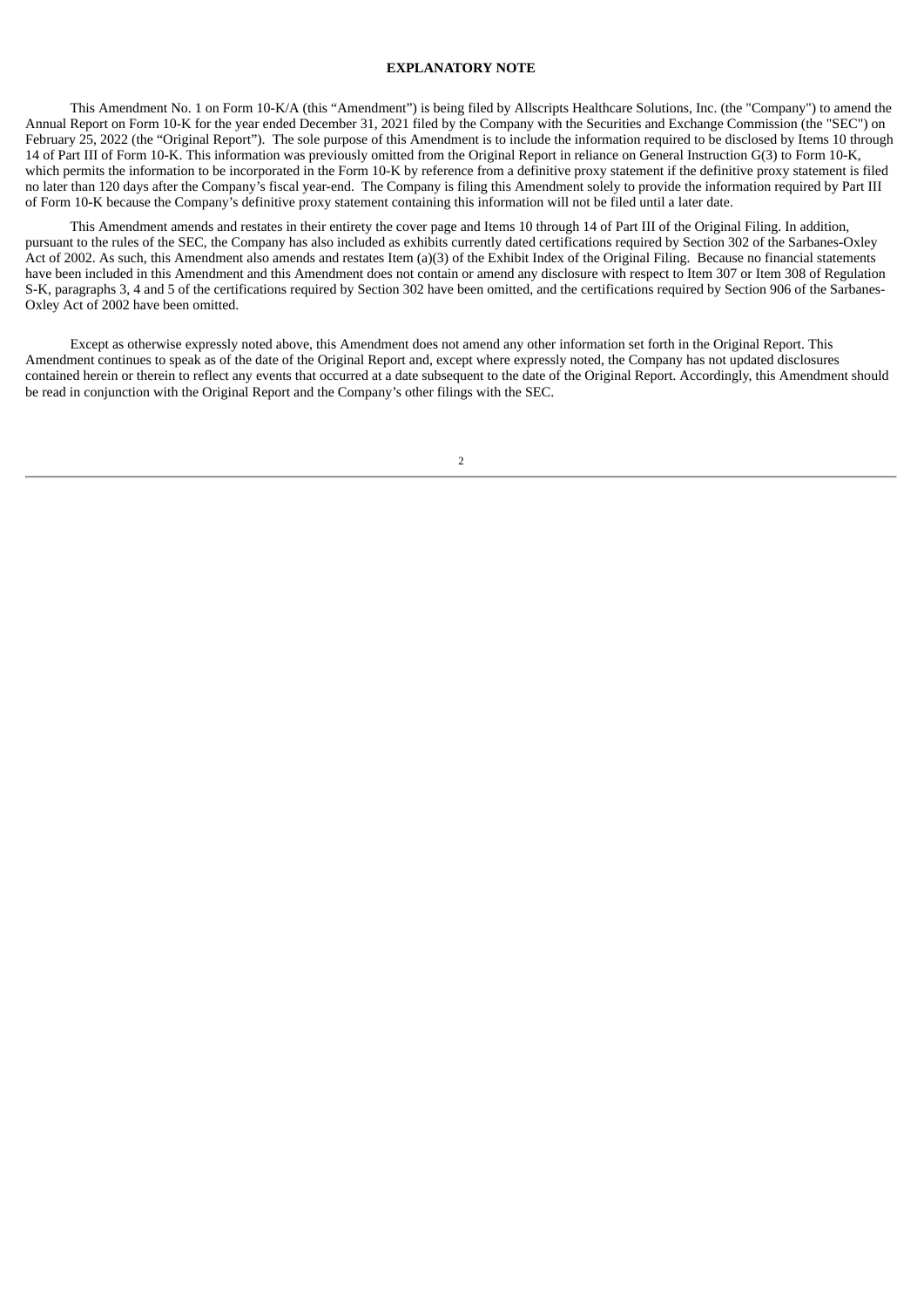### **PART III**

#### **Item 10. Directors, Executive Officers and Corporate Governance**

The following sets forth the names, ages and business experience of the members of the Company's Board of Directors (the "Board") as of April 29, 2022.

| Name                | <b>Position with the Company</b>  | Age | <b>Director</b><br>Since |
|---------------------|-----------------------------------|-----|--------------------------|
| Elizabeth A. Altman | <b>Director</b>                   | 51  | 2020                     |
| Mara G. Aspinall    | <b>Director</b>                   | 59  | 2017                     |
| Paul M. Black       | Director, Chief Executive Officer | 64  | 2012                     |
| P. Gregory Garrison | <b>Director</b>                   | 68  | 2015                     |
| Jonathan J. Judge   | <b>Director</b>                   | 68  | 2016                     |
| Michael A. Klayko   | Chairman of the Board             | 67  | 2013                     |
| Dave B. Stevens     | <b>Director</b>                   | 60  | 2016                     |
| David D. Stevens    | <b>Director</b>                   | 68  | 2012                     |
| Carol J. Zierhoffer | <b>Director</b>                   | 61  | 2020                     |

*Elizabeth A. Altman* worked at accounting firm KPMG, LLP from 1993 to 2019, serving as Managing Partner of its San Diego office from 2014 to 2019, where she led a team of over 260 professionals and 23 partners providing an array of assurance, tax and advisory services to public and private companies across all industry sectors, including work with numerous early-stage, middle market and large global clients in the private and public markets predominately in the life sciences, consumer and technology business sectors. Since October 2019, Ms. Altman has served on the board of directors of CV Sciences, Inc. (CVSI) and is Chair of its audit committee and a member of the compensation committee. Additionally, since August 2021, Ms. Altman has served on the board of directors of Alphatec Holdings, Inc. and chair of its audit committee. Since January 2022, Ms. Altman has served on the board of directors of Papyrus Therapeutics, Inc. and chair of its audit committee. Ms. Altman also served as a board member of the Corporate Directors Forum, a 501(c)(6) nonprofit organization focused on helping directors, and those who support them, build more effective boards through continuous learning and peer networking, and held a leadership position in the Women Corporate Directors, San Diego Chapter, the world's largest membership organization and community of today's preeminent women leaders in business.

Among other qualifications, Ms. Altman brings more than 27 years of achievements in accounting, finance, management, business development, strategic planning and corporate governance.

*Mara G. Aspinall* currently serves as Managing Director of HealthCatalysts Group, a private healthcare consulting firm, and Managing Director of BlueStone Venture Partners, a life science-focused venture capital firm focused in the U.S. Southwest. Ms. Aspinall also currently serves as a director of Orasure Technologies Inc. (OSUR), Castle Biosciences, Inc. (CSTL) and UK-based Abcam plc. (ABCM), along with other privately-held healthcare technology and medical insurance companies. Ms. Aspinall serves as a director of DA32 Life Science Tech Acquisition Corp. (DALS) and chair of its audit committee. Ms. Aspinall formerly served as a director of Safeguard Scientifics, Inc. (SFE). From September 2011 until June 2014, Ms. Aspinall was the President and Chief Executive Officer of the Ventana Medical Systems and the Global Head of Roche Tissue Diagnostics, a global leader in the development and commercialization of tissue-based cancer diagnostics. Prior to 2011, Ms. Aspinall served as President of Genzyme Pharmaceuticals and Genzyme Genetics, a leading esoteric drug manufacturer and genetic test provider worldwide, respectively.

Among other qualifications, Ms. Aspinall brings extensive international experience and operational expertise in the healthcare technology industry and is frequently recognized as an industry leader and pioneer with a focus on personalized medicine. Ms. Aspinall is certified in Board Oversight of Cybersecurity through the National Association of Corporate Directors and Carnegie Mellon University.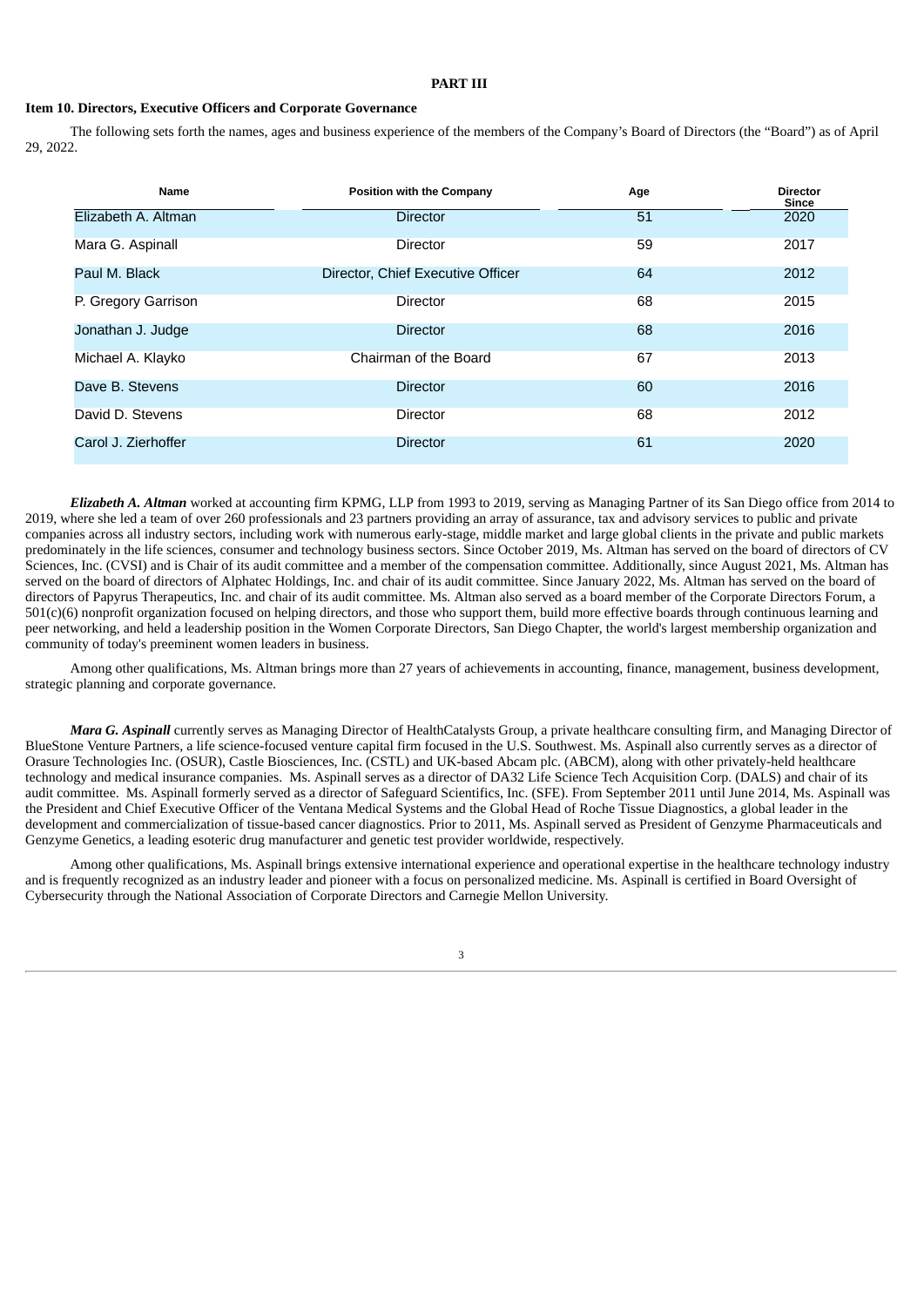*Paul M. Black* is the Chief Executive Officer and serves as a director of Allscripts. As Chief Executive Officer, Mr. Black guides the Company's vision to fulfill its global commitment to build "Open, Connected Communities of Health. For Everyone." Mr. Black also served as President of Allscripts from December 2012 until October 2015. Prior to joining Allscripts in 2012, Mr. Black spent more than thirteen years with Cerner Corporation (CERN) in various executive positions, retiring as Cerner's Chief Operating Officer in 2007. Mr. Black's career started with International Business Machines Corporation (IBM), where he spent twelve years in a variety of leadership positions in sales, product marketing and professional services. Mr. Black has served on multiple publicly-traded, private equity company and nonprofit boards of directors for companies in healthcare information technology, patient monitoring, healthcare services, healthcare delivery, healthcare device and consumer internet marketing. In Kansas City, Mr. Black served sixteen years as chairman and as an executive officer of Truman Medical Centers, an academic safety net health system. He currently is on the boards of The Advancement Board University of Kansas Health System, the Harry S. Truman Presidential Library and the Nanovic Institute of European Studies at the University of Notre Dame.

Among other qualifications, Mr. Black brings extensive experience in the healthcare information technology industry, along with experience in the management of worldwide operations, sales, and support.

*P. Gregory Garrison* was a senior leader of accounting firm PricewaterhouseCoopers ("PwC") for over twenty years, most recently serving as its Vice Chairman and Chief Operating Officer from 2006 until 2014. Earlier in his career, Mr. Garrison also led PwC's U.S. Assurance & Audit Services practice, the Global Risk Management Solutions practice, and served as the Managing Partner of PwC's Los Angeles and St. Louis practices. Mr. Garrison has experience in strategic planning, operations, finance, information technology, mergers and acquisitions, human capital and sales and marketing. Over the course of his career, Mr. Garrison has also spent considerable time meeting and working with various regulators, as well as advising numerous boards and audit committees.

Among other qualifications, Mr. Garrison brings experience as a successful business and operations leader, professional advisor and recognized financial expert.

*Jonathan J. Judge* currently serves as a director of FEXCO Holdings Ltd., a global provider of finance and business solutions that is headquartered in Ireland. Mr. Judge also served as a director of D&H Corporation, a Toronto-based financial technology company, until its sale in June 2017. From April 2004 to January 2016, Mr. Judge served as a director of PMC-Sierra, Inc., where he was the chairman of the board of directors from August 2011 to January 2016 and was chairman of the compensation committee. From August 2010 until his retirement in January 2013, Mr. Judge served as the Chief Executive Officer of First Data Corporation, a global leader in electronic commerce and payment processing. From October 2004 until August 2010, Mr. Judge served as the President and Chief Executive Officer of Paychex Inc. (PAYX), a provider of payroll and human services. Mr. Judge also served as President and Chief Executive Officer of Crystal Decisions, Inc. from October 2002 until the merger of Crystal Decisions with Business Objects S.A. in December 2003. From 1976 until October 2002, Mr. Judge held senior management positions at International Business Machines Corporation (IBM), departing as General Manager of its personal computing division.

Among other qualifications, Mr. Judge brings more than 45 years of experience in the technology industry and extensive management, leadership and global operations expertise.

*Michael A. Klayko* has been the Chairman of the Board since March 2014. Mr. Klayko currently serves as an Operating Executive for Marlin Operations Group (a private equity firm) and has served in such capacity since 2013. Previously, Mr. Klayko was Chief Executive Officer of AOptix Technologies, Inc., a privately-held provider of wireless communications and mobile network solutions, from July 2014 until January 2016. From 2005 until 2013, Mr. Klayko served as Chief Executive Officer of Brocade Communications Systems, Inc., a comprehensive network solutions provider. Mr. Klayko previously held executive positions at Rhapsody Networks, Inc. (including as its Chief Executive Officer), McDATA Corp., EMC Corporation, Hewlett-Packard Company (HPE), and International Business Machines Corporation (IBM). Currently, Mr. Klayko serves on the boards of public company Megaport Ltd., and private boards of Virgin Pulse, Star Compliance, CE Broker and as chairman of the board of directors of ProcessUnity, Inc.

Among other qualifications, Mr. Klayko brings over 40 years of leadership experience in the technology industry as well as extensive experience in the management of worldwide operations, sales, and support.

*Dave B. Stevens* is the founder and managing director of private equity firm Keelan Capital LLC and currently serves as an advisor to a variety of venture capital and private equity firms and private enterprises in the technology industry. From April 2012 to May 2015, Mr. Stevens served as a director of Imation Corp., a provider of global scalable storage and data security solutions. From September 2008 to June 2013, Mr. Stevens was the Chief Technology Officer of Brocade Communications Systems, Inc., a provider of networking solutions for data centers, enterprises and service providers, having re-joined the company through its acquisition of Rhapsody Networks, where Mr. Stevens was the founding Chief Executive Officer and Vice President of Business Development.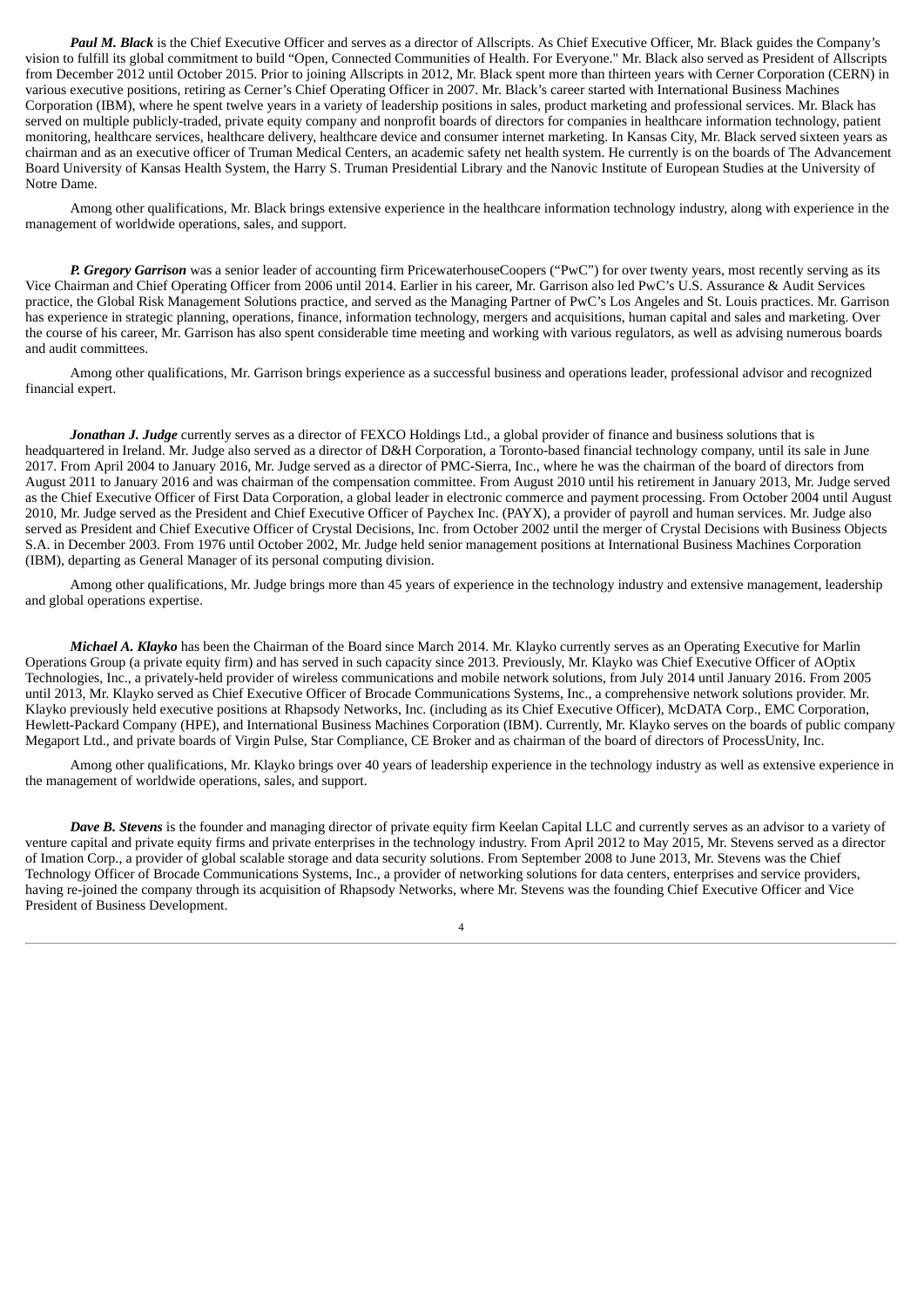Mr. Stevens is co-founder of Palo Alto Networks, Inc. (PANW), a leader in the development of cyber security and next-generation firewall products, and served as its Chief Executive Officer from October 2005 to June 2008. From January 2003 to June 2004, Mr. Stevens was the Chief Technology Officer of Transport systems for Brocade Communications Systems, Inc. Mr. Stevens previously served in senior management positions at Atmosphere Networks, American Nortel Communications, Inc. (ARTM), Bay Networks and SynOptics Communications.

Among other qualifications, Mr. Stevens brings extensive technology experience in the security, computer, and data storage industries.

*David D. Stevens* currently serves as a private advisor and investor in private equity in the healthcare services industry. From 1983 until 2006, Mr. Stevens served in various executive roles at Accredo Health Group, Inc. (formerly Accredo Health, Inc.) and its predecessor companies, serving as its Chief Executive Officer from 1995 until 2006, as chairman of its board of directors from 1995 until 2005, and as its President and Chief Operating Officer from 1993 until 1996. Accredo Health Group, Inc., a specialty pharmaceutical and service provider, was acquired by Medco Health Solutions, N.V. in 2005. Mr. Stevens served from 2004 to 2020 as a director of Wright Medical Group, Inc., a publicly-traded orthopedic company that designs, manufactures, and distributes extremity and biologic solutions, until it was acquired by Stryker Corporation (SYK), as well as several privately-held healthcare companies. Mr. Stevens also has served as a director of Viasystems Group, Inc., a leading manufacturer of complex multi-layer printed circuit boards and electromechanical solutions that was publicly-traded prior to its acquisition by TTM Technologies, Inc. (TTMI) in 2015.

Among other qualifications, Mr. Stevens brings extensive financial and operating expertise, leadership experience, experience with serving on boards of directors, and significant experience in the healthcare industry.

*Carol J. Zierhoffer* was Senior Vice President and Global Chief Information Officer for Bechtel Corporation ("Bechtel"), an engineering, construction and project management company, until her retirement in 2019, leading the vision, strategy and planning for Bechtel's information systems and technology on a global basis. Her responsibilities at Bechtel included managing its business and technology solutions, cybersecurity, infrastructure and operations, innovation, emerging technology, big data and analysis and knowledge management for the company's business lines and projects. Prior to joining Bechtel, Ms. Zierhoffer held a variety of leadership positions in information technology, including as Vice President and Global Chief Information Officer for Xerox Corporation (XRX), where she managed all aspects of its information technology operations, as Vice President and Global Chief Information Officer for ITT Corporation (ITT), where she oversaw its transformation initiative to implement SAP worldwide, and as Vice President and Chief Information Officer for three different sectors of Northrup Grumman Corporation (NOC). From April 2013 to January 2016, Ms. Zierhoffer was a member of the board of directors, as well as being the chair of the information technology committee and on the audit committee, of MedAssets, Inc. which was acquired by Vizient Inc. Ms. Zierhoffer continued on the board at Vizient Inc. until December 2021. Currently, Ms. Zierhoffer serves on the board of directors and is a member of the audit and finance committee of Atlas Air Worldwide Holdings, Inc. (AAWW), is on the executive advisory boards of Alium, Inc. and OpsCruise, Inc, and is a founding board member of A Little Compassion ("ALC"), a non-profit company focused on creating opportunities for young adults with disabilities to build a bridge to adulthood. At ALC, she chairs both the finance and governance committees.

Among other qualifications, Ms. Zierhoffer brings more than 30 years of leadership experience in cyber security and global information technology operations.

The following sets forth the names, ages and positions of our executive officers as of April 29, 2022.

| <b>Name</b>            | Age | <b>Position</b>                                                                       |
|------------------------|-----|---------------------------------------------------------------------------------------|
| <b>Paul Black</b>      | 64  | <b>Chief Executive Officer</b>                                                        |
| <b>Richard Poulton</b> | 56  | President and Chief Financial Officer                                                 |
| Lisa Hammond           | 50  | Senior Vice President & Chief Human Resources Officer]                                |
| Tejal Vakharia         | 49  | Senior Vice President and General Counsel, Marketing and<br><b>Government Affairs</b> |

*Paul M. Black* is the Chief Executive Officer and a director of Allscripts. As Chief Executive Officer, Mr. Black guides the Company's vision to fulfill its global commitment to Building Open, Connected Communities of Health. For Everyone. Mr. Black also served as President of Allscripts from December 2012 until October 2015. Prior to joining Allscripts in 2012, Mr. Black spent more than thirteen years with Cerner Corporation (CERN) in various executive positions, retiring as Cerner's Chief Operating Officer in 2007. Mr. Black's career started with International Business Machines Corporation (IBM), where he spent twelve years in a variety of leadership positions in sales, product marketing and professional services. Mr. Black has served on multiple publicly-traded, private company and nonprofit boards of directors for companies in the healthcare information technology, patient monitoring, healthcare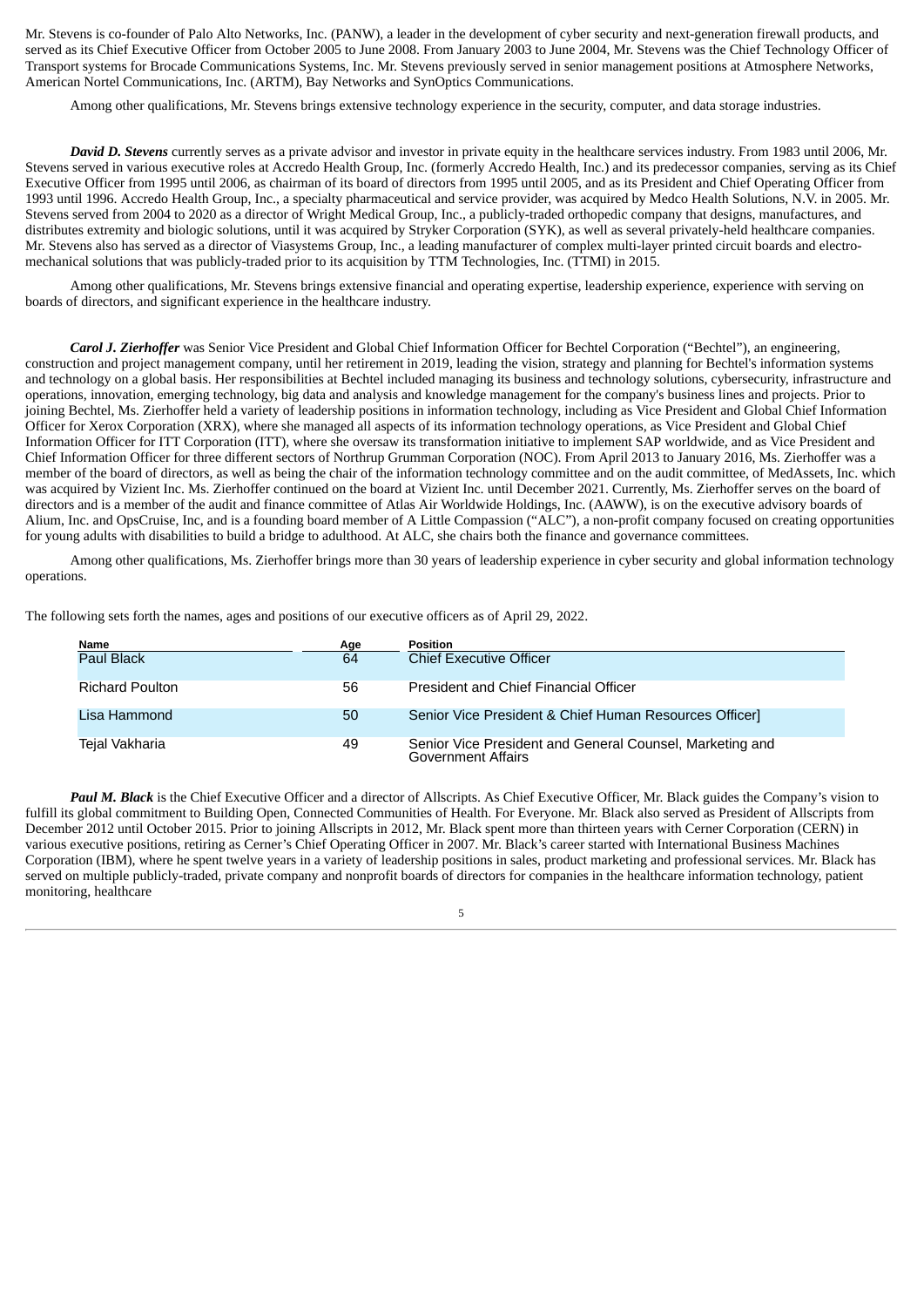services, health care delivery, healthcare device and consumer internet marketing industries. In Kansas City, Mr. Black served on the executive committee for the board of Truman Medical Centers, an academic safety net health system, for fifteen years, including more than two years as its Board Chairman. He currently chairs the nominating and governance committee of the board of The Advancement Board University of Kansas Health System and also serves on the board of the Harry S. Truman Presidential Library.

Among other qualifications, Mr. Black brings extensive experience in the healthcare information technology industry, along with experience in the management of worldwide operations, sales, and support.

*Richard Poulton* has served concurrently as both our President and Chief Financial Officer since March 2020. Mr. Poulton served as our President since October 2015. Furthermore, Mr. Poulton served as our Chief Financial Officer from October 2012 to March 2016 and as an Executive Vice President from October 2012 to September 2015. From 2006 to 2012, Mr. Poulton served in various positions at AAR Corp. (AIR), a provider of products and services to commercial aviation and the government and defense industries. His most recent role at AAR Corp. was Chief Financial Officer and Treasurer.

Mr. Poulton also spent more than ten years at UAL Corporation in a variety of financial and business development roles, including Senior Vice President of Business Development as well as President and Chief Financial Officer of its client-focused Loyalty Services subsidiary.

*Lisa Hammond* was appointed as our Senior Vice President & Chief Human Resources Officer in April 2022 and previously served as our Senior Vice President, Global Human Resources since May 2021. Prior to that, Ms. Hammond was Allscripts Director, Global Talent Acquisition, Development and HR Optimization since March 2020. Ms. Hammond has extensive multi-disciplinary experience in a variety of environments, including leading people functions as Vice President of HR/Training, Sales and Marketing at restaurant group LM Restaurants from 2015 to 2020. Prior to that, Ms. Hammond served as leadership of HR/Training/Risk Management at ACG Texas. Her experience in growing and emerging brands has afforded her the opportunity to lead functions outside of HR, including operations, sales and marketing. Ms. Hammond is a Certified Executive Coach, a Six Sigma Black belt, and is certified in a variety of developmental assessments.

Ms. Hammond brings more than twenty-five years' experience as an HR leader, coach and partner to operations.

*Tejal Vakharia* has served as our Senior Vice President and General Counsel, Marketing and Government Affairs since June 2020 and continues to serve as our Senior Vice President and Chief Compliance Counsel since November 2011. Prior to joining Allscripts, Ms. Vakharia was Chief Compliance Counsel at GE Healthcare IT & Performance Solutions and, over a period of more than ten years, held various positions at Abbott Laboratories (including AbbVie and Hospira).

Previously, Ms. Vakharia was an attorney at the multinational law firms of Foley & Lardner and Dentons.

#### **Corporate Governance**

#### **Audit Committee**

The Company has a separately-designated standing audit committee of the Board (the "Audit Committee") established in accordance with Section 3(a)(58)(A) of the Securities Exchange Act of 1934, as amended (the "Exchange Act"). P. Gregory Garrison is the Chair of the Audit Committee, and the other members of the Audit Committee are Elizabeth A. Altman, Mara G. Aspinall, Dave B. Stevens, David D. Stevens and Carol J. Zierhoffer. Each member of the Audit Committee is independent under applicable rules of the Nasdaq Stock Market LLC ("Nasdaq") and SEC for committee memberships. The Board has determined that each of Ms. Altman, Ms. Aspinall, Mr. Garrison, Mr. David D. Stevens and Ms. Zierhoffer qualifies as an "audit committee financial expert" as defined under applicable SEC rules. The Board has also determined that each member of the Audit Committee meets the additional criteria for independence of audit committee members set forth in Rule 10A-3(b)(1) under the Exchange Act.

#### **Code of Conduct**

The Company has adopted a Code of Conduct that applies to all of its employees, including the Company's principal executive officer, principal financial officer, and senior accounting officers, as well as to the Board. The Code of Conduct is available at the "Governance" section at investor.allscripts.com. The Company intends to comply with any disclosure obligation regarding any changes in, or waivers from, the Code of Conduct by posting such information on the same website or by filing a Form 8-K with the SEC.

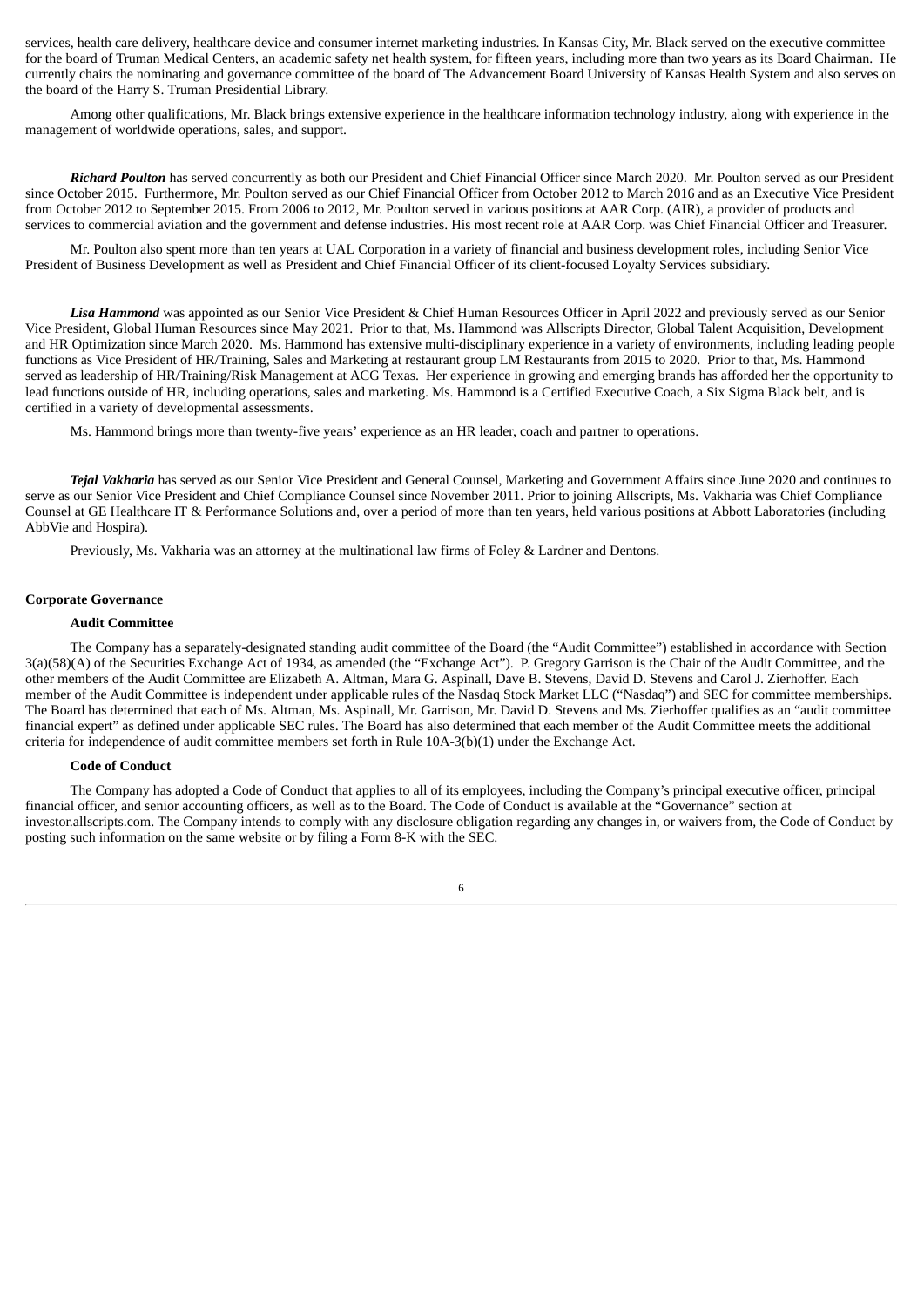#### **Item 11. Executive Compensation**

#### **Compensation Committee Interlocks and Insider Participation**

None of the members of the Compensation Committee of the Board (the "Compensation Committee") is or has been an executive officer of the Company. None of the Company's executive officers served as a director or a member of a compensation committee (or other committee serving an equivalent function) of any other entity, an executive officer of which served as a director of the Company or member of the Compensation Committee during 2021.

#### **Compensation of Directors**

The Compensation Committee is responsible for reviewing and approving the compensation program for the Company's non-employee directors. The Compensation Committee utilizes a combination of cash and equity as a way to attract and retain qualified directors. The 2021 non-employee director compensation program did not change as compared to the 2020 non-employee director compensation program.

#### **Cash Compensation**

For 2021, the annual retainer paid to the Company's non-employee directors was \$60,000, payable in equal quarterly installments. Non-employee directors also received a retainer of \$2,000 for attendance at Board meetings in excess of ten per year, and \$1,500 for attendance at each committee meeting. The Chairman of the Board may waive the additional \$2,000 fee for the entire Board, and may waive the \$1,500 fee for any applicable committee meeting for the attendees thereof. The Chairman of each committee may also waive the \$1,500 fee for any committee meeting he chairs. Each nonemployee director of the Company is also reimbursed for expenses incurred when attending Board and committee meetings and other Board-related activities.

The Chairman of the Board receives an additional annual retainer in the amount of \$100,000, payable in equal quarterly installments. Each Chairman of the Audit Committee, Compensation Committee, and Nominating and Governance Committee of the Board (the "Nominating Committee") receives an additional annual retainer of \$25,000, \$25,000, and \$15,000, respectively, for his service as Chairman of the respective committees, payable in equal quarterly installments. Each member of the Audit Committee, Compensation Committee, and Nominating Committee also receives an additional annual retainer of \$2,500 per committee served. All of the foregoing payments are pro-rated for the dates of applicable service.

Prior to the beginning of each calendar year, non-employee directors may elect to receive all or a portion of their quarterly cash retainer payment in the form of deferred stock units ("DSUs"). DSUs represent the right to receive shares of the Company's common stock at the time the director's Board service ends. The number of DSUs granted is determined by dividing the portion of the cash compensation with respect to which the election is made by the closing price of the Company's common stock on the date the cash compensation is due to be paid. DSUs issued in lieu of cash compensation are fullyvested.

#### **Equity Compensation**

Under the Company's 2019 Stock Incentive Plan, the Company's non-employee directors are eligible to receive equity awards in the form of stock options, restricted stock, or restricted stock units ("RSUs") at the discretion of the Board or the Compensation Committee. For 2021, the value of each annual equity award was \$200,000, delivered in the form of RSUs, which fully vest on the first anniversary of the grant date or, if earlier, upon a change of control of the Company. If a non-employee director retires from the Board prior to the first anniversary of the grant date, a pro-rata portion of the RSUs will vest based on the time elapsed from the grant date to the date of retirement. Annual director equity awards are granted after the Company's annual meeting of stockholders to coincide with the commencement of director terms.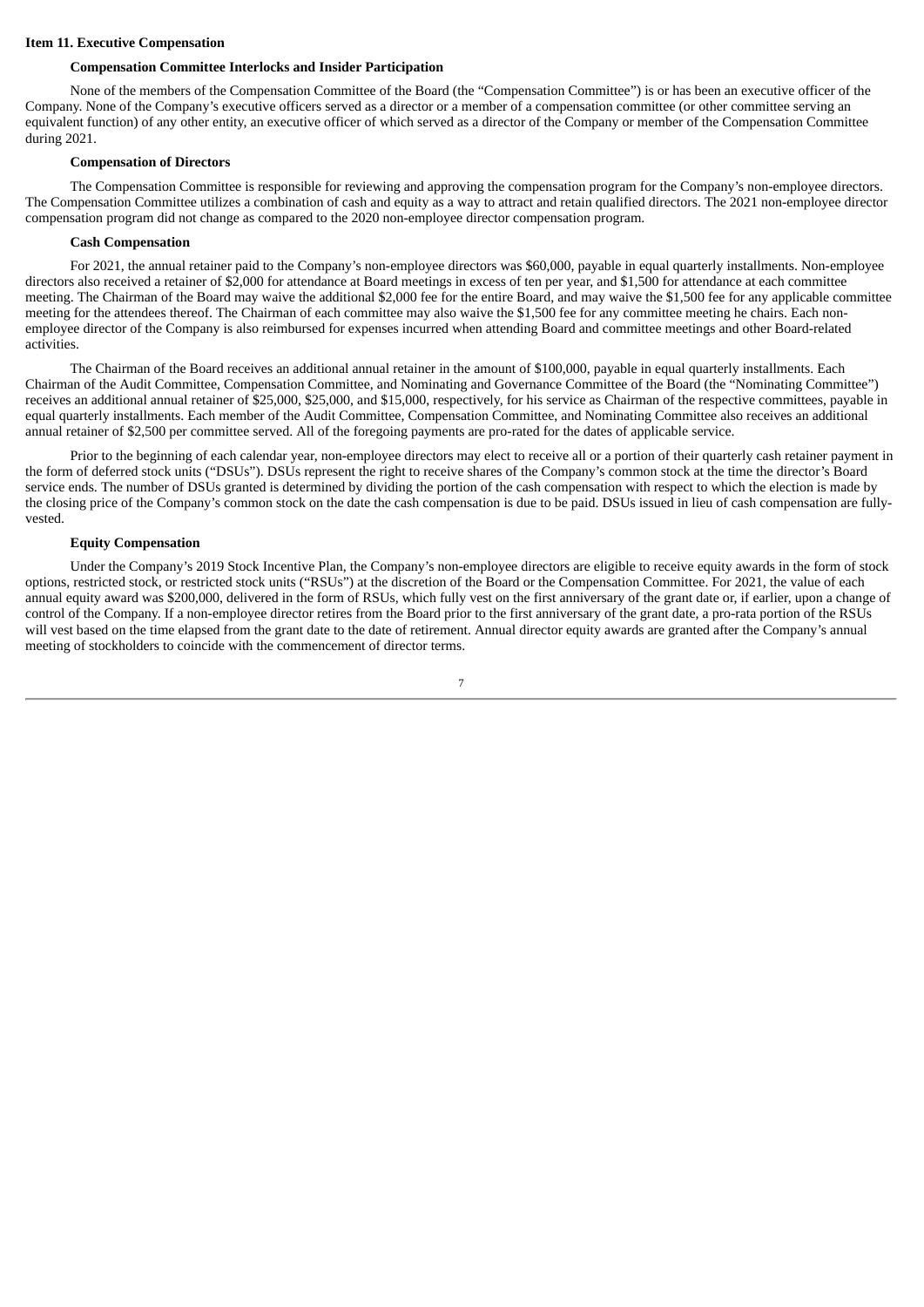#### **Director Compensation – 2021**

The following table shows information regarding the compensation earned during 2021 by the Company's non-employee directors who served on the Board during the year. The compensation paid to Mr. Black is shown in the table entitled "Summary Compensation Table – 2021, 2020 and 2019" and the related explanatory tables in the "Executive Compensation" section below. Mr. Black does not receive any additional compensation for his service as a member of the Board.

| Name                | Stock Awards <sup>(2)</sup><br><b>Fees Earned or</b><br>Paid in Cash <sup>(1)</sup><br>$($ \$)<br>(5) |         | <b>Total</b><br>$($ \$) |  |
|---------------------|-------------------------------------------------------------------------------------------------------|---------|-------------------------|--|
| Elizabeth A. Altman | 77,500                                                                                                | 200,000 | 277,500                 |  |
| Mara G. Aspinall    | 77,500                                                                                                | 200,000 | 277,500                 |  |
| P. Gregory Garrison | 103,000                                                                                               | 200,000 | 303,000                 |  |
| Jonathan J. Judge   | 101,000                                                                                               | 200,000 | 301,000                 |  |
| Michael A. Klayko   | 176,000                                                                                               | 200,000 | 376,000                 |  |
| Dave B. Stevens     | 81,500                                                                                                | 200,000 | 281,500                 |  |
| David D. Stevens    | 101,500                                                                                               | 200,000 | 301,500                 |  |
| Carol J. Zierhoffer | 77,500                                                                                                | 200,000 | 277,500                 |  |

(1) This column reports the amount of cash compensation earned by each director during 2021 for his or her Board and committee service. As described above, non-employee directors may elect to convert all or a portion of their cash compensation into fully-vested DSUs. None of the non-employee directors elected to do so in 2021.

(2) In accordance with SEC rules, the amounts shown reflect the aggregate grant date fair value of RSU awards granted to non-employee directors during 2021, computed in accordance with Financial Accounting Standards Board Accounting Standards Codification Topic 718, *Stock Compensation* ("FASB ASC Topic 718"). The grant date fair value of RSUs is measured based on the closing fair market value of the Company's common stock on the date of grant.

#### The aggregate number of equity awards outstanding, including DSUs issued in lieu of cash compensation, as of December 31, 2021 for each of the Company's non-employee directors are as follows:

|                     | Name | <b>Number of Shares</b><br>Subject to<br>Outstanding<br>RSUs/DSUs as of<br>12/31/2021 |
|---------------------|------|---------------------------------------------------------------------------------------|
| Elizabeth A. Altman |      | 12,056                                                                                |
| Mara G. Aspinall    |      | 12,056                                                                                |
| P. Gregory Garrison |      | 12,056                                                                                |
| Jonathan J. Judge   |      | 12,056                                                                                |
| Michael A. Klayko   |      | 12,056                                                                                |
| Dave B. Stevens     |      | 12,056                                                                                |
| David D. Stevens    |      | 12,056                                                                                |
| Carol J. Zierhoffer |      | 12,056                                                                                |

#### **Compensation Discussion and Analysis**

This Compensation Discussion and Analysis explains the Company's executive compensation philosophy and program, the decisions the Compensation Committee made with respect to the Company's executive compensation program for 2021, and the factors that the Compensation Committee considered in making those decisions. The Compensation Committee has the principal responsibility for establishing, implementing and monitoring the Company's executive compensation program in accordance with the Company's executive compensation philosophy and what the Compensation Committee believes to be best practices with respect to executive compensation. This Compensation Discussion and Analysis focuses on the compensation of the Company's named executive officers (our "NEOs") for 2021, who were:

- Paul Black, Chief Executive Officer ("CEO");
- Richard Poulton, President & Chief Financial Officer;
- Tejal Vakharia, Senior Vice President & General Counsel, Marketing & Government Affairs; and
- Lisa Khorey, the Company's former Senior Vice President, Chief Client Delivery Officer.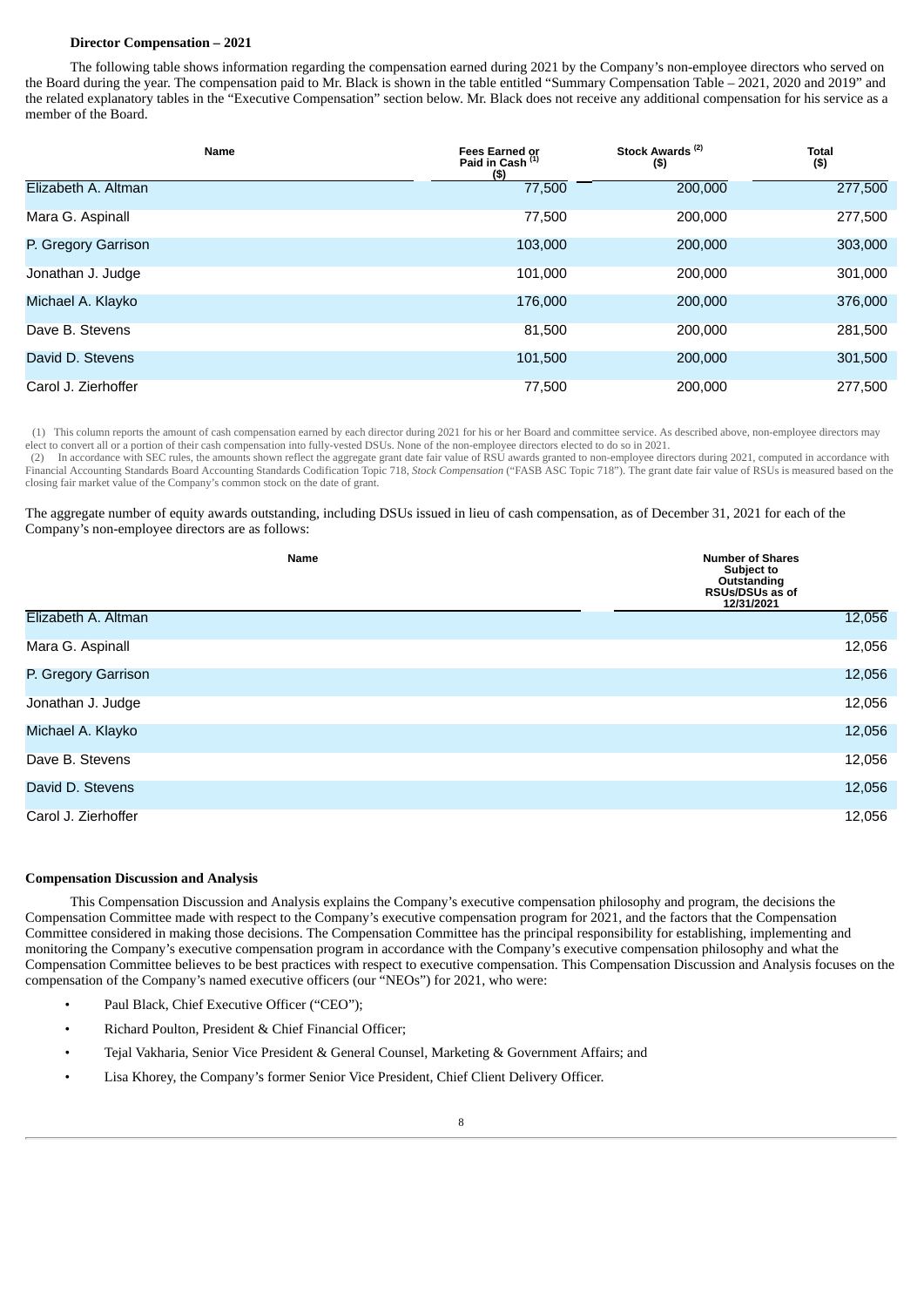#### **Executive Summary**

In 2021 the Company continued to make progress on its key strategic and operational imperatives which are intended to deliver sustained improvements in the Company's products and financials, and in turn to position the Company for sustainable long-term growth both domestically and globally. The Company also continued to execute on the plan began in 2020 to reset and effectively manage the Company's cost base, portfolio, balance sheet and capital structure. We believe that these efforts built on the positive momentum developed during 2020 to further improve the Company's stock price and market capitalization during 2021. The Company's closing stock price per share on December 31, 2020 was \$14.44, and the Company's closing stock price per share on December 31, 2021 was \$18.45, a 27.77% increase over that period.

Operationally, in 2021 the Company continued to leverage our longstanding strategic partnership with Microsoft to enable the development and delivery of cloud-based health information technology solutions. This partnership allows the Company to enhance our client's high availability, cybersecurity, disaster recovery and business continuity capabilities, each of which have become more important during 2021. In addition, Mercy Iowa City selected the Allscripts Sunrise Platform of Health as the core EHR for its community hospital. Mercy Iowa City is an acute care hospital and regional referral center that draws patients from throughout Eastern Iowa. The Company also substantially expanded our partnership with another client, Blessing Health System, to three facilities—Blessing Health Keokuk, Hannibal Clinic, and partner provider Scotland County Hospital. Blessing Health System has also implemented Allscripts® Managed Services and has extended its agreement through 2028. Further, long-term client BronxCare Health System signed an extension with Allscripts into 2031.

Throughout the COVID-19 pandemic, the Company's Veradigm business unit has assisted our clients by providing them with the value needed to manage all aspects of the pandemic. One example of that value is the Veradigm StudySource platform which modernizes clinical research and extends the Company's EHR systems to include research workflows. During 2021 Veradigm signed a partnership agreement with PRA Health Sciences, Inc. (which has since been acquired by ICON) to create an industry leading EHR-based clinical research network, reaching more than 25,000 physicians and 40 million patients across the United States. Veradigm also signed a teaming agreement to provide the U.S. Centers for Disease Control and Prevention access to the Company's Health Insights' EHR data set to advance and assist COVID-19 research, including analyzing and developing insights related to variants, vaccinations, long-term effects and other COVID-19 related questions. In addition, Veradigm signed an agreement with Moderna during 2021 to provide research consulting and data analytics services for eight real-world database studies focused on gaining a better understanding of Moderna's COVID-19 vaccine in the U.S. population.

Finally, during 2021 we further enhanced the Company's commitment to diversity, equity and inclusion ("DE&I"), through the launch of four additional employee enrichment groups for associates of diverse backgrounds and locations to help support the Company's DE&I efforts. We also launched ADP Empower, an initiative through the Allscripts Developer Program that is intended to promote diverse voices in the healthcare technology industry by offering resources and support to underrepresented entrepreneurs.

The chart below compares the average for the three previous years of the target total compensation opportunity provided to Mr. Black, including base salary, annual bonus and equity awards, to the value for each element of compensation that was realized or realizable by Mr. Black as of the end of 2021. For the three-year period from 2019 to 2021, roughly 194% of Mr. Black's target compensation has either been realized or is realizable. For the chart below, Mr. Black's annual bonus amount in the column on the right reflects the average of the actual annual bonuses that he earned during the three-year period, as disclosed in the Summary Compensation Table – 2021, 2020 and 2019. Mr. Black's 2019, 2020 and 2021 realized or realizable equity includes PSUs and restricted stock units ("RSUs") either earned and vested or eligible to vest in the future under awards granted in 2019, 2020 and 2021. All equity awards are valued using \$18.45 per share, the closing price of the Company's common stock on December 31, 2021, and, in the case of PSUs subject to ongoing performance periods, estimated performance as of December 31, 2021.

#### **CEO Three-Year Average Target Versus Realized or Realizable Compensation**



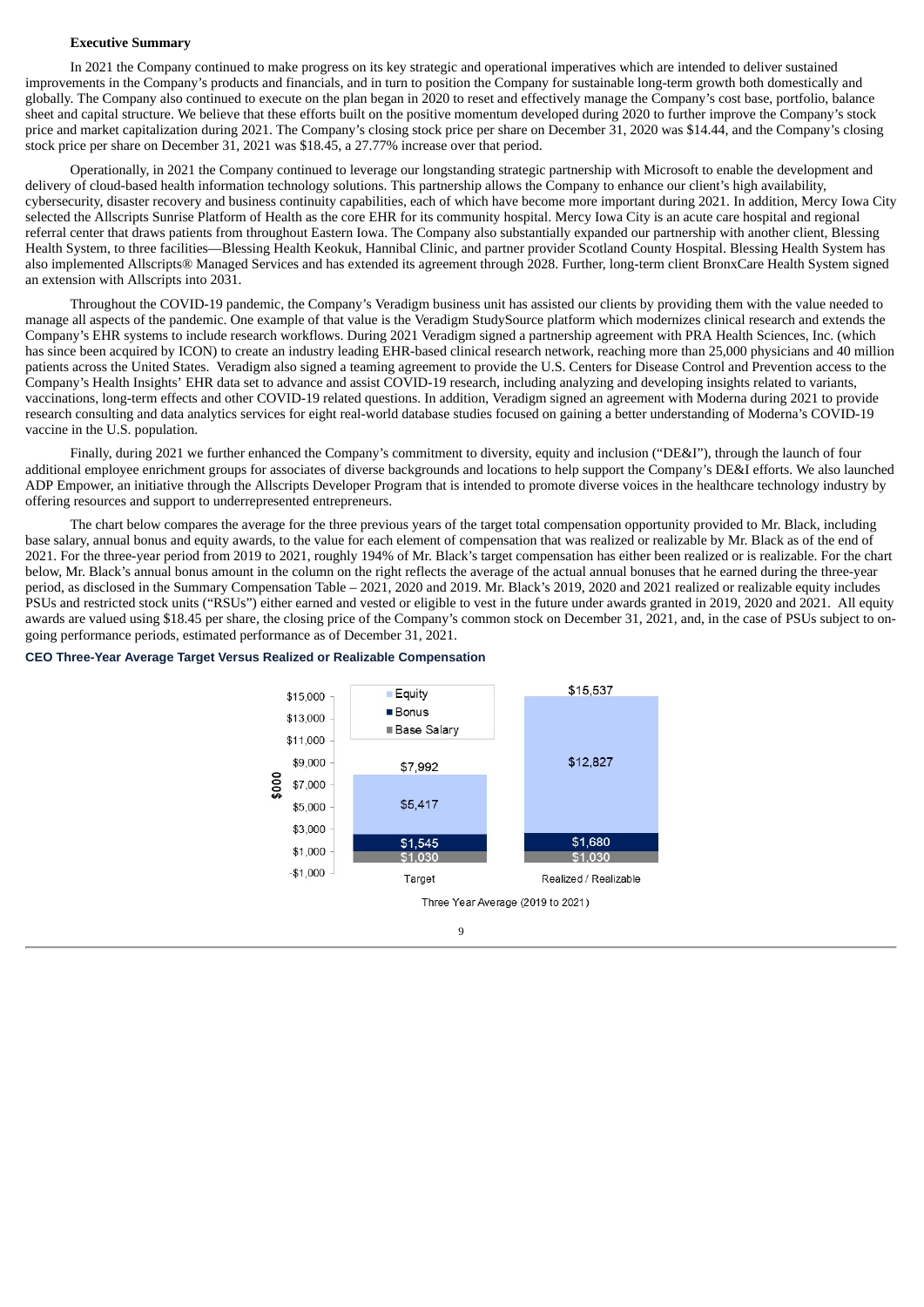We believe the realized or realizable compensation and their relationship to target compensation over the three-year cumulative period is reflective of the Compensation Committee's emphasis on "pay-for performance" in that differences between realized and realizable pay and target compensation, as well as fluctuations compared to prior periods, are primarily the result of our stock performance and our varying levels of achievement against preestablished performance goals under our annual incentive plan for senior executives and the PSUs. The very high percentage of Mr. Black's total compensation that has been realized or is realizable is reflective of the Company's positive financial performance over the last three years.

The Compensation Committee considered financial and operational results, as well as the Company's stock price performance, when making compensation decisions for 2021. In designing and overseeing the various elements of the 2021 executive compensation program, the Compensation Committee focused on aligning executive compensation with financial metrics that the Compensation Committee believes are indicative of the Company's ability to build and sustain growth and continued accountability for our long-term stock price performance with the use of rigorously-designed relative TSR PSUs.

The charts below illustrate the 2021 target total direct compensation opportunities (i.e., base salary and target short- and long-term incentive opportunities) for the CEO, as well as the average of such opportunities for the Company's other NEOs. As shown below, 88% of the CEO's 2021 target total direct compensation, and 86% of the average of the target total compensation for the other NEOs serving as of December 31, 2021 is at-risk compensation that is dependent on either the Company's financial or stock price performance. Total direct compensation includes annual cash incentive bonus opportunities and PSUs, each of which are dependent on the Company's financial or stock price performance, and service-based RSUs, the value of which is dependent on the Company's stock price performance.



- (1) Values illustrated reflect the percentage of each compensation element at target.
- $(2)$  "At-Risk Compensation" is compensation where the value is either based upon the Company's financial performance or stock price.
- (3) "Performance-Based Compensation" is compensation that is dependent on achievement against pre-established quantitative performance goals.

The at-risk elements of the Company's 2021 executive compensation program are annual incentive cash bonuses and long-term incentive equity awards. With respect to annual incentive cash bonuses, the Compensation Committee approved the Company's annual incentive cash bonus plan (the "2021 Bonus Plan") with potential payouts that are fully contingent on the Company's non-GAAP EPS performance. A threshold level of non-GAAP EPS performance must be attained before payment of any bonuses under the 2021 Bonus Plan.

With respect to equity awards, in 2021 the Compensation Committee approved annual equity grants to the NEOs in the form of:

• 50% PSUs, 50% of which may be earned based on the Company's TSR relative to a pre-established peer group, measured over a single threeyear performance period; and 50% of which may be earned based on the Company's generating free cash flow from continuing operations during 2021, and which cliff vest at the end of a three-year period, thereby maintaining accountability for long-term stock price performance; and

• 50% service-based RSUs, which vest, subject to continuous service, 1/3 per year over three years.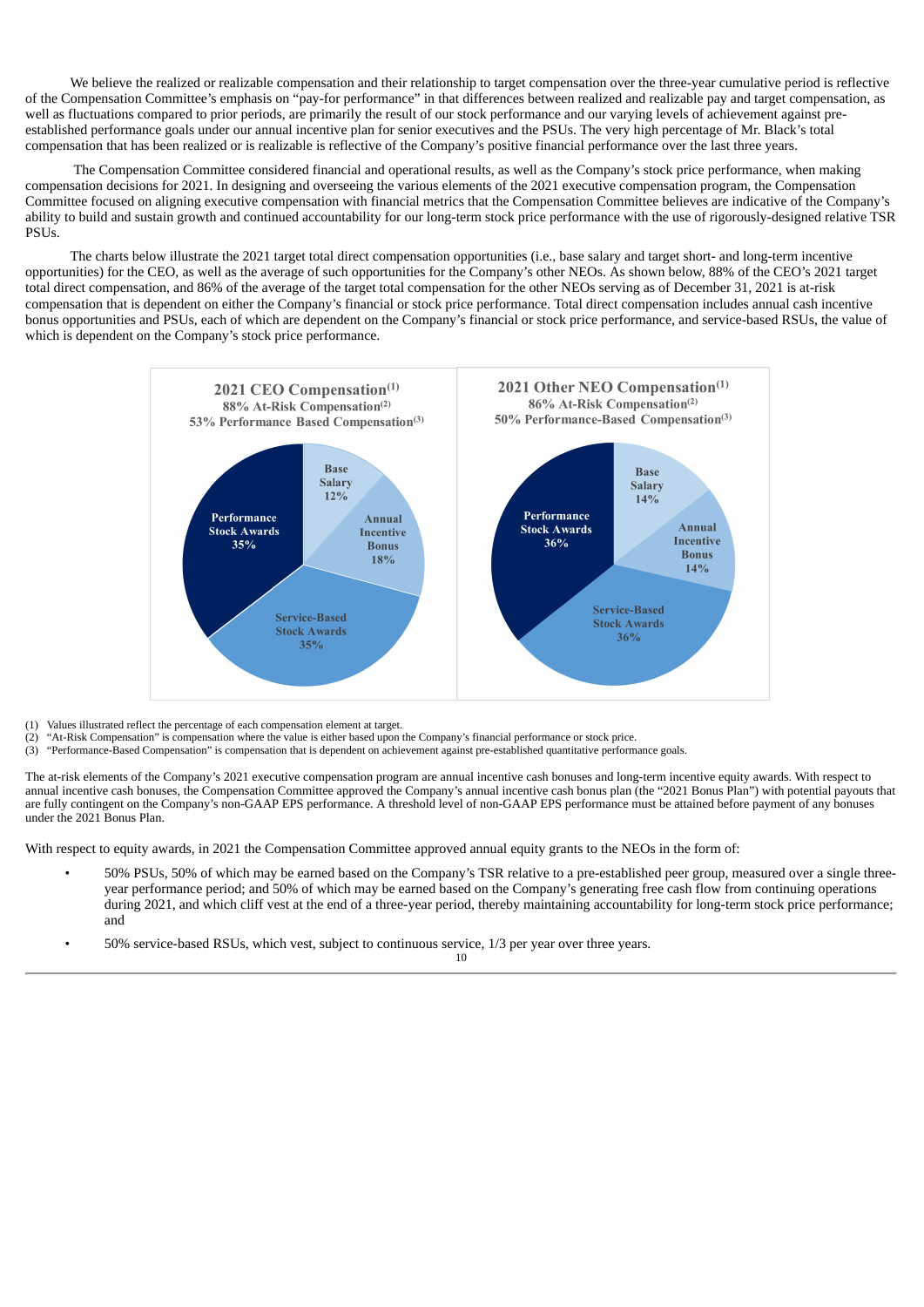As in recent years, the Compensation Committee chose to structure a significant portion of each NEO's compensation as at-risk compensation, with the compensation actually realized by each NEO significantly impacted by the financial and/or stock price performance of the Company.

#### **Executive Compensation Philosophy**

The Compensation Committee engages in an ongoing review of the Company's executive compensation program to evaluate whether the program supports the Company's compensation objectives and is aligned with the long-term interests of the Company's stockholders, taking into account input from stockholders including the results of the annual say-on-pay vote. In connection with this ongoing review, the Compensation Committee has continued to monitor the Company's executive compensation program to evaluate whether the Company maintains best practices with respect to executive compensation.

The Company's primary objective for its executive compensation program is to attract, retain, and motivate outstanding leaders who will drive the Company's long-term success. The Compensation Committee seeks to establish and implement a compensation program for the Company's NEOs that emphasizes pay-for-performance, and is designed to meet the following objectives:

- Reward outstanding performance for an individual's performance against corporate goals;
- Provide long-term incentive compensation through equity awards, a significant portion of which are performance-based;
- Provide executive compensation levels and structures that are both competitive in the executive market and internally equitable; and
- Align the Company's executive compensation with the Company's financial performance in order to incentivize the creation of sustainable value for the Company's stockholders.

The Company maintains the following balance of compensation practices that it believes enhances its pay-for-performance philosophy and aligns the Company's executives' interests with the long-term interests of the Company's stockholders:

| The Company HAS This Practice                                                                                                                      | The Company Does NOT Have This Practice                                            |
|----------------------------------------------------------------------------------------------------------------------------------------------------|------------------------------------------------------------------------------------|
| Annual pay assessments conducted by an independent<br>Compensation Committee with the assistance of an independent                                 | X<br>Repricing of options without stockholder approval                             |
| compensation advisor, with pay benchmarked against a set of<br>comparable companies                                                                | X<br>Tax gross-ups for NEOs                                                        |
| Pay aligned with the Company's financial performance and                                                                                           | X<br>Excise tax gross-ups for change of control benefits                           |
| stockholder returns                                                                                                                                | X<br>Single-trigger or otherwise excessive change of control<br>severance benefits |
| Significant at-risk compensation for NEOs<br>ü                                                                                                     | X<br>Dividend payments on unearned equity awards                                   |
| A significant portion of NEO annual equity awards are<br>performance contingent and tied to rigorous, long-term relative stock                     | X<br><b>Excessive perquisites</b>                                                  |
| price goals                                                                                                                                        | X<br>Supplemental executive retirement benefits                                    |
| Double-trigger change of control severance benefits<br>ü                                                                                           | X<br>Guaranteed annual bonuses or equity rights                                    |
| Stock ownership requirements for officers (CEO 6x base<br>salary and other NEOs $2x$ base salary) and non-employee directors (5x<br>cash retainer) |                                                                                    |
| Limited perquisites<br>ü                                                                                                                           |                                                                                    |
| Anti-hedging and anti-pledging policies<br>ü                                                                                                       |                                                                                    |
| Clawback policy<br>ü                                                                                                                               |                                                                                    |
|                                                                                                                                                    |                                                                                    |

#### **Consideration of Stockholder Say-on-Pay Vote**

The Compensation Committee considers the outcome of the Company's annual say-on-pay vote when making decisions regarding the Company's executive compensation program. The Company received approximately 97% support for its say-on-pay

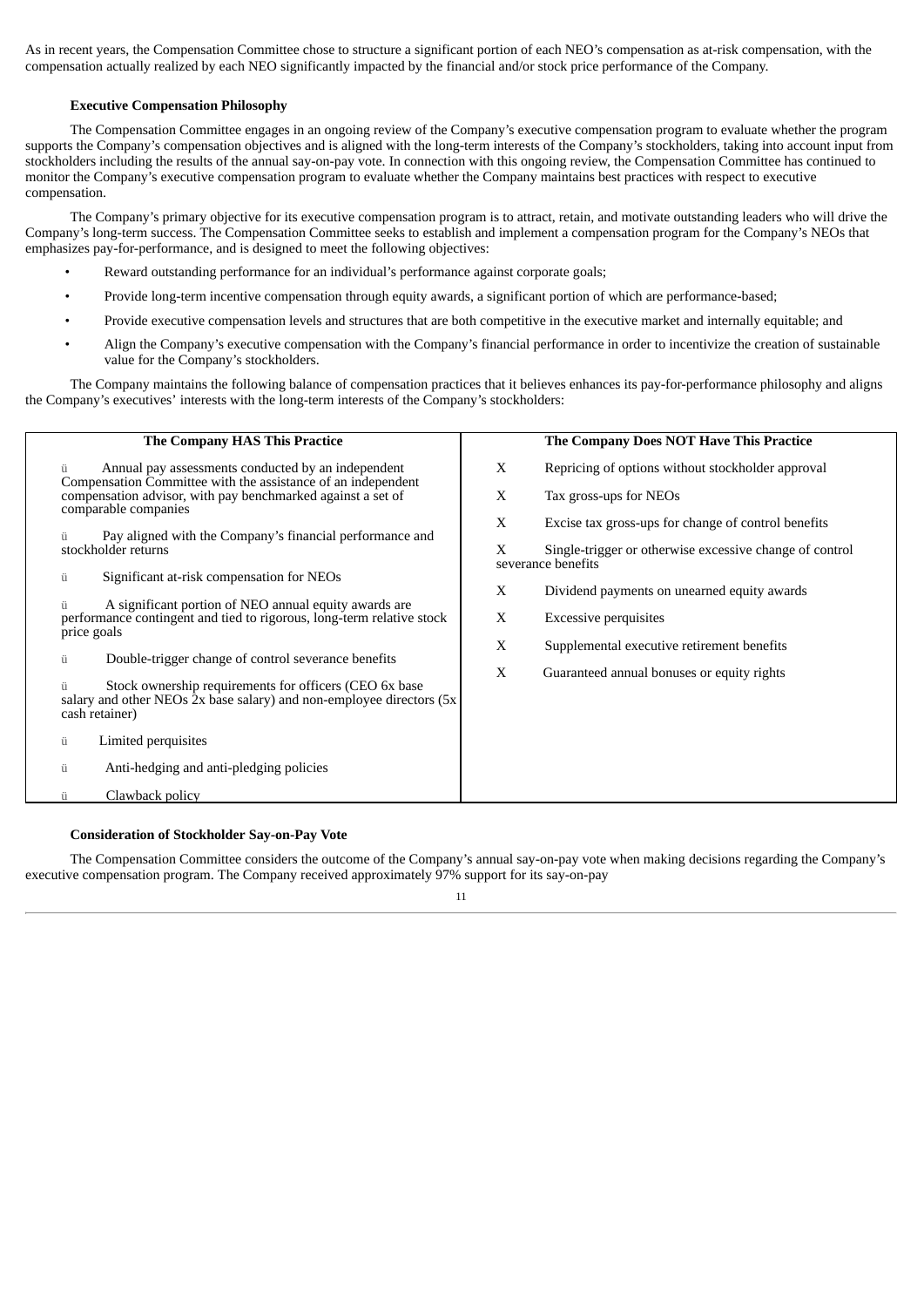vote at the Company's 2021 Annual Meeting of Stockholders. This 97% approval from stockholders at the Company's 2021 Annual Meeting of Stockholders follows similar say-on-pay results from 2020 and 2019, which were 95% and 99%, respectively, for those years. The Compensation Committee viewed the outcome of the say-on-pay vote as indicative that an overwhelming majority of the Company's stockholders view the Company's approach to executive compensation favorably. Accordingly, the Compensation Committee did not make any changes to the Company's executive compensation program in response to the 2021 say-on-pay vote. The Company's management continues to engage in dialogue with many of the Company's largest stockholders, and the Compensation Committee intends to continue to consider stockholder feedback and the results of the Company's say-on-pay votes when making future executive compensation decisions.

#### **Compensation Procedures**

#### *Compensation Committee*

During 2021, Jonathan J. Judge (Chairman), Michael A. Klayko, and Dave B. Stevens served on the Compensation Committee. Mr. Judge joined in May 2016 and became Chairman in May 2018, Mr. Klayko joined in May 2013, and Mr. Stevens joined in May 2017. The Compensation Committee's responsibilities with respect to executive compensation include:

- Establishing the Company's compensation philosophy;
- Overseeing the development and implementation of the Company's compensation policies;
- Reviewing and approving corporate goals and objectives relevant to the compensation of the CEO and other executive officers; and
- Approving the compensation levels of each of the executive officers.

#### *Role of Management*

The primary objective of the Company's executive compensation program is to align the program with the Company's financial performance and the long-term interests of the Company's stockholders. The Compensation Committee believes that this alignment is best achieved through consultations with members of the Company's senior management, because management is responsible for the Company's day-to-day operations and for creating and executing the Company's business plan. As such, the Company's management provides the Compensation Committee with valuable insights into the Company's day-to-day operations and future expectations, which the Company believes are supported by the rewards and incentives in the compensation program. In 2021, the Compensation Committee consulted with Mr. Black, Mr. Poulton and Ms. Vakharia in formulating compensation plans. Mr. Black, Mr. Poulton and Ms. Vakharia attended Compensation Committee meetings during which NEO and employee compensation decisions were made, but each was not present during the Compensation Committee's discussions regarding his or her own compensation. The Compensation Committee also regularly meets in executive session without any members of management present.

#### *Role of Compensation Consultant*

The Compensation Committee retained Compensia to serve as its independent compensation consultant with respect to decisions regarding 2021 compensation. Compensia reported directly to the Compensation Committee and participated in Compensation Committee meetings. Compensia did not perform any other services for the Company in 2021. After considering Compensia's relationship with the Company, the services provided by Compensia, and information provided to the Compensation Committee by Compensia, the Compensation Committee determined that Compensia met the independence requirements to serve as its independent compensation consultant and that Compensia's work did not raise any conflict of interest.

Specifically, Compensia:

- Advised on the design of the Company's executive compensation program in order to assist the Compensation Committee in evaluating the linkage between pay and performance;
- Provided and reviewed market compensation and performance data to assist the Compensation Committee in setting 2021 executive compensation relative to competitive market data;
- Advised the Compensation Committee regarding the elements of the Company's 2021 executive compensation program, equity grants, and equity compensation-related dilution levels relative to the Company's peers; and
- Advised the Compensation Committee regarding the Company's compensation risk assessment, which assessment concluded that the compensation programs of the Company in 2021 did not create incentives that were reasonably likely to materially harm the Company.

#### *Market Analysis*

The Compensation Committee considers relevant market pay practices and relative performance when setting executive compensation and incentive goals. Market practices, or benchmarks, are based on peer group disclosure. When making compensation decisions, the Compensation Committee considers the market data in conjunction with other factors, such as an officer's individual

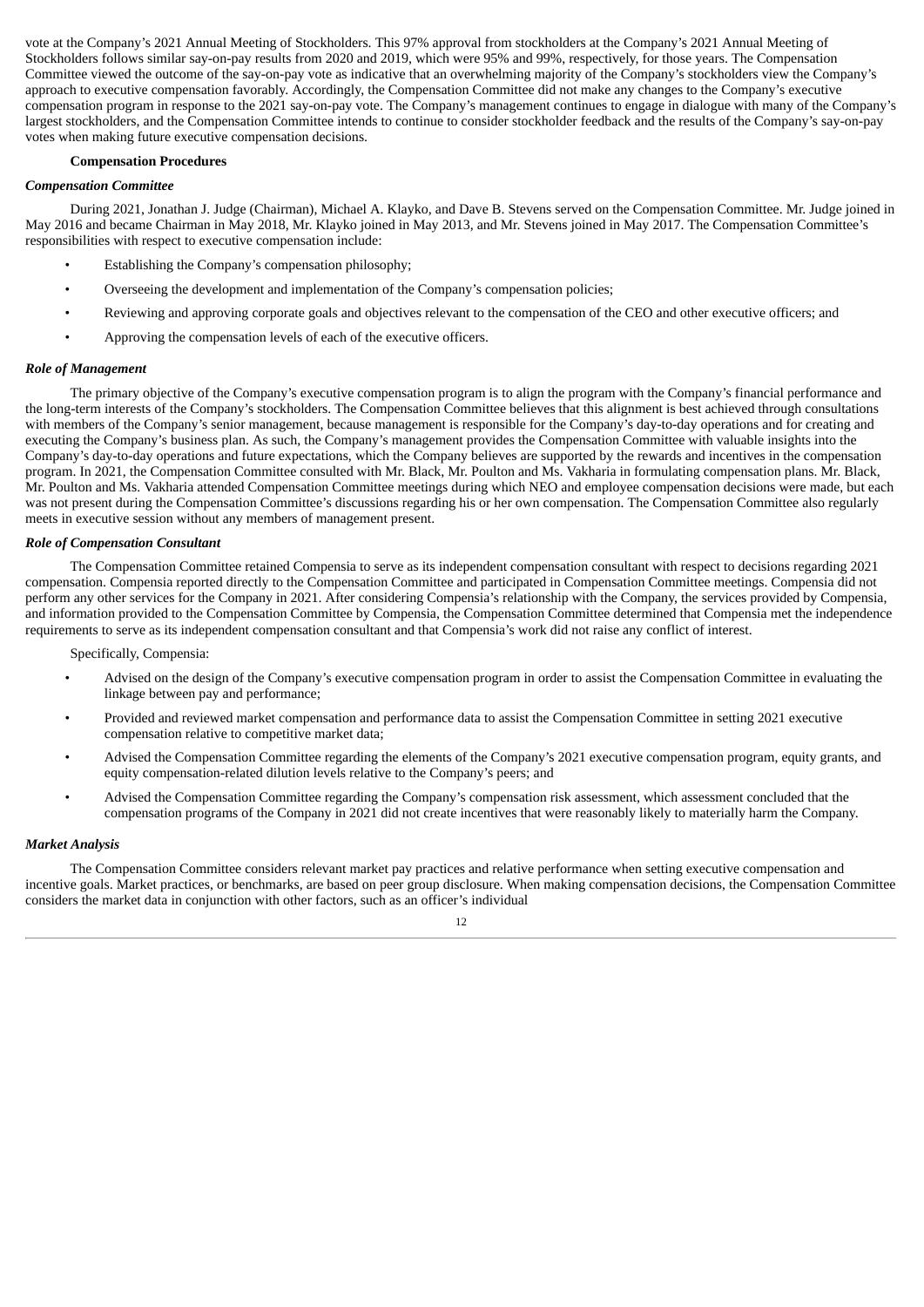tenure and performance, unique qualifications, and role and impact within the Company. Working with Compensia, the Compensation Committee established an updated peer group to be used in designing the Company's 2021 executive compensation program. The peer group used to evaluate the Company's 2021 compensation decisions included companies with the following characteristics:

- Software and business services companies generally in the technology and healthcare-related sectors, with a focus on direct healthcare technology competitors to the extent available;
- Revenues ranging generally between 0.5x and 2.5x of the Company's trailing four quarter revenues, with median revenues of approximately \$1.3 billion: and
- A market capitalization range generally between 0.25x and 4x of the Company's market capitalization, with median market capitalization of \$4.1 billion. Although Cerner Corporation and Veeva Systems have market capitalizations outside of this range, they were included because Cerner and Veeva Systems are viewed as key healthcare technology competitors that compete directly with the Company for customers and executive talent.

The peer group used to evaluate 2021 compensation decisions consisted of the 21 U.S.-based publicly traded healthcare technology companies and general software companies listed below (the "2021 peer group"). For 2021, the Compensation Committee chose to remove Medidata Solutions, Inc., LogMeIn, Inc., and Navigant Consulting, Inc., due to their acquisitions. To replace those companies, the Compensation Committee chose to add Change Healthcare and R1 RCM, Inc. The Compensation Committee considers each of those companies to be financially or operationally comparable to the Company.

| <b>Healthcare Technology Companies</b> | <b>Software Companies</b>         |
|----------------------------------------|-----------------------------------|
| AMN Healthcare Services, Inc.          | CDK Global, Inc.                  |
| <b>Cerner Corporation</b>              | Fair Isaac                        |
| Change Healthcare Inc.                 | Huron Consulting Group Inc.       |
| Evolent Health, Inc.                   | MAXIMUS, Inc.                     |
| <b>Haemonetics Corporation</b>         | <b>Nuance Communications</b>      |
| Hill-Rom Holdings Inc.                 | Parametric Technology Corporation |
| <b>HMS Holdings Corp.</b>              | Teradata                          |
| Inovalon Holdings, Inc.                | <b>Verint Systems</b>             |
| NextGen Healthcare, Inc.               |                                   |
| OmniCell                               |                                   |
| Premier Inc.                           |                                   |
| R1 RCM Inc.                            |                                   |
| Veeva Systems, Inc.                    |                                   |

#### **Elements of Compensation**

The Compensation Committee believes that the Company's compensation programs for its NEOs are competitive and appropriately designed to attract and retain key employees, reward performance, and promote long-term stockholder value. This section describes the elements of the Company's compensation program for NEOs, together with a discussion of various compensation decisions.

The principal components of the Company's 2021 executive compensation program were base salary, annual incentive cash bonuses, and long-term incentive equity awards. The Company also provides a 401(k) retirement savings plan with certain matching contributions, group health and welfare plans, and group term life insurance. In addition, the Company provides the NEOs with severance benefits upon a termination of employment under certain circumstances, including following a change of control of the Company, as more fully described elsewhere in this Amendment. The Company does not maintain defined benefit pension plans for its NEOs because the Compensation Committee believes that the existing compensation arrangements enable the Company's NEOs to adequately plan for their retirement and that wealth creation should primarily be a function of performance for the Company's stockholders.

#### *Base Salary*

Base salaries are paid to the NEOs to compensate them for the performance of their respective job duties and responsibilities. The Compensation Committee reviews base salaries of the NEOs on an annual basis. In setting annual base salaries, the Compensation Committee takes into consideration the Company's overall financial and operating performance in the prior year, the Company-wide target for base salary increases for all employees, market and competitive salary information, changes in the scope of an NEO's job responsibilities, and other relevant factors. When considering market and competitive salary information, the Compensation Committee has historically reviewed peer compensation data, although there is no target compensation level. The Compensation Committee also reviews each NEO's scope of role and performance, as well as the performance of the business units and departments for which he or she is responsible, to the extent applicable. For Mr. Black, the Compensation Committee evaluates his performance and determines any salary adjustment. For each of the other NEOs, the Compensation Committee receives a performance evaluation

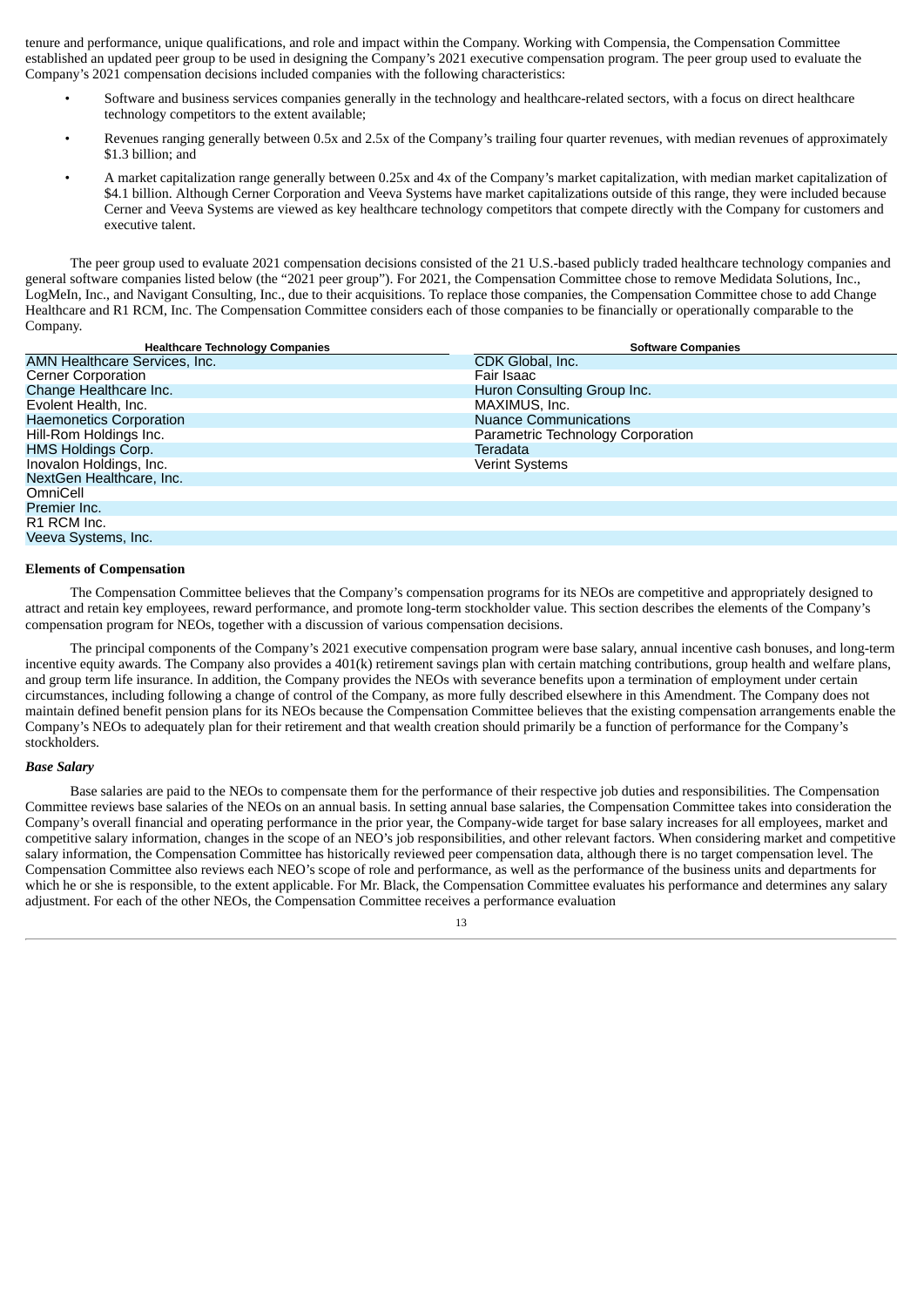from the CEO and a recommendation for any salary adjustment. For 2021, the Compensation Committee determined that Mr. Poulton should receive a base salary increase of eleven percent, which is larger than typical annual increases, based on his critical role at the Company encompassing both President and Chief Financial Officer duties and significant impact on the Company's improved performance since 2020, as well as a review of competitive market data for his roles.

The following table sets forth the base salary rate in effect as of December 31, 2021 for each NEO:

| <b>Name</b>            | Salary Rate as<br>of December 31,<br>2021 (\$) <sup>(1)</sup> | % Increase<br><b>From 2020</b><br><b>Base Salary</b> |
|------------------------|---------------------------------------------------------------|------------------------------------------------------|
| Paul Black             | 1,030,000                                                     | $0\%$                                                |
| <b>Richard Poulton</b> | 700.000                                                       | 11%                                                  |
| Lisa Khorey            | 517,000                                                       | 3%                                                   |
| Tejal Vakharia         | 412,000                                                       | $3\%$                                                |

(1) Ms. Khorey ceased service as an executive officer of the Company on August 5, 2021. The amount reported in this column for such Ms. Khorey represents her base salary in effect as of immediately prior to her ceasing service as an executive officer of the Company.

#### *Annual Incentive Cash Bonuses*

Consistent with its approach since 2016, the Compensation Committee chose non-GAAP EPS as the financial performance measure for the 2021 Bonus Plan. The non-GAAP EPS targets established by the Committee tied the 2021 Bonus Plan to a rigorous goal based on a key measure stockholders consider when evaluating the performance of the Company. Non-GAAP EPS is defined as non-GAAP net income divided by weighted average fully diluted shares outstanding in the applicable period. Non-GAAP net income consists of GAAP net income/(loss) as reported, and adds back acquisitionrelated amortization, stock-based compensation expense, nonrecurring expenses and transaction-related costs, non-cash asset impairment charges, and equity in earnings of unconsolidated investments, in each case net of any related tax effects.

Mr. Black and Ms. Khorey's bonus targets, as a percentage of base salary, did not change for 2021. Mr. Black's target cash bonus was 150% of his base salary and Ms. Khorey's target cash bonus was 75% of her base salary. For Mr. Poulton, the Committee chose to increase his bonus target to 125% of his base salary for 2021 based on his critical role at the Company and influence on the Company's materially improved financial position. Ms. Vakharia's bonus target for 2021 was increased to 75% of her base salary to align with standard practice for the Company's NEOs.

The chart below shows the non-GAAP EPS performance range that the Compensation Committee approved for 2021:

|                  | Non-GAAP<br>Adjusted<br>EPS(\$)(1)<br>0.77 | % Payout |
|------------------|--------------------------------------------|----------|
| <b>Maximum</b>   |                                            | 200.00%  |
|                  | 0.76                                       | 188.90%  |
|                  | 0.75                                       | 177.80%  |
|                  | 0.74                                       | 166.70%  |
|                  | 0.73                                       | 155.60%  |
|                  | 0.72                                       | 144.40%  |
|                  | 0.71                                       | 133.30%  |
|                  | 0.70                                       | 122.20%  |
|                  | 0.69                                       | 111.10%  |
| <b>Target</b>    | 0.68                                       | 100.00%  |
|                  | 0.67                                       | 93.80%   |
|                  | 0.66                                       | 87.50%   |
|                  | 0.65                                       | 81.30%   |
|                  | 0.64                                       | 75.00%   |
|                  | 0.63                                       | 68.80%   |
|                  | 0.62                                       | 62.50%   |
|                  | 0.61                                       | 56.30%   |
| <b>Threshold</b> | 0.60                                       | 50.00%   |

Bonus payments for the NEOs under the 2021 Bonus Plan were based on the Company's non-GAAP EPS performance for the year. Pursuant to the approved non-GAAP EPS performance range, the Company's reported fiscal 2021 non-GAAP EPS of \$1.43, which would result in a bonus payment equal to 200% of target bonus for each NEO. Given the performance of each NEO and the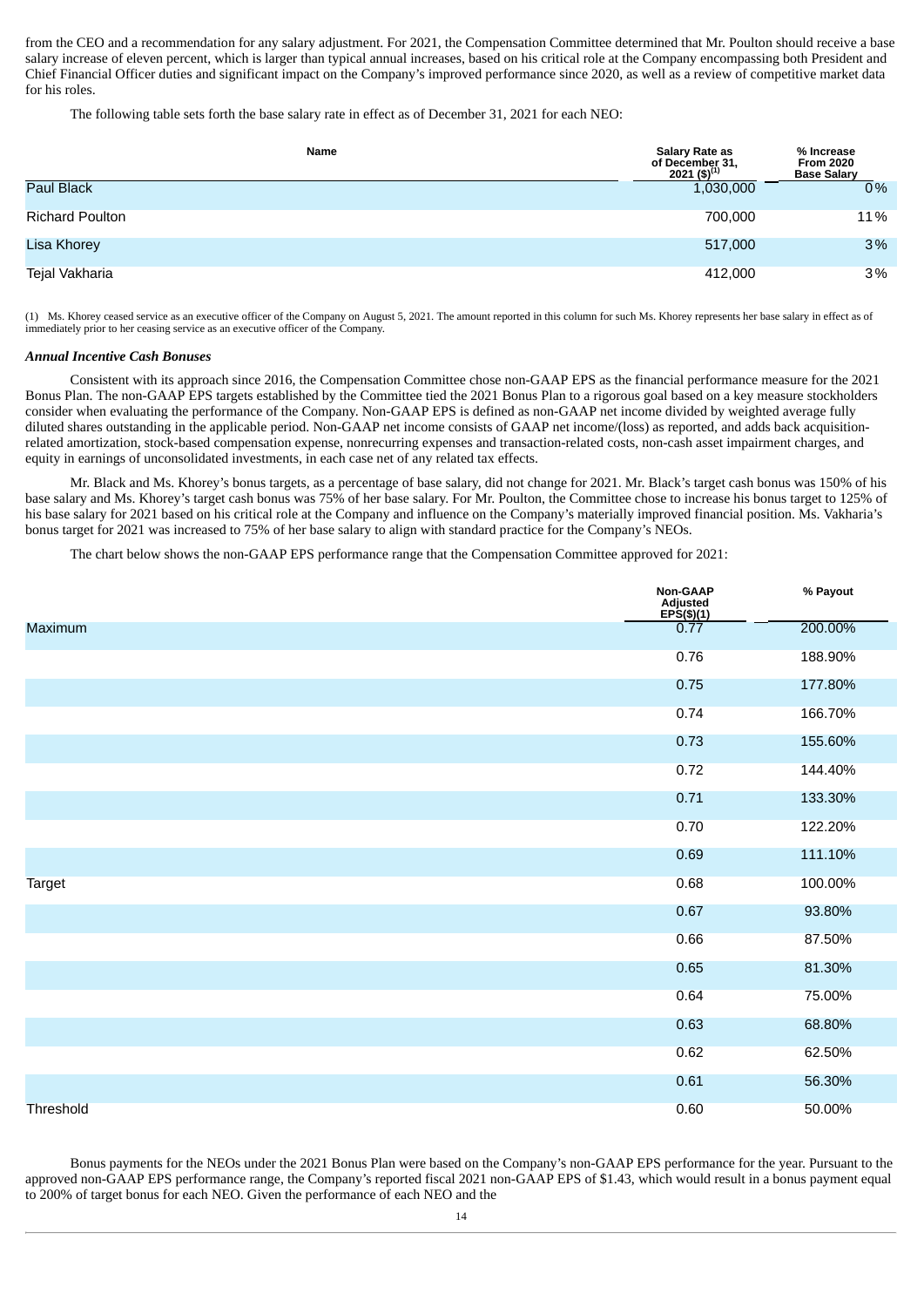achievement over the maximum of the EPS range, the Committee did not exercise its discretion to decrease the cash incentive bonus payout to any NEO. Accordingly, the Committee approved a bonus payout of 200% of target to each NEO under the 2021 Bonus Plan.

In July 2021 the Company implemented the Global All In to Win Bonus Plan, which paid each employee of the Company, including the NEOs, a bonus of \$1 for each \$1 million in revenue generated by the Company from July 1 to December 31, 2021. Pursuant to the Global All In to Win Bonus Plan, each NEO received an additional bonus payment of \$788 for 2021.

| Name                   | <b>2021 Bonus</b><br>Plan<br><b>Target</b><br>Amount<br>$(5)^{(1)}$ | 2021 Actual<br><b>Incentive</b><br><b>Bonus</b><br>(\$) | 2021 Actual<br><b>Individual</b><br>Performance<br><b>Bonus</b><br>(5) |
|------------------------|---------------------------------------------------------------------|---------------------------------------------------------|------------------------------------------------------------------------|
| <b>Paul Black</b>      | 1,545,000                                                           | 3,090,733                                               |                                                                        |
| <b>Richard Poulton</b> | 860,417                                                             | 1,721,565                                               | $\overline{\phantom{0}}$                                               |
| <b>Lisa Khorey</b>     | 261,826                                                             | $476^{(2)}$                                             | -                                                                      |
| Tejal Vakharia         | 307,501                                                             | 615,733                                                 | $\overline{\phantom{0}}$                                               |

(1) The target amount reported for each NEO reflects the NEO's actual earnings in 2021 rather than an annualized base salary level.

(2) Ms. Khorey's Global All In to Win Bonus payment was prorated to reflect her move to part-time employment after August 5, 2021.

#### *Equity Awards*

Under the 2019 Stock Incentive Plan, the Compensation Committee may grant incentive and non-qualified stock options, PSUs, RSUs, and other forms of equity compensation. The Compensation Committee believes that the issuance of equity-based long-term incentive awards to the Company's NEOs is consistent with its stated objective of establishing an executive compensation program that aligns executives' interests with the long-term interests of the Company's stockholders.

In considering annual equity awards, the Compensation Committee conducts an annual review of the Company's overall equity program, including items such as the Company's total projected equity budget for the year, the Company's aggregate equity usage relative to peers, and the available share pool; and it factors that review into its annual award decisions. The Compensation Committee also considers market data for the Company's peer group, individual factors such as the performance, responsibilities and qualifications of each NEO, each NEO's past equity awards, and the unvested retention value attributable to past awards when considering the amount and structure of equity awarded to each NEO annually.

For 2021, each of the NEOs was provided 50% of his or her annual equity award in the form of PSUs, and 50% of his or her annual equity award in the form of RSUs. As compared to 2020, the Compensation Committee reduced the percentage of the annual equity awarded to each NEO granted in PSUs from 75% to 50%. The Compensation Committee elected to make this change to align to the Company's standard executive equity award mix prior to 2020 following a review of the equity practices of the companies in the peer group. Based on this evaluation, the Compensation Committee determined that it was reasonable to return to a mix of 50% PSUs and 50% RSUs for 2021, with such mix previously supported by the Company's stockholders as evidenced by the Company's strong say-on-pay vote support in prior years.

The PSUs were split evenly between PSUs that may be earned based on the Company's TSR relative to a peer group of broadly comparable companies in terms of industry and revenue range measured over a single three-year performance period; and PSUs that may be earned based on the Company generating free cash flow from continuing operations during 2021 (the "Free Cash Flow PSUs"). The Free Cash Flow PSUs may be earned based on 2021 performance, and then cliff vest at the end of a single three-year vesting period from the grant date to further align compensation outcomes with the long-term interests of the Company's stockholders. The Compensation Committee chose the free cash flow metric for 2021 rather than the EBITDA margin metric used in 2020 to diversify performance focus in 2021 and because it believed improved cash flow performance would be critical to the Company's short- and long-term success.

Using three-year relative TSR as the performance measure for 50% of the PSUs granted to each NEO is consistent with the annual approach taken for the Company's NEOs since 2015. The Company's relative TSR is determined by comparing the change in the Company's stock price over the threeyear performance period beginning on the grant date, taking into account any dividends paid (which are assumed to be reinvested in the stock). The change in value over the performance period is then used to calculate a TSR gain/loss percentage for the performance period. That gain/loss percentage is then compared to the TSR gain/loss percentages of the peer group companies to calculate the Company's relative TSR percentile. The Compensation Committee believes that using relative TSR as a performance measure provides an objective measure of the Company's performance relative to other investment alternatives similar to the Company with respect to both industry and company size/value characteristics.

The 2021 TSR PSU awards require above-market performance, with the 60th percentile and 90th percentile (or greater) relative to the peer group required for target and maximum vesting, respectively. In addition, if the Company's TSR is negative at the end of

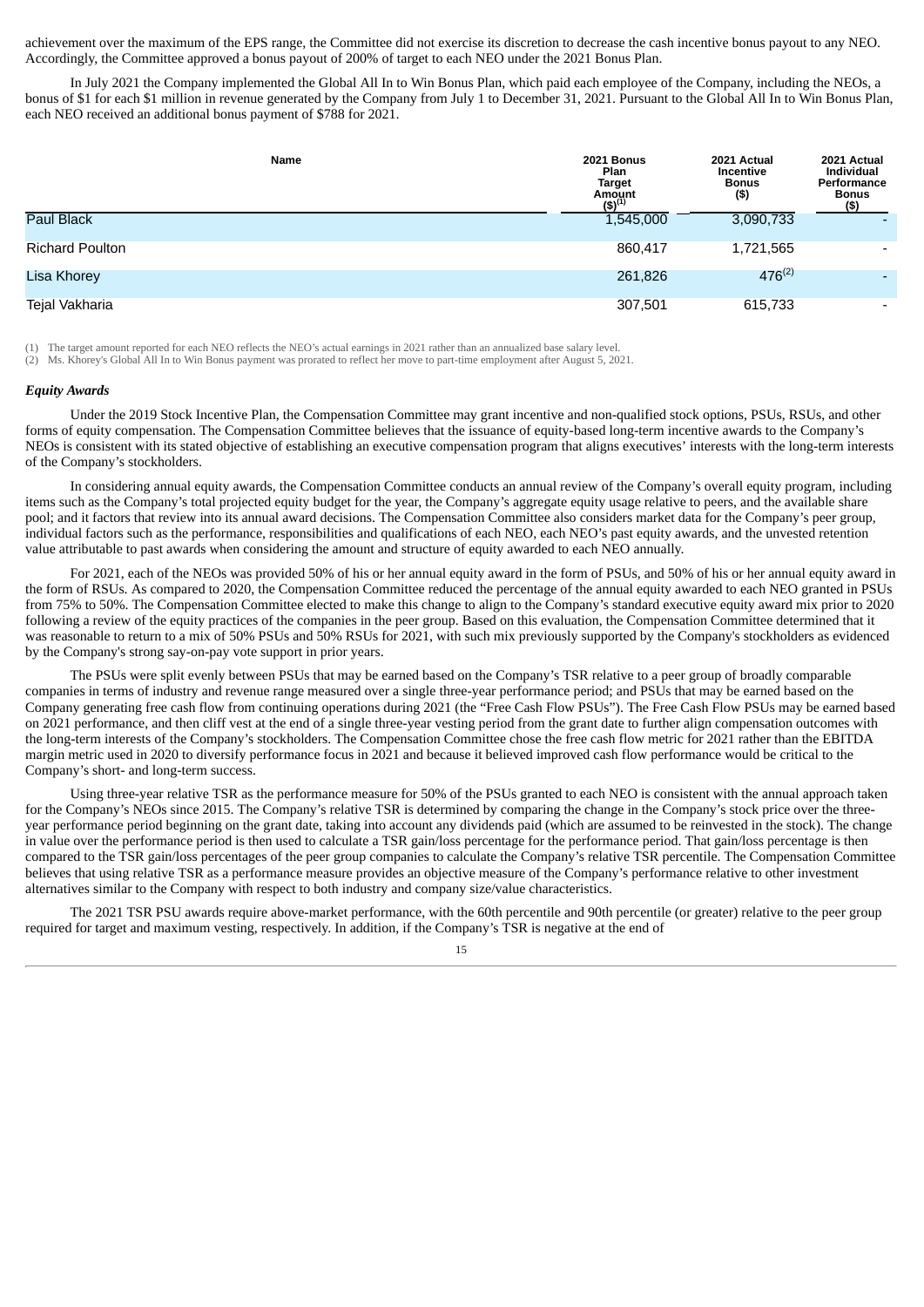the three-year performance period, the 2021 TSR PSU awards will be capped at the target payout level even if the Company significantly outperforms the peer group.

The peer group for measuring relative TSR performance under the 2021 TSR PSU awards consists of the following companies:

| <b>ACI Worldwide</b>           | Fair Isaac               | <b>Nuance Communications</b> |
|--------------------------------|--------------------------|------------------------------|
| <b>AMN Healthcare Services</b> | Genpact                  | Omnicell                     |
| Cardtronics                    | <b>Hill-Rom Holdings</b> | <b>PRA Health Sciences</b>   |
| <b>CDK Global</b>              | <b>HMS Holdings</b>      | Premier                      |
| Cerner                         | Huron Consulting Group   | R <sub>1</sub> RCM           |
| CoreLogic                      | Inovalon Holdings        | Teradata                     |
| Endurance International        | i2 Global                | <b>TTEC Holdings</b>         |
| Euronet Worldwide              | Mantech International    | <b>Verint Systems</b>        |
| Evolent Health                 | <b>MAXIMUS</b>           | Virtusa                      |
| <b>Exl Service Holdings</b>    | NextGen Healthcare       |                              |

The Compensation Committee selected the 2021 relative TSR peer group based on its review of comparability to the Company on key selection criteria including industry, revenue, market capitalization and stage/time from initial public offering. The Compensation Committee chose the group of companies listed above because the Compensation Committee determined that those companies are most aligned with the Company when considering the key selection criteria.

The Free Cash Flow PSUs represent the remaining 50% of the PSUs granted to each NEO for 2021. Free cash flow from continuing operations during 2021 measures the cash that the Company had on hand at the end of 2021 after paying operating expenses and capital expenditures. The Company's management believed that achievement of material free cash flow improvement was the most important metric to continue driving the improvement in the Company's financial position and stock price during 2021. The Company's free cash flow performance prior to 2021 was poor. In January 2021, the Company disclosed a goal of generating a range of \$90M-\$100M in free cash flow from continuing operations during 2021. As the vesting target for the Free Cash Flow PSUs, the Compensation Committee chose the midpoint of that disclosed free cash flow generation range. For the threshold and maximum vesting hurdles the Compensation Committee chose 90% and 115% of the free cash flow generation range, respectively to tie award payouts to a rigorous performance schedule reflecting strong year-over-year improvement. The attainment of the year-end 2021 free cash flow generation range was designed to be challenging but achievable with strong execution of the Company's operating plan.

The chart below shows the 2021 cash flow generation range that the Compensation Committee approved for vesting of the Free Cash Flow PSUs:

|                  |                            | <b>2021 Free</b><br><b>Cash Flow From</b><br><b>Continuing Operations</b><br>(millions) | Eligible Vesting<br>(% of Target) |
|------------------|----------------------------|-----------------------------------------------------------------------------------------|-----------------------------------|
| <b>Maximum</b>   |                            | \$115.0 or greater                                                                      | 200.00%                           |
|                  | $\overline{\mathcal{L}}$   | 113.1                                                                                   | 187.50%                           |
|                  | $$\mathfrak{F}$$           | 111.2                                                                                   | 175.00%                           |
|                  | $\overline{\mathcal{L}}$   | 109.4                                                                                   | 162.50%                           |
|                  | $\boldsymbol{\mathsf{\$}}$ | 107.5                                                                                   | 150.00%                           |
|                  | $\overline{\mathcal{L}}$   | 105.6                                                                                   | 137.50%                           |
|                  | $$\mathfrak{F}$$           | 103.7                                                                                   | 125.00%                           |
|                  | $\overline{\mathcal{L}}$   | 101.9                                                                                   | 112.50%                           |
| <b>Target</b>    | $$\mathfrak{F}$$           | 95.0                                                                                    | 100.00%                           |
|                  | $\overline{\mathfrak{s}}$  | 88.5                                                                                    | 92.00%                            |
|                  | $$\mathfrak{F}$$           | 87.0                                                                                    | 83.00%                            |
|                  | $\overline{\mathcal{L}}$   | 85.5                                                                                    | 75.00%                            |
|                  | $\pmb{\mathfrak{s}}$       | 84.0                                                                                    | 67.00%                            |
|                  | $\overline{\mathfrak{s}}$  | 82.5                                                                                    | 58.00%                            |
| <b>Threshold</b> | $$\mathfrak{F}$$           | 81.0                                                                                    | 50.00%                            |
|                  |                            | <b>Below \$81.0</b>                                                                     | 0.00%                             |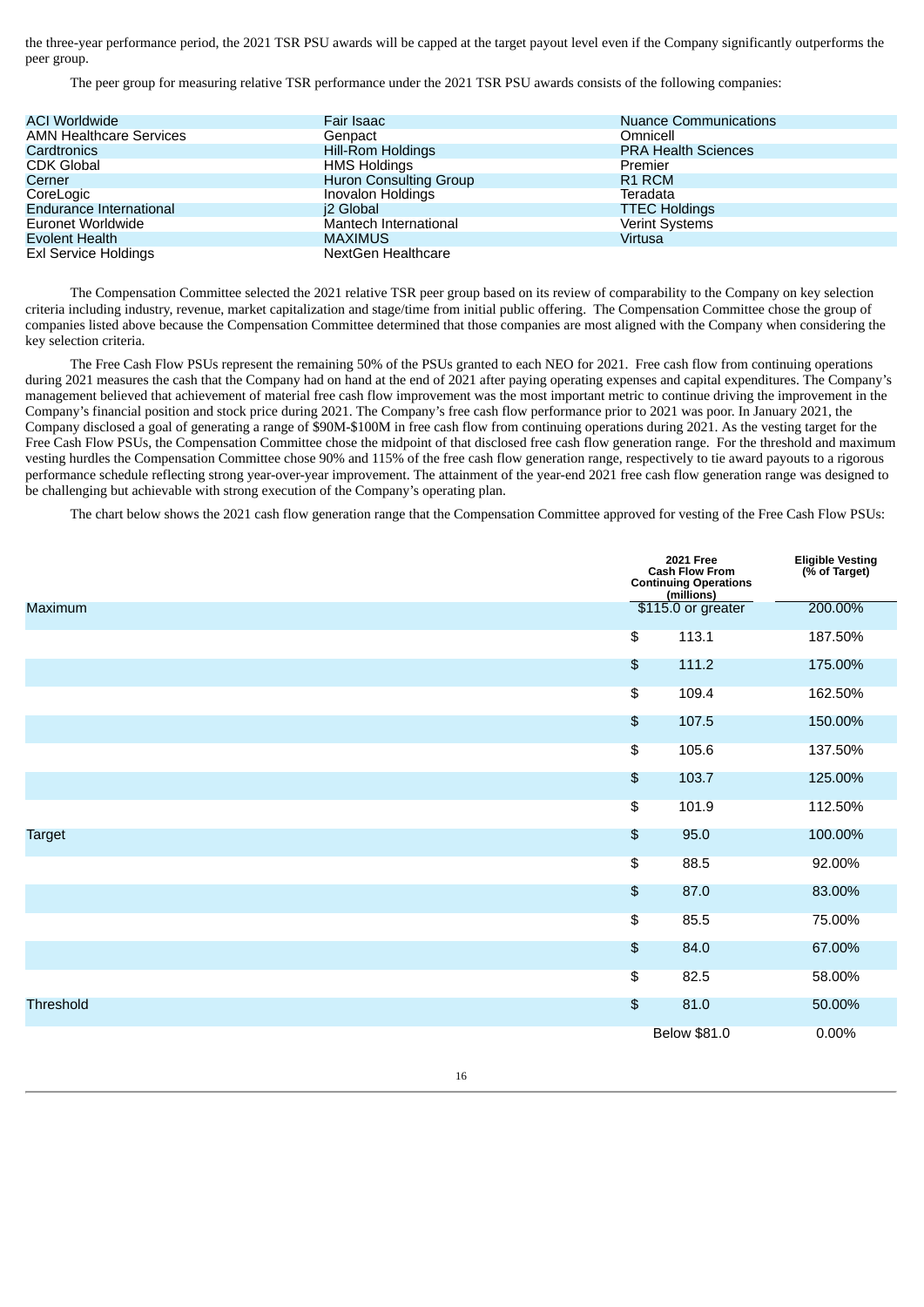During 2021 the Company generated more than \$115M in free cash flow from continuing operations. Based on the above range that the Compensation Committee approved, the Free Cash Flow PSUs were earned at 200% of target and will vest at the end of a single three-year vesting period on the third anniversary of the grant date.

The remaining 50% of the annual equity award made to each NEO for 2021 was in the form of service-based RSUs that vest 1/3 each year for three years.

When determining the amount of the annual equity award for Mr. Black and Mr. Poulton for 2021, the Compensation Committee chose to increase their awards from previous years based on their strong individual performance and the Company's strong performance during 2020 along with a review of updated competitive market data from Compensia. Mr. Black's award was increased by \$1,250,000 and Mr. Poulton's award was increased by \$1,000,000. For Ms. Vakharia, her 2021 annual equity award was the first award that she received while serving as an executive officer and was determined based on a review of market data, the Company's historical compensation practices and internal pay equity. The Compensation Committee chose to award Ms. Khorey equity in the same amount she received in 2020. The individual grant decisions reflect a review of quantitative market data and relevant qualitative factors including individual performance, time in role, scope and breadth of duties, and internal pay equity.

The following table illustrates the annual equity awards made to the NEOs serving as of December 31, 2021 for 2021:

| Name                   | Service-<br><b>Based</b><br>RSUS <sup>(1)</sup><br>$($ \$) | <b>Relative TSR</b><br>PSUs <sup>(1)</sup><br>$($ \$) | <b>Free Cash Flow</b><br><b>From Continuing</b><br><b>Operations</b><br>(5) | <b>Total 2021</b><br>Grant <sub>1</sub> Value<br>$($ \$) |
|------------------------|------------------------------------------------------------|-------------------------------------------------------|-----------------------------------------------------------------------------|----------------------------------------------------------|
| <b>Paul Black</b>      | 3,125,000                                                  | 1,562,500                                             | 1,562,500                                                                   | 6,250,000                                                |
| <b>Richard Poulton</b> | 2.500.000                                                  | 1.250.000                                             | 1.250.000                                                                   | 5,000,000                                                |
| Lisa Khorey            | 1,000,000                                                  | 500,000                                               | 500,000                                                                     | 2,000,000                                                |
| Tejal Vakharia         | 500,000                                                    | 250,000                                               | 250,000                                                                     | 1,000,000                                                |

(1) Represents the target equity award opportunity approved by the Compensation Committee as the annual equity award for each NEO included in the table. The target award values are not the same as the grant date fair values computed for financial reporting purposes and reported in the "2021 Grants of Plan-Based Awards" table included in the section entitled "Executive Compensation" below because the target value of the TSR-related PSUs reported for financial reporting purposes is determined based on the application of a Monte Carlo simulation method, while the amounts reported above represented the target compensation opportunity approved by the Compensation Committee.

#### *Pre-2021 Equity Award Vesting Results*

The Company granted certain performance-based equity awards prior to 2021 that vest, based in part, on the Company's 2021 performance. In 2018, the Company granted PSUs to the then-serving NEOs that vest based on the Company's relative TSR over a single three-year performance period. The awards required the Company's TSR relative to the peer group to be at the 31st percentile for any vesting to occur, and TSR relative to the peer group to be at the 60th percentile for target vesting. The Company's TSR for the three-year performance period ended February 27, 2021 was -18.18%, which placed the Company at the 18th percentile relative to the peer group, which was below the threshold required for any vesting to occur and therefore no portion of the awards vested at the end of the performance period.

#### *Consulting Agreement with Ms. Khorey*

Effective August 5, 2021, the Company and Ms. Khorey entered into an amendment (the "Amendment") to her employment agreement. Pursuant to the Amendment, during a transition period from August 5, 2021 through March 4, 2022, Ms. Khorey would cease to serve as an executive officer, and instead assume the role of Executive Consultant to the Company on a part-time basis. If the Company did not elect to renew her employment upon the expiration of the transition period, such nonrenewal would constitute a termination of employment by the Company without Cause (as defined in Ms. Khorey's employment agreement), and Ms. Khorey would be eligible for severance benefits in accordance with the terms of the employment agreement. During the transition period, Ms. Khorey was not eligible for a performance bonus for calendar year 2021 and her base salary was reduced to \$103,400 per annum, except that her base salary in effect prior to the Amendment would apply for purposes of determining any severance benefits payable following the termination of her employment. The Company did not elect to renew Ms. Khorey's employment following the transition period and her employment with the Company ended on March 4, 2022. At this time, Ms. Khorey became entitled to receive separation benefits consistent with a termination by the Company without cause. Please see the "Potential Payments Upon Termination or a Change of Control" for a descriptions of the benefits that will be received by Ms. Khorey.

#### **Benefits and Perquisites**

Each of the NEOs participates in the health and welfare benefit plans and fringe benefit programs generally available to all other Company employees. Beyond this, the Company generally does not provide the NEOs with significant perquisites and personal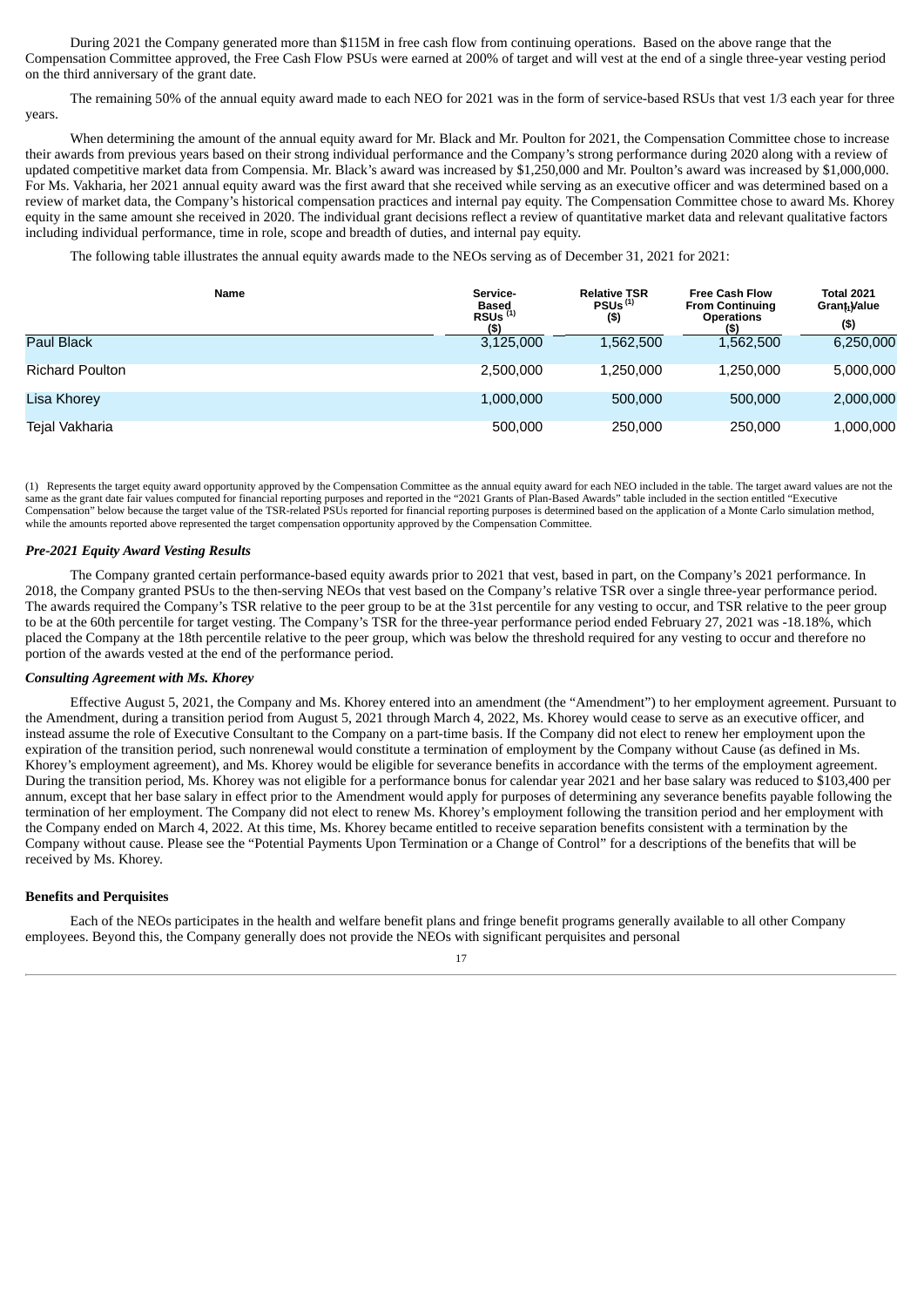benefits in excess of \$10,000. The total perquisites provided to each NEO are described in the "2021 All Other Compensation" table included below.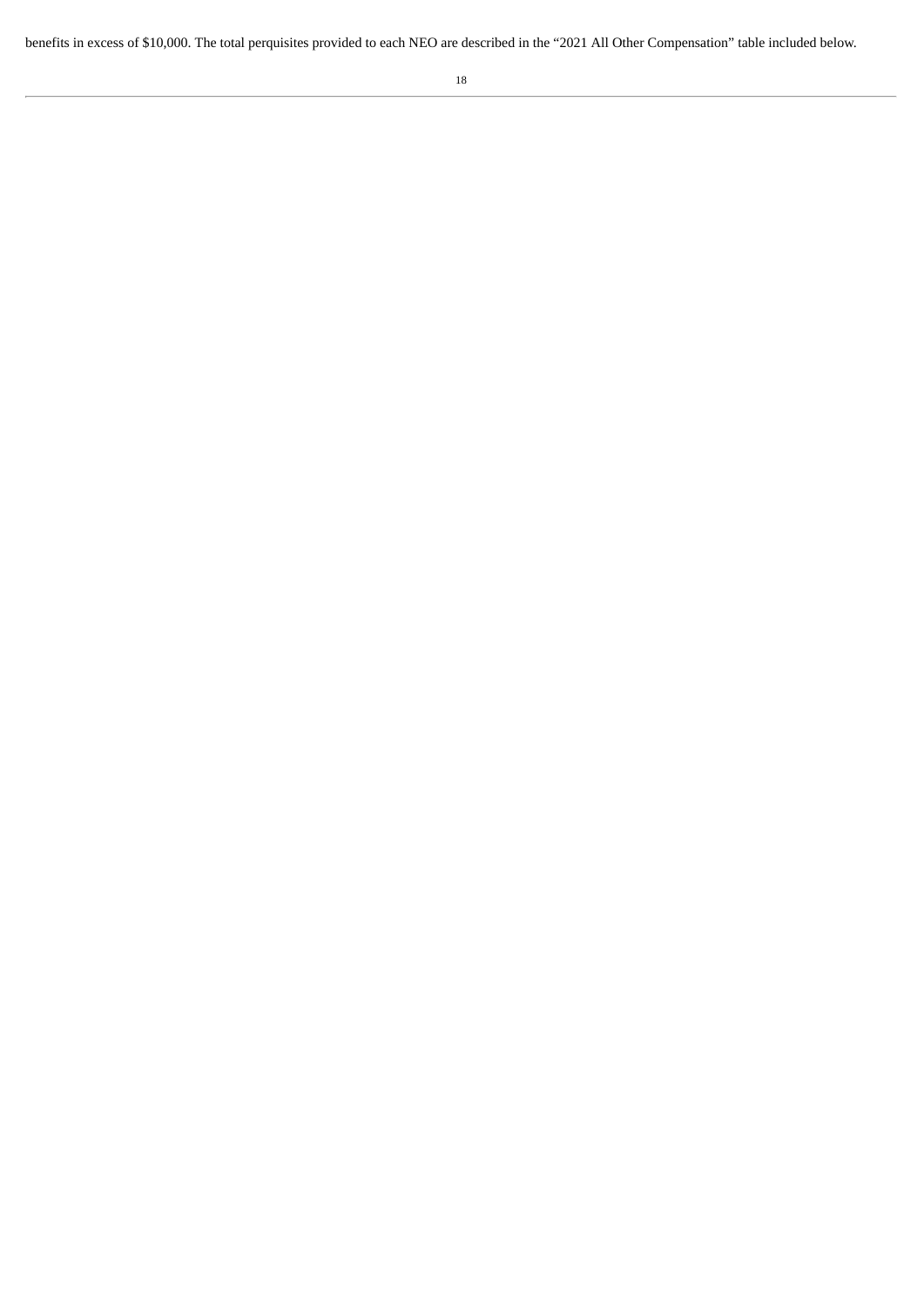#### **Severance Arrangements in Employment Agreements**

The Company has entered into severance arrangements as a component of the employment agreements with certain members of its senior management team, including the NEOs other than Ms. Vakharia. These severance arrangements provide for payments and other benefits if the officer's employment terminates for a qualifying event or circumstance, such as being terminated without "Cause" or leaving employment for "Constructive Discharge," as these terms are defined in the employment agreements. A termination following a "Change of Control" (as defined in the employment agreements) generally results in the NEOs receiving additional compensation under the employment agreements.

The Company has eliminated single trigger change of control benefits and tax gross-up payments on change of control benefits. Any change of control benefit is "double trigger," requiring termination of employment under all circumstances, including a situation where the officer is not offered a "Comparable Job" (as defined in each employment agreement) in connection with a "Change of Control," and the officer terminates employment within 10 days after the "Change of Control." Additional information regarding the above-referenced employment agreements, including a quantification of benefits that would have been received by each of the NEOs had termination or change of control occurred on December 31, 2021, is found under the heading "Potential Payments upon Termination or Change of Control" section below.

The Compensation Committee believes that these severance and change of control arrangements are an important part of overall compensation for the NEOs, because these arrangements help to secure the continued employment and dedication of the NEOs, notwithstanding any concern that they might have at such time regarding their own continued employment, prior to or following a change of control. The Compensation Committee also believes that these arrangements are important as a recruitment and retention device, as many of the companies with which the Company competes for executive talent have similar arrangements in place for their senior employees.

#### **Stock Ownership Requirements**

The Board has approved stock ownership requirements for the Company's non-employee directors and for certain executives of the Company, including each of the NEOs. The CEO is required to maintain an ownership level with a fair market value equal to six times (6x) his base salary, while the other NEOs are required to maintain an ownership level with a fair market value equal to two times (2x) his or her respective base salary. The initial measurement date is five years from the date on which the NEO became subject to the guidelines. Common stock owned outright, service-based awards outstanding, and deferred stock units are included when determining the ownership level. Stock options and performance-based awards are excluded. If the stock ownership requirement is not met after five years, the NEO will be required to retain shares equal in value to no less than half of the after-tax value of shares vesting from any equity award until the stock ownership requirement is satisfied. The stock ownership requirement for the Company's nonemployee directors is five times (5x) the annual cash retainer then paid to each such director, with no specific period for achievement.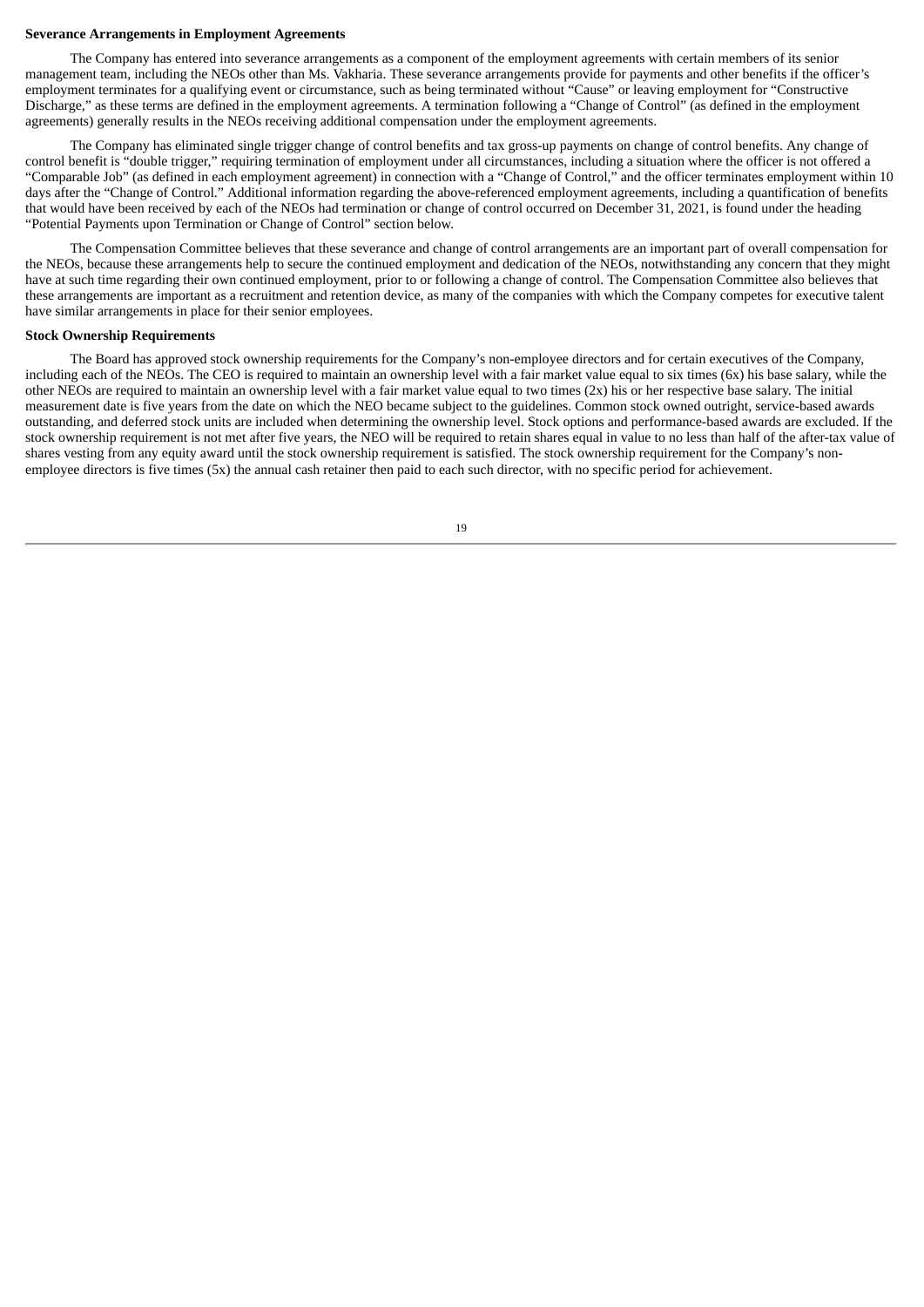#### **Executive Compensation**

#### **Summary Compensation Table – 2021, 2020 and 2019**

The following table shows information regarding the compensation of each of the Company's NEOs for 2021 and, to the extent required by applicable SEC disclosure rules, 2020 and 2019.

| <b>Name and Principal</b><br><b>Position</b>                       | Year                 | Salary<br>ж                         | <b>Bonus</b><br>ъ                            | <b>Stock</b><br>Awards <sup>(1)</sup> | Option<br><b>Awards</b><br>\$ | <b>Non-Equity</b><br>Plan<br><b>Incentive Plan</b><br>Compensation <sup>(2)</sup> | <b>All Other</b><br>Compensation <sup>(3)</sup> | Total<br>\$                          |
|--------------------------------------------------------------------|----------------------|-------------------------------------|----------------------------------------------|---------------------------------------|-------------------------------|-----------------------------------------------------------------------------------|-------------------------------------------------|--------------------------------------|
| Paul M. Black<br><b>Chief Executive Officer</b>                    | 2021<br>2020<br>2019 | 1,030,000<br>1,030,000<br>1,030,000 | $\overline{\phantom{a}}$<br>$\overline{a}$   | 6,459,256<br>5,180,872<br>6,237,879   | $\overline{\phantom{a}}$      | 3,090,733<br>1.716.496<br>231,750                                                 | 19,975<br>20,350<br>8,964                       | 10,599,964<br>7,947,718<br>7,508,593 |
| Richard J. Poulton<br>President and Chief Financial Officer        | 2021<br>2020<br>2019 | 700.000<br>630.000<br>630,000       | 560.070                                      | 5,167,392<br>4,144,710<br>5,390,325   |                               | 1,721,565<br>699,930<br>94,000                                                    | 24,882<br>25,362<br>19,457                      | 7,613,839<br>6,060,072<br>6,133,782  |
| <b>Lisa Khorev</b><br><b>EVP, Chief Client Delivery</b><br>Officer | 2021<br>2020<br>2019 | 517.000<br>502,250<br>502,250       | $\sim$<br>$\overline{\phantom{0}}$<br>$\sim$ | 2,066,982<br>2,072,367<br>2,445,167   | $\overline{\phantom{a}}$      | 476<br>418,500<br>178.927                                                         | 16,502<br>14,022<br>9,317                       | 2,600,960<br>3,007,139<br>3,135,661  |
| Tejal Vakharia (4)<br>SVP, General Counsel                         | 2021<br>2020<br>2019 | 412,000<br>352,662                  | 68,593                                       | 1,033,491<br>513,485                  |                               | 615,733<br>195,904                                                                | 14,482<br>13,060                                | 2,075,706<br>3,219,410               |

(1) The amounts in this column represent equity awards granted under the 2019 Stock Incentive Plan. The amounts reported are valued based on the aggregate grant date fair value computed in accordance with FASB ASC Topic 718, with awards subject to performance or market-based vesting conditions calculated based on the probable achievement of such vesting conditions at the time of grant. In the first quarter of 2021, all current NEOs were provided 25% of their equity award opportunity in PSUs that vest based on the Company's relative TSR compared to a peer group of companies over a single three-year performance period and 25% of their equity award opportunity in PSUs that vest based on the Company's year-end 2021 free cash flow from continuing operations. The grant date value for the free cash flow PSUs was \$15.16 per share. Assuming the highest level of performance is achieved for the free cash flow PSUs, the maximum value of such PSUs would be as follows: Mr. Black \$3,125,000, Mr. Poulton \$2,500,000, Ms. Vakharia \$500,000, and Ms. Khorey \$1,000,000. The grant date fair value for the relative TSR PSUs was \$17.19 per share. The grant date fair values of the PSUs that vest based on the Company's relative TSR were calculated based on the application of a Monte Carlo simulation model. The weighted averages of the assumptions used during the first quarter of 2021 were: risk-free interest rate of 0.26%; no dividend yield; and expected volatility using the historical volatility over the most recent three-year period for the peer group and implied volatility at 46.99%. In calculating the fair market value, three years was used to be commensurate with the three-year performance period of the awards. The interest rate is equal to the yield, as of the measurement date, of the zero-coupon U.S. Treasury bill that is commensurate with the overall performance period. Under FASB ASC Topic 718, the vesting conditions related to the 2021 relative TSR PSUs are considered market conditions and not performance conditions. Accordingly, there is no grant date fair value below or in excess of the amount reflected in the table above for the relative TSR PSUs that could be calculated and disclosed based on achievement of market conditions. The grant date fair value of the PSUs does not correspond to the actual value that may be recognized by an NEO with respect to the award, which may be higher or lower based on a number of factors, including the Company's performance, the performance of the companies in the peer group, stock price fluctuations and applicable vesting. The amount also includes the grant date fair value of servicebased RSU awards. The service-based awards granted to all NEOs in the first quarter of 2021 was \$8.19 per share. The service-based awards were calculated based on the market value of the Company's stock on the date of grant. See Note 12 to the Consolidated Financial Statements included in the Annual Report for a discussion of the relevant assumptions used in calculating these amounts pursuant to FASB ASC Topic 718.

(2) Amounts included in this column for 2021 represent cash incentive bonuses payable under the 2021 Bonus Plan based on the Company's achievement of non-GAAP EPS goals and the Global All In to Win Bonus Plan based on the Company's revenue from July 1, 2021 to December 31, 2021.

(3) Amounts included in this column for 2021 are set forth by category in the "2021 All Other Compensation" table below

(4) Ms. Vakharia was not a NEO prior to 2020.

#### **2021 All Other Compensation**

| Name               | Parking<br><b>Expense</b><br><b>Payments</b><br>(\$) | 401(k)<br><b>Matching</b><br><b>Contributions</b><br>(5) | Life<br><b>Insurance</b><br><b>Premiums</b><br>(\$) | <b>Executive</b><br><b>Physicals</b><br>$($ \$) | <b>Total</b><br>$($ \$) |
|--------------------|------------------------------------------------------|----------------------------------------------------------|-----------------------------------------------------|-------------------------------------------------|-------------------------|
| Paul M. Black      |                                                      | 11.600                                                   | 7.524                                               | 851                                             | 19,975                  |
| Richard J. Poulton | 1,530                                                | 11.600                                                   | 4.902                                               | 6,850                                           | 24,882                  |
| Lisa Khorey        | -                                                    | 11.600                                                   | 4,902                                               | $\overline{\phantom{0}}$                        | 16,502                  |
| Tejal Vakharia     | 1,530                                                | 11,600                                                   | 1,352                                               | $\overline{\phantom{a}}$                        | 14,482                  |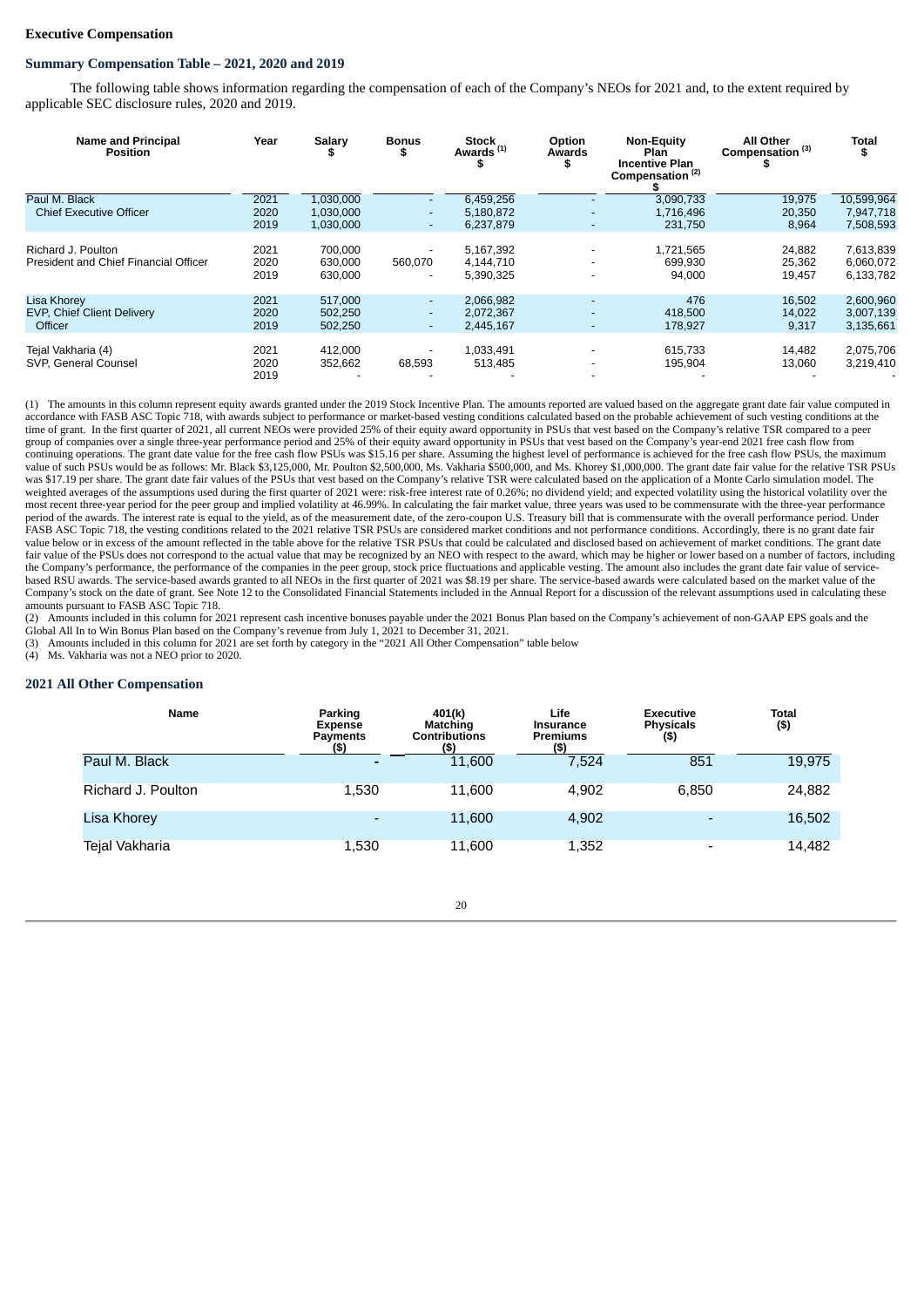#### **2021 Grants of Plan-Based Awards**

The following table provides information regarding non-equity incentive awards and equity-based awards granted by the Company in 2021.

|                         |                                  |                   |                                  |                        | <b>Estimated Possible Payouts Under</b><br><b>Non-Equity Incentive Plan</b><br>Awards <sup>(1)</sup> |                                    |                       | <b>Estimated Future Payouts Under</b><br><b>Equity Incentive Plan</b><br>Awards |                                      | <b>Stock</b><br>Awards:<br>Number of<br><b>Shares of</b> | <b>Grant Date</b><br><b>Fair Value</b><br>of Stock |
|-------------------------|----------------------------------|-------------------|----------------------------------|------------------------|------------------------------------------------------------------------------------------------------|------------------------------------|-----------------------|---------------------------------------------------------------------------------|--------------------------------------|----------------------------------------------------------|----------------------------------------------------|
| Name                    | Grant<br>Date                    |                   | Approval<br>Date                 | <b>Threshold</b><br>\$ | <b>Target</b>                                                                                        | <b>Maximum</b><br>S                | <b>Threshold</b><br># | <b>Target</b><br>#                                                              | Maximum<br>#                         | Stock or<br><b>Units</b><br>(#)                          | and Option<br>Award <sup>(2)</sup><br>(5)          |
| Paul M.<br><b>Black</b> |                                  |                   |                                  | 772,500                | 1,545,000                                                                                            | 3,090,000                          |                       |                                                                                 |                                      |                                                          |                                                    |
|                         | 3/2/2021<br>3/2/2021<br>3/2/2021 | (3)<br>(4)<br>(5) | 3/2/2021<br>3/2/2021<br>3/2/2021 |                        |                                                                                                      | ٠                                  | 3,401<br>51,534       | 103,068<br>103,068                                                              | 206,136<br>206,136<br>$\overline{a}$ | ٠<br>٠<br>206,135                                        | 1,771,739<br>1,562,511<br>3,125,007                |
| Richard J.<br>Poulton   |                                  |                   |                                  | 430,209                | 860,417                                                                                              | 1,720,834                          |                       |                                                                                 |                                      |                                                          |                                                    |
|                         | 3/2/2021<br>3/2/2021<br>3/2/2021 | (3)<br>(4)<br>(5) | 3/2/2021<br>3/2/2021<br>3/2/2021 |                        |                                                                                                      | $\overline{\phantom{a}}$           | 2,721<br>41,227       | 82,454<br>82,454                                                                | 164,908<br>164,908<br>$\sim$         | ٠<br>164,908                                             | 1,417,384<br>1,250,003<br>2,500,005                |
| Lisa<br>Khorey          |                                  |                   |                                  | 193,875                | 387,750                                                                                              | 775,500                            |                       |                                                                                 |                                      |                                                          |                                                    |
|                         | 3/2/2021<br>3/2/2021<br>3/2/2021 | (3)<br>(4)<br>(5) | 3/2/2021<br>3/2/2021<br>3/2/2021 |                        |                                                                                                      | ٠<br>٠                             | 1,088<br>16,491       | 32,982<br>32,982                                                                | 65,964<br>65,964                     | $\overline{a}$<br>65,964                                 | 566,961<br>500,007<br>1,000,014                    |
| Tejal<br>Vakharia       |                                  |                   |                                  | 153,751                | 307,501                                                                                              | 615,002                            |                       |                                                                                 |                                      |                                                          |                                                    |
|                         | 3/2/2021                         | (3)               | 3/2/2021                         |                        |                                                                                                      | $\overline{\phantom{a}}$           | 544                   | 16,491                                                                          | 32,982                               | ٠                                                        | 283,480                                            |
|                         | 3/2/2021<br>3/2/2021             | (4)<br>(5)        | 3/2/2021<br>3/2/2021             |                        |                                                                                                      | $\overline{\phantom{a}}$<br>$\sim$ | 8,246                 | 16,491                                                                          | 32,982<br>٠.                         | 32,982                                                   | 250,004<br>500,007                                 |

(1) For each of the NEOs, these amounts reflect the cash incentive compensation award opportunities granted under the 2021 Bonus Plan. The Global All In to Win Bonus Plan does not have threshold, target and maximum opportunities. Actual payout under the 2021 Bonus Plan was based on the achievement of 2021 non-GAAP EPS and individual executive performance goals; and actual payout under the Global All In to Win Bonus Plan was based on the Company's revenue achievement from July 1, 2021 to December 31, 2021. Please see the "Compensation Discussion and Analysis" section for further information regarding this award.

(2) The amounts shown in this column are valued based on the grant date fair value computed in accordance with FASB ASC Topic 718. See Note 12 to the Consolidated Financial Statements included in the Annual Report for a discussion of the relevant assumptions used in calculating these amounts pursuant to FASB ASC Topic 718.

(3) This award represents a PSU award granted under the 2019 Stock Incentive Plan, which will vest based on the Company's relative TSR versus a peer group over a single three-year performance period ending on March 2, 2024. Please see the "Compensation Discussion and Analysis" section for further information regarding this award.

(4) This award represents a PSU award granted under the 2019 Stock Incentive Plan, which will be earned based on the Company's year-end 2021 free cash flow from continuing operations and then will vest if the recipient remains employed by the Company or its subsidiaries from the Grant date through the third anniversary of the date of grant. Please see the "Compensation Discussion and Analysis" section for further information regarding this award.

(5) Award of service-based RSUs granted under the 2019 Stock Incentive Plan that vest equally on the first three anniversaries of the date of grant. Please see the "Compensation Discussion and Analysis" section for further information regarding this award.

#### **Outstanding Equity Awards as of December 31, 2021**

The following table shows information regarding the outstanding equity awards (consisting of PSU and RSU awards) held by each of the NEOs as of December 31, 2021. As of December 31, 2021, none of the Company's NEOs held any option awards. As of December 31, 2021, none of our NEOs held any option awards.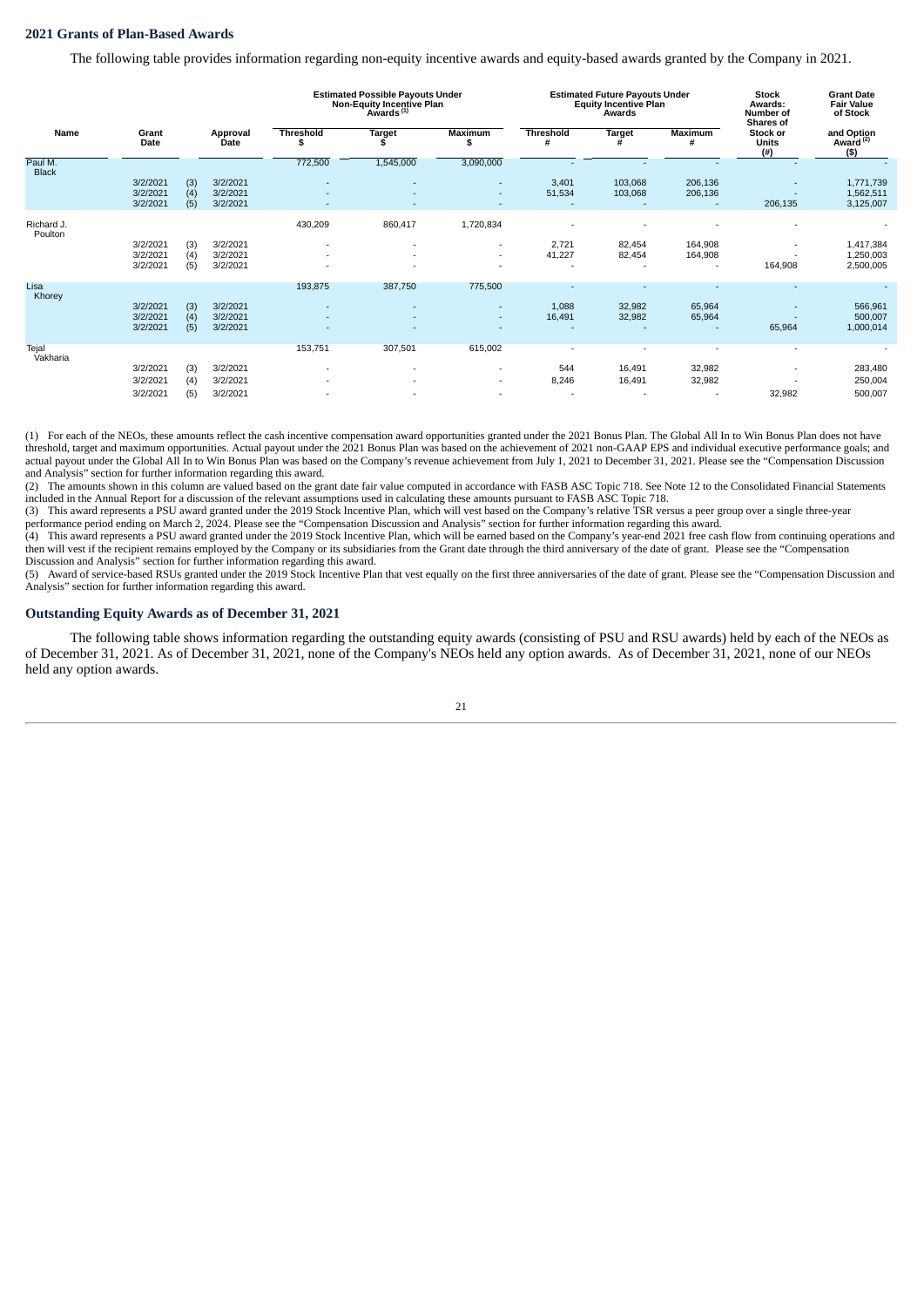|                       |                                              | <b>Option Awards</b>                                                                                 |                                                                                                        |                                            | <b>Stock Awards</b>                 |                                                                                                     |                          |                                                                                                                    |                                                                                                                                                                  |     |                                                                                                                                                                                                         |
|-----------------------|----------------------------------------------|------------------------------------------------------------------------------------------------------|--------------------------------------------------------------------------------------------------------|--------------------------------------------|-------------------------------------|-----------------------------------------------------------------------------------------------------|--------------------------|--------------------------------------------------------------------------------------------------------------------|------------------------------------------------------------------------------------------------------------------------------------------------------------------|-----|---------------------------------------------------------------------------------------------------------------------------------------------------------------------------------------------------------|
| Name                  | Grant<br>Date                                | Number of<br><b>Securities</b><br>Underlying<br>Unexercised<br><b>Options</b><br>Exercisable<br>(# ) | Number of<br><b>Securities</b><br>Underlying<br>Unexercised<br><b>Options</b><br>Unexercisable<br>(# ) | Option<br><b>Exercise</b><br>Price<br>(\$) | Option<br><b>Expiration</b><br>Date | <b>Number of</b><br>Shares or<br><b>Units of</b><br>Stock That<br><b>Have Not</b><br>Vested<br>(# ) |                          | <b>Market</b><br>Value of<br>Shares or<br>Units of<br><b>Stock That</b><br><b>Have Not</b><br>Vested $(1)$<br>(\$) | <b>Equity</b><br>Incentive<br>Plan<br>Awards:<br>Number of<br>Unearned<br>Shares,<br>Units or<br>Other<br><b>Rights That</b><br><b>Have Not</b><br>Vested<br>(#) |     | <b>Equity</b><br>Incentive<br>Plan<br>Awards:<br><b>Market or</b><br>Payout<br>Value of<br>Unearned<br>Shares,<br>Units or<br>Other<br><b>Rights That</b><br><b>Have Not</b><br>Vested $(1)$<br>$($ \$) |
| Paul M.               | 2/28/2019                                    |                                                                                                      |                                                                                                        |                                            |                                     | 77,736                                                                                              | (2)                      | 1,434,229                                                                                                          |                                                                                                                                                                  |     |                                                                                                                                                                                                         |
| <b>Black</b>          | 2/28/2019<br>2/26/2020                       |                                                                                                      |                                                                                                        |                                            |                                     | 101,750                                                                                             | (2)                      | 1,877,288                                                                                                          | 233,209                                                                                                                                                          | (3) | 4,302,706                                                                                                                                                                                               |
|                       | 2/26/2020<br>2/26/2020<br>3/2/2021           |                                                                                                      |                                                                                                        |                                            |                                     | 457,876<br>206,135                                                                                  | (4)<br>(2)               | 8,447,812<br>3,803,191                                                                                             | 228,938                                                                                                                                                          | (3) | 4,223,906                                                                                                                                                                                               |
|                       | 3/2/2021<br>3/2/2021                         |                                                                                                      |                                                                                                        |                                            |                                     | 206,136                                                                                             | (5)                      | 3,803,209                                                                                                          | 103,068                                                                                                                                                          | (3) | 1,901,605                                                                                                                                                                                               |
| Richard J.<br>Poulton | 2/28/2019                                    |                                                                                                      |                                                                                                        |                                            |                                     | 62,189                                                                                              | (2)                      | 1,147,387                                                                                                          |                                                                                                                                                                  |     |                                                                                                                                                                                                         |
|                       | 2/28/2019                                    |                                                                                                      |                                                                                                        |                                            |                                     |                                                                                                     |                          |                                                                                                                    | 186,568 (3)                                                                                                                                                      |     | 3,442,180                                                                                                                                                                                               |
|                       | 2/26/2020<br>2/26/2020                       |                                                                                                      |                                                                                                        |                                            |                                     | 81,400                                                                                              | (2)                      | 1,501,830                                                                                                          | 183,151 (3)                                                                                                                                                      |     | 3,379,136                                                                                                                                                                                               |
|                       | 2/26/2020<br>3/2/2021<br>3/2/2021            |                                                                                                      |                                                                                                        |                                            |                                     | 366,302<br>164,908                                                                                  | $\binom{4}{2}$           | 6,758,272<br>3,042,553                                                                                             | 82,454 (3)                                                                                                                                                       |     | 1,521,276                                                                                                                                                                                               |
|                       | 3/2/2021                                     |                                                                                                      |                                                                                                        |                                            |                                     | 164,908                                                                                             | (5)                      | 3,042,553                                                                                                          |                                                                                                                                                                  |     |                                                                                                                                                                                                         |
| Lisa<br>Khorey        | 2/28/2019                                    |                                                                                                      |                                                                                                        |                                            |                                     | 31,094                                                                                              | (2)                      | 573,684                                                                                                            |                                                                                                                                                                  |     |                                                                                                                                                                                                         |
|                       | 2/28/2019<br>2/26/2020                       |                                                                                                      |                                                                                                        |                                            |                                     | 40,700                                                                                              | (2)                      | 750,915                                                                                                            | 93,284                                                                                                                                                           | (3) | 1,721,090                                                                                                                                                                                               |
|                       | 2/26/2020<br>2/26/2020<br>3/2/2021           |                                                                                                      |                                                                                                        |                                            |                                     | 183,152<br>65,964                                                                                   | (4)<br>(2)               | 3,379,154<br>1,217,036                                                                                             | 91,576 (3)                                                                                                                                                       |     | 1,689,577                                                                                                                                                                                               |
|                       | 3/2/2021<br>3/2/2021                         |                                                                                                      |                                                                                                        |                                            |                                     | 65,964                                                                                              | (5)                      | 1,217,036                                                                                                          | 32,982 (3)                                                                                                                                                       |     | 608,518                                                                                                                                                                                                 |
| Tejal<br>Vakharia     | 4/2/2018                                     |                                                                                                      |                                                                                                        |                                            |                                     | 6,286                                                                                               | (6)                      | 115,977                                                                                                            |                                                                                                                                                                  |     |                                                                                                                                                                                                         |
|                       | 4/1/2019<br>5/1/2020<br>9/3/2020<br>3/2/2021 |                                                                                                      |                                                                                                        |                                            |                                     | 16,324<br>44,040<br>12,528<br>32,982                                                                | (6)<br>(6)<br>(6)<br>(2) | 301,178<br>812,538<br>231,142<br>608,518                                                                           |                                                                                                                                                                  |     |                                                                                                                                                                                                         |
|                       | 3/2/2021<br>3/2/2021                         |                                                                                                      |                                                                                                        |                                            |                                     | 32,982                                                                                              | (5)                      | 608,518                                                                                                            | 16,491 (3)                                                                                                                                                       |     | 304,259                                                                                                                                                                                                 |

(1) The dollar amounts shown in each of these columns are determined by multiplying (i) the number of shares or units shown in the preceding column by (ii) \$18.45 (the closing price of the Company's common stock on December 31, 2021). (2) This RSU award vests in three equal installments on each of the first three anniversaries of the grant date, provided that the NEO continues to be employed with the Company through the

applicable vesting date. (3) This PSU award vests based on the Company's relative TSR performance over a single three-year performance period ending on the third anniversary of the grant date and the NEO's continued service during the performance period.

(4) This PSU award is earned based on the Company's year-end 2020 non-GAAP EBITDA margin and vests at the end of a single three-year period ending on the third anniversary of the grant date, provided the NEO continues to be employed with the Company through the applicable vesting date. Performance under this award resulted in the award being earned at 200% of target, which is reflected in the table.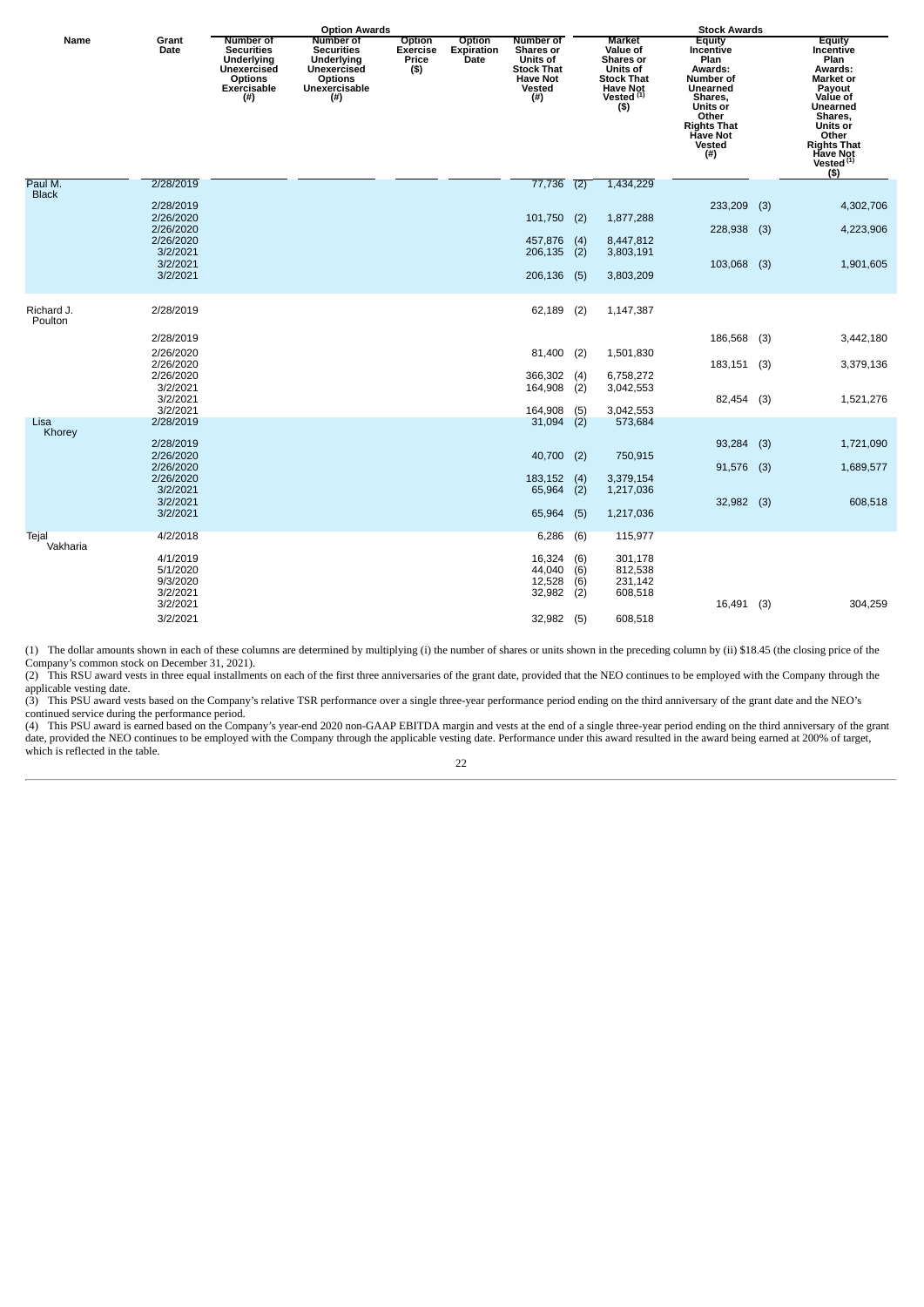(5) This PSU award is earned based on the Company's year-end 2021 Free Cash Flow from Continuing Operations and vests at the end of a single three-year period ending on the third anniversary of the grant date, provided the NEO continues to be employed with the Company through the applicable vesting date. Performance under this award resulted in the award being earned at 200% of target, which is reflected in the table.

(6) This RSU award vests in four equal installments on each of the first four anniversaries of the grant date, provided that the NEO continues to be employed with the Company through the applicable vesting date.

#### **2021 Stock Vested**

The following table shows information regarding the vesting during 2021 of stock awards previously granted to the NEOs. No options were exercised by the NEOs during 2021.

|                    | <b>Stock Awards</b>                                |                                       |  |  |  |  |
|--------------------|----------------------------------------------------|---------------------------------------|--|--|--|--|
| Name               | <b>Number of Shares Acquired on Vesting</b><br>(#) | Value Realized on Vesting (1)<br>(\$) |  |  |  |  |
| Paul M. Black      | 281,762                                            | 4,347,588                             |  |  |  |  |
| Richard J. Poulton | 262,724                                            | 4,053,831                             |  |  |  |  |
| Lisa Khorey        | 108,042                                            | 1,667,088                             |  |  |  |  |
| Tejal Vakharia     | 38,545                                             | 592,760                               |  |  |  |  |

(1) The value realized equals the fair market value of the Company's common stock on the vesting date multiplied by the number of shares vested. Upon release of the RSUs, shares may be surrendered to satisfy minimum income tax-withholding requirements. The amounts shown are gross amounts absent netting for shares surrendered.

#### **Potential Payments Upon Termination or Change of Control**

The Company has entered into employment agreements with each of the NEOs (other than Ms. Vakharia) that provide for payments in connection with such NEO's termination, whether upon a change of control or otherwise. The estimated benefits to be provided to the NEOs under the employment agreements in each of those situations are described below, including a summary of payments that would have been required had a termination or change of control taken place on December 31, 2021, based upon the per share closing price of the Company's common stock (\$18.45) on the last trading day of the year.

#### *Payments Made Upon Termination*

The employment agreements for each NEO (other than Ms. Vakharia) provide for payments of certain benefits, as described above, upon the termination of employment. Each NEO's rights upon a termination of his or her employment depend upon the circumstances of his or her termination. Central to an understanding of the rights of each NEO under the employment agreements is an understanding of the definitions of "Cause" and "Constructive Discharge" that are used in those agreements. For purposes of the employment agreements with each of the NEOs:

- The Company has "Cause" to terminate an NEO for such NEO's: (i) willful or grossly negligent failure to perform duties; (ii) violation of law that is materially injurious to the operations or reputation of the Company; (iii) conviction of a crime involving the Company's property or constituting a felony or involving fraud or moral turpitude; or (iv) material violation of a general Company policy or refusal to follow lawful directions of the Board.
- A "Constructive Discharge" under each of the employment agreements generally means: (i) a failure of the Company to meet its obligations, in any material respect, under the employment agreement, including, without limitation, a reduction of or failure to pay base salary; (ii) a material diminution in or other substantial adverse alteration in the nature or scope of an NEO's responsibilities; or (iii) the relocation by more than fifty miles of an NEO's principal place of business.

The employment agreements require, as a precondition to the receipt of these payments, that the NEO sign a standard form of release of employment claims. They also include non-competition and non-solicitation provisions that apply for one year following such NEO's termination of employment and a confidentiality provision.

#### *Payment Obligations for Termination by the Company with Cause or upon Death or Disability or by the NEO Without Constructive Discharge*

If an NEO (other than Ms. Vakharia) is terminated by the Company for Cause or as a result of such NEO's death or disability (as defined in the respective employment agreement), or if an NEO terminates his or her employment without Constructive Discharge, he or she is entitled to receive:

- Accrued but unpaid base salary through the date of termination;
- Earned but unpaid annual cash incentive compensation in respect of the fiscal year prior to the fiscal year in which the termination occurs; and
- As provided in the award agreements governing the PSUs granted to such NEOs in 2019, 2020 and 2021, accelerated vesting of such awards at 100% of target level in the case of a termination due to such NEO's death or disability.

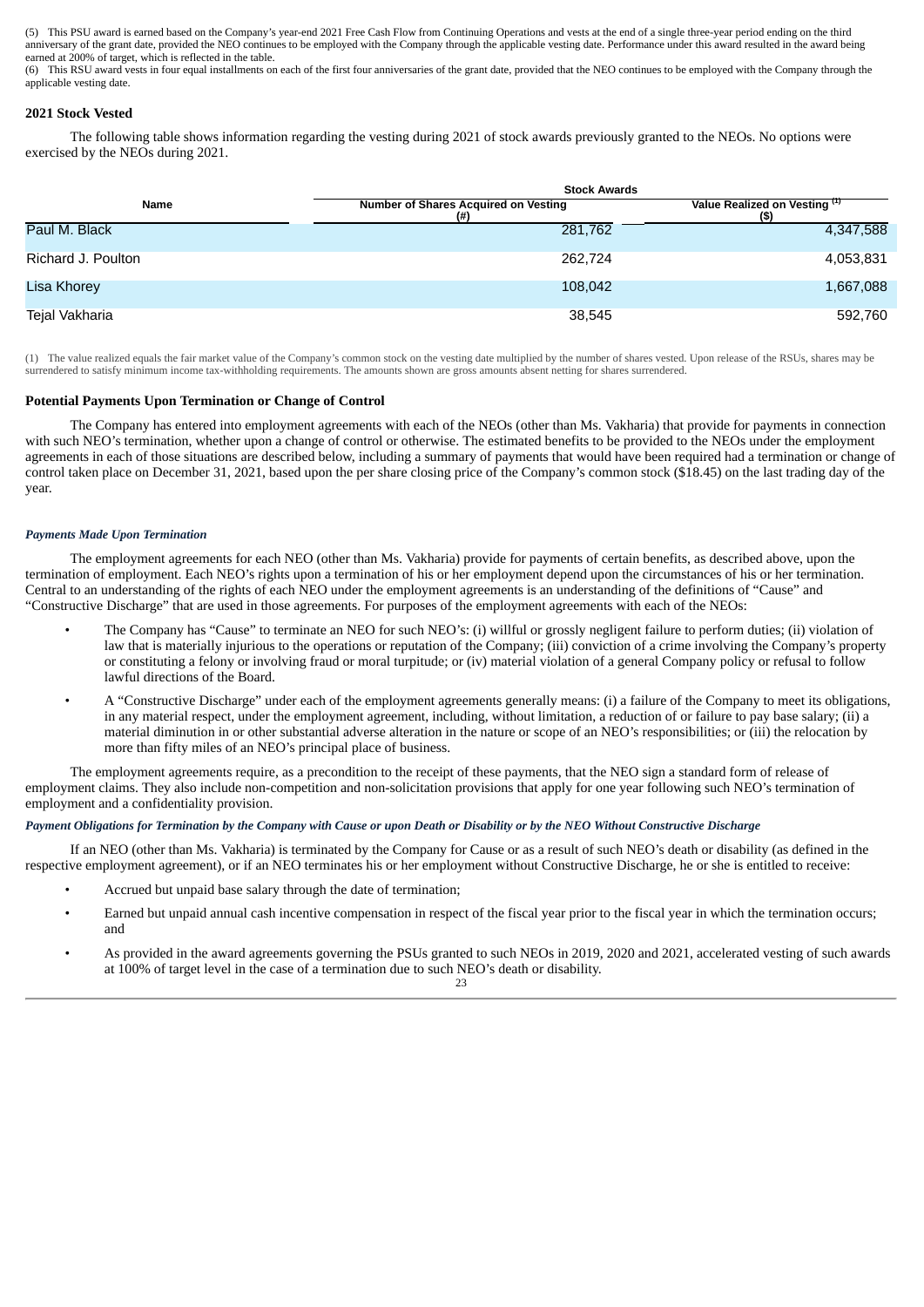#### *Payment Obligations for Termination by the Company Without Cause or Due to Constructive Discharge*

If an NEO (other than Ms. Vakharia) is terminated by the Company without Cause or an NEO terminates his or her employment for Constructive Discharge (except during the two-year period following a change of control), he or she is entitled to receive:

- Accrued but unpaid base salary through the date of termination;
- Earned but unpaid annual cash incentive compensation in respect of the fiscal year prior to the fiscal year in which the termination occurs (as determined and payable had there been no termination);
- Severance equal to 1x the sum of base salary plus target cash incentive bonus opportunity, with such severance to be paid in 12 equal monthly installments or, in the case of Mr. Black and Mr. Poulton, severance equal to 2x the sum of base salary plus target cash incentive bonus opportunity, with such severance to be paid in 24 equal monthly installments;
- Continuation of health benefits, if applicable, for 12 months or, in the case of Mr. Black and Mr. Poulton, for 24 months; and
- Pro-rata vesting of any unvested stock option or stock awards equal to (i) the number of shares of such award that would vest on the normal vesting date, but prorated to reflect such NEO's period of service since the last regular vesting date (or grant date if termination occurs prior to the regular vesting of any shares subject to the award); and (ii) one additional year of vesting; provided, however, that for performancebased awards, vesting will be subject to the satisfaction of, and based on the level of performance achieved of, performance conditions; provided, further, that the vesting of RSU awards do not accelerate upon the executive's termination of employment due to a constructive .<br>discharge.

#### *Payment Obligations Upon Resignation Due to No Comparable Job Following a Change of Control*

Pursuant to the employment agreement with Mr. Poulton, if a change of control occurs and prior to such event the NEO is not offered a comparable job by the Company (or its successor), and the NEO resigns on or within ten days of the change of control, then the NEO is entitled to:

- Full vesting of outstanding equity awards, with such vesting at target levels for unearned performance-based share awards; and
- A lump sum payment equal to 1x the value of his base salary plus target cash incentive bonus opportunity.

A "comparable job" under Mr. Poulton's employment agreement means employment following a change of control (i) with substantially the same duties and responsibilities as were held by the NEO immediately prior to the change of control; (ii) within 50 miles of the location at which the NEO provides services prior to such change of control; and (iii) at the same or increased base salary and target cash incentive bonus opportunity level as were in effect prior to such change of control. None of the other NEOs are eligible to receive severance upon a resignation due to no comparable job following a change of control.

#### *Severance Upon Termination Without Cause or Due to Constructive Discharge Following a Change of Control*

Pursuant to the employment agreements with each of the NEOs (other than Ms. Vakharia), if a change of control occurs and the NEO's employment is terminated without Cause or due to Constructive Discharge within two years of a change of control or within 180 days before a change of control in connection with such change of control, the NEO will receive:

- Full vesting of outstanding equity awards, with such vesting at target levels for unearned performance-based share awards;
- A lump sum payment equal to 2x the value of his or her base salary plus target cash incentive bonus opportunity; and
- Continuation of health benefits, if applicable, for 12 months or, in the case of Mr. Black and Mr. Poulton, 24 months.

#### *Severance Upon Termination by the Company Without Cause for Ms. Vakharia*

If Ms. Vakharia is terminated by the Company without Cause, under the Company's general severance plan she is entitled to receive:

- Severance equal to 9 months base salary, to be paid over 9 months according to the Company's regular payroll schedule; and
- Continuation of health benefits, if applicable, for 9 months.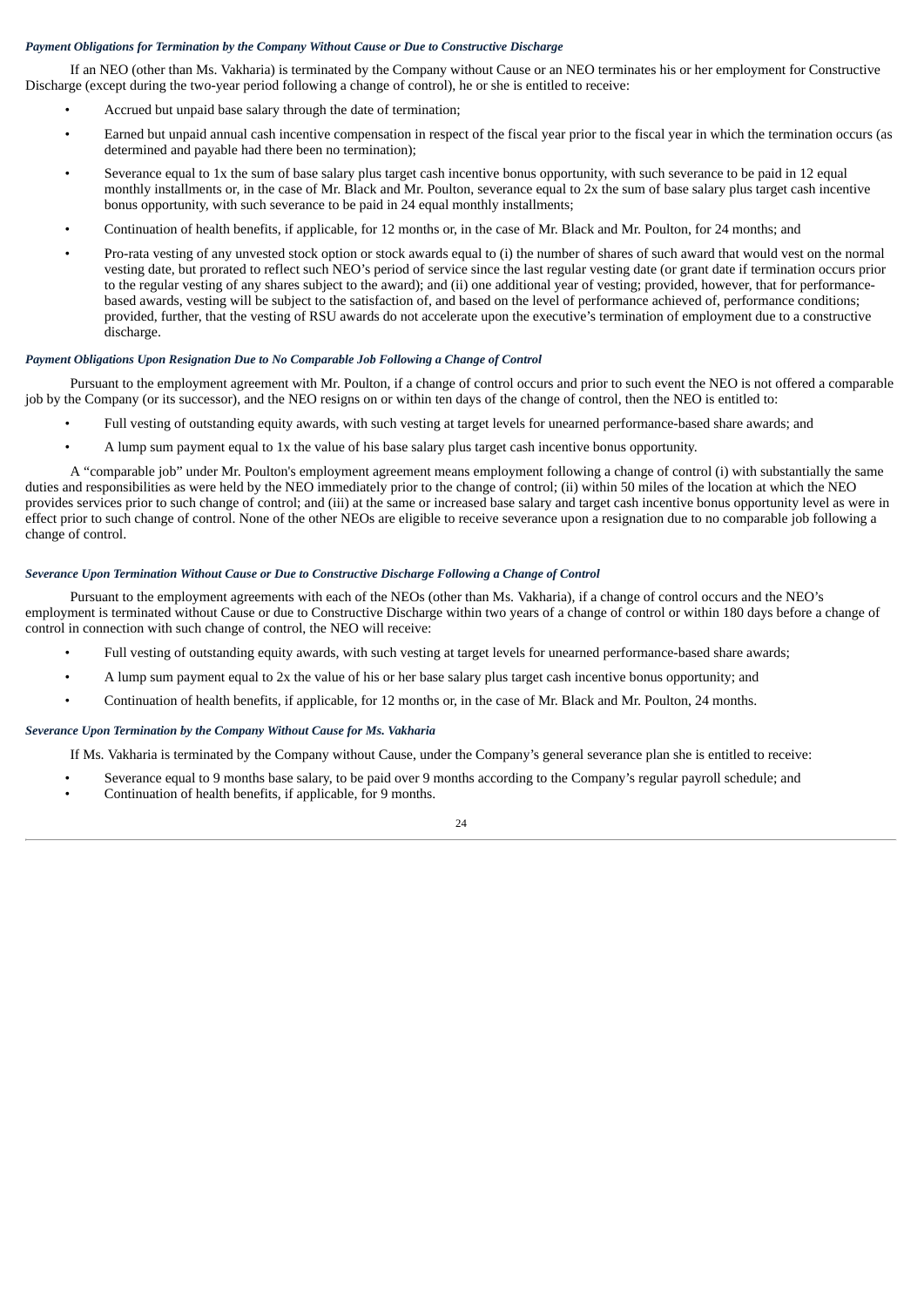#### *Separation of Ms. Khorey*

As discussed above, the employment of Ms. Khorey terminated effective March 4, 2022. In connection with her termination of employment, the Company entered into a separation agreement with Ms. Khorey. The amounts reported in the following table represent the amounts that Ms. Khorey received or will receive in connection with the termination of her employment. For purposes of this disclosure, equity awards that have not yet vested are assumed to vest at target performance and also are based upon the per share closing price of the Company's common stock (\$21.40) on the day that her employment terminated.

| Name                                                                          | <b>Base</b><br><b>Severance</b><br>Pay<br>$($ \$) | $\overline{2}$<br>Accelerated<br>Vesting of<br>Equity<br>Awards<br>(5) | 3<br>Continued<br>Health<br><b>Benefits</b><br>$($ \$) | <b>Total</b><br>4<br>$($ \$) |
|-------------------------------------------------------------------------------|---------------------------------------------------|------------------------------------------------------------------------|--------------------------------------------------------|------------------------------|
| Paul M. Black                                                                 |                                                   |                                                                        |                                                        |                              |
| Death or Disability                                                           | 0                                                 | 12,251,021                                                             | 0                                                      | 12,251,021                   |
| By Allscripts for Cause or Executive without<br>Constructive Discharge        | $\Omega$                                          | 0                                                                      | $\Omega$                                               |                              |
| By Allscripts without Cause                                                   | 5,150,000                                         | 8,137,583                                                              | 21,058                                                 | 13,308,041                   |
| By Executive for Constructive Discharge                                       | 5,150,000                                         | 4,083,674                                                              | 21,058                                                 | 9,254,732                    |
| Change of Control (no comparable job<br>and termination)                      | $\Omega$                                          | 15,725,120                                                             | $\Omega$                                               | 15,725,120                   |
| Change of Control (constructive discharge<br>and termination)                 | 5,150,000                                         | 15,725,120                                                             | 21,058                                                 | 20,896,178                   |
| Change of Control with Termination                                            | 5,150,000                                         | 15,725,120                                                             | 21,058                                                 | 20,896,178                   |
| <b>Richard J. Poulton</b>                                                     |                                                   |                                                                        |                                                        |                              |
| Death or Disability                                                           | 0                                                 | 9,800,825                                                              | 0                                                      | 9,800,825                    |
| By Allscripts for Cause or Executive without<br>Constructive Discharge        | 0                                                 | $\mathbf 0$                                                            | $\mathbf 0$                                            | $\bf{0}$                     |
| By Allscripts without Cause                                                   | 3,150,000                                         | 6,510,391                                                              | 11,792                                                 | 9,672,183                    |
| By Executive for Constructive Discharge                                       | 3,150,000                                         | 3,266,942                                                              | 11,792                                                 | 6,428,734                    |
| Change of Control (no comparable job<br>and termination)                      | 1,575,000                                         | 12,580,096                                                             | $\Omega$                                               | 14,155,096                   |
| Change of Control (constructive discharge<br>and termination)                 | 3,150,000                                         | 12,580,096                                                             | 11,792                                                 | 15,741,888                   |
| Change of Control with Termination                                            | 3,150,000                                         | 12,580,096                                                             | 11,792                                                 | 15,741,888                   |
| <b>Tejal Vakharia</b>                                                         |                                                   |                                                                        |                                                        |                              |
| Death or Disability                                                           | 0                                                 | 608,518                                                                | 0                                                      | 608,518                      |
| By Allscripts for Cause or Executive without<br><b>Constructive Discharge</b> | $\Omega$                                          | 0                                                                      | $\mathbf 0$                                            | 0                            |
| By Allscripts without Cause                                                   | 309,000                                           | 1,935,219                                                              | 0                                                      | 2,244,219                    |
| By Executive for Constructive Discharge                                       | $\mathbf 0$                                       | 0                                                                      | $\mathbf 0$                                            | $\Omega$                     |
| Change of Control (no comparable job<br>and termination)                      | $\Omega$                                          | 2,475,031                                                              | $\overline{0}$                                         | 2,475,031                    |
| Change of Control (constructive discharge<br>and termination)                 | $\mathbf 0$                                       | 2,475,031                                                              | $\mathbf 0$                                            | 2,475,031                    |
| Change of Control with Termination                                            | 309,000                                           | 2,475,031                                                              | $\Omega$                                               | 2,784,031                    |
| <b>Lisa Khorey</b>                                                            |                                                   |                                                                        |                                                        |                              |
| Separation Agreement                                                          | 895,750                                           | 5,300,761                                                              | 11,792                                                 | 6,208,303                    |

#### **CEO Pay Ratio**

As required by Section 953(b) of the Dodd-Frank Wall Street Reform and Consumer Protection Act, the Company is providing the following disclosure about the relationship of the annual total compensation of our employees to the annual total compensation of Mr. Black, our Chief Executive Officer.

We believe that the pay ratio disclosed below is a reasonable estimate calculated in a manner consistent with Item 402(u) of Regulation S-K. SEC rules for identifying the median employee and calculating the pay ratio allow companies to apply various methodologies and apply various assumptions and, as result, the pay ratio reported by us may not be comparable to the pay ratio reported by other companies.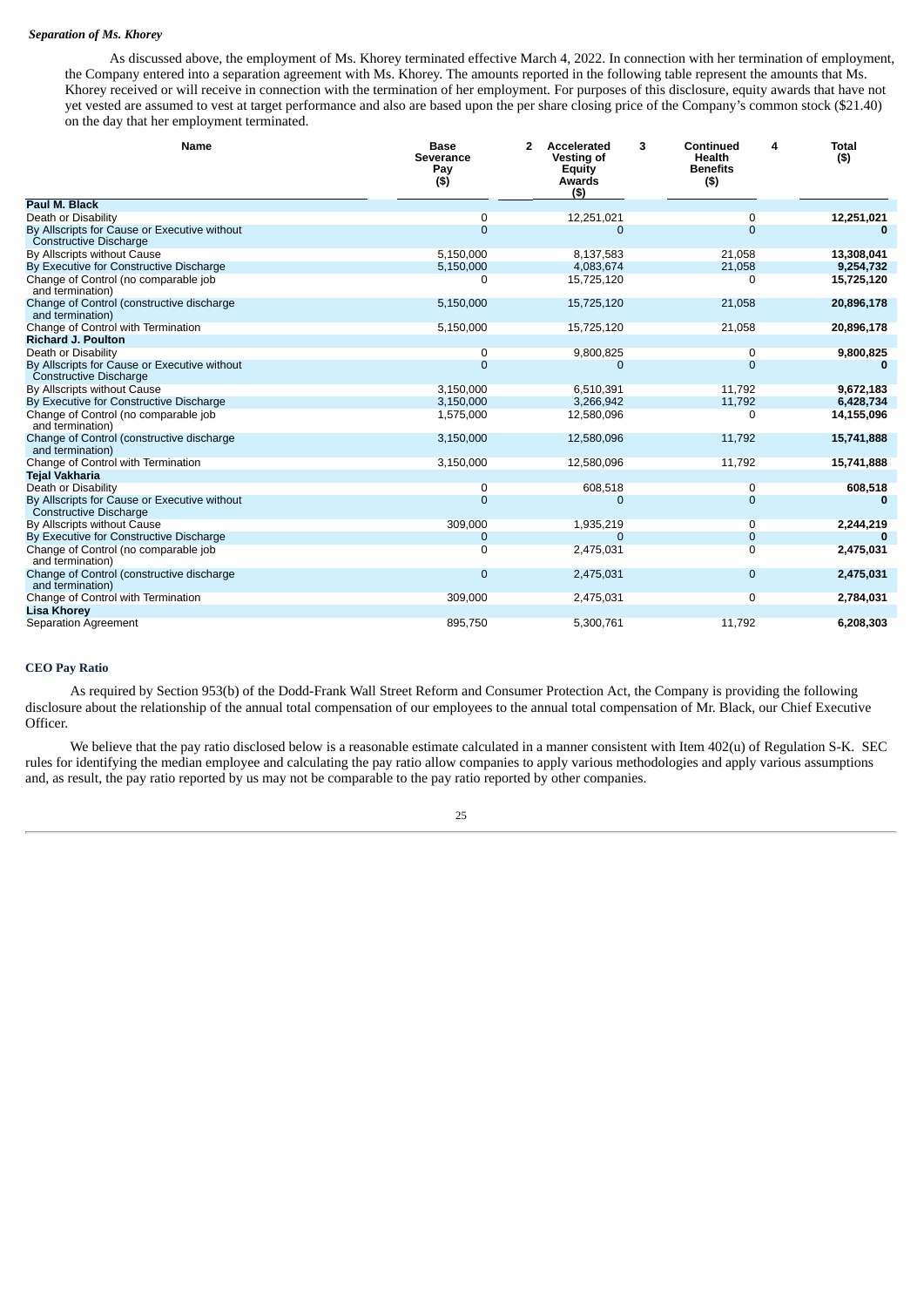#### *Ratio*

For 2021:

- The median of the annual total compensation of all of our employees, other than Mr. Black, was \$62,216.
- Mr. Black's annual total compensation, as reported in the Total column of the 2021 Summary Compensation Table, was \$10,599,964.
- Based on this information, the ratio of the annual total compensation of Mr. Black to the median of the annual total compensation of all employees is estimated to be 170 to 1.

#### *Identification of Median Employee*

We selected December 31, 2021 as the date on which to determine our median employee. As of that date, we had approximately 7,869 employees. Approximately 4,602 employees in the United States and 3,267 employees located outside of the United States were considered for identifying the median employee.

For purposes of identifying the median employee from the employee population base, we considered base salary, bonuses, commissions and overtime for calendar year 2021. In addition, for employees that commenced employment with the Company after January 1, 2021, we annualized their compensation.

In determining the annual total compensation of the median employee, such employee's compensation was calculated in accordance with Item  $402(c)(2)(x)$  of Regulation S-K, as required pursuant to the SEC executive compensation disclosure rules. This calculation is the same calculation used to determine total compensation for purposes of the 2021 Summary Compensation Table with respect to each of the NEOs.

#### **Compensation Committee Report**

The information contained in the following report of the Compensation Committee shall not be deemed to be "soliciting material" or to otherwise be considered "filed" with the SEC, and such information shall not be incorporated by reference into any future filing under the Securities Act of 1933, as amended (the "Securities Act"), or the Exchange Act, except to the extent that the Company specifically incorporates such information by reference in such *filing.*

The Compensation Committee has reviewed and discussed with management the disclosures contained in the preceding section entitled "Compensation Discussion and Analysis." Based on this review and discussion, the Compensation Committee recommended to the Board that the section entitled "Compensation Discussion and Analysis" be included in this Proxy Statement for the Annual Meeting and in the Company's Annual Report on Form 10-K for the year ended December 31, 2021.

Compensation Committee of the Board of Directors

Jonathan J. Judge, Chairman Michael A. Klayko Dave B. Stevens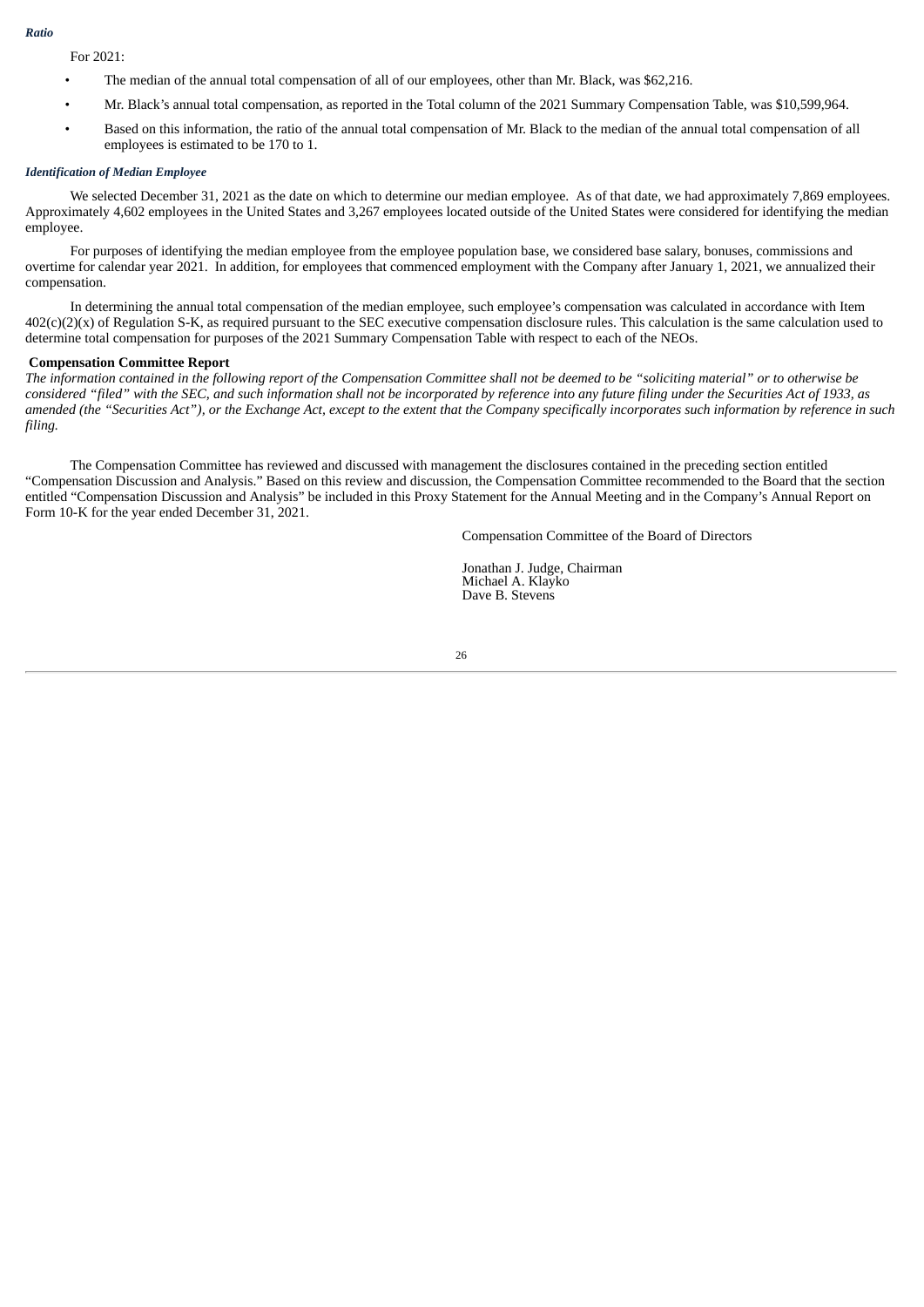#### **Item 12. Security Ownership of Certain Beneficial Owners and Management and Related Stockholder Matters**

#### **Securities Authorized for Issuance Under Equity Compensation Plans**

The following table shows information, as of December 31, 2021, concerning shares of the Company's common stock authorized for issuance under the Company's equity compensation plans.

| <b>Name</b>                                               | Number of<br>Securities to be<br>issued upon<br><b>Exercise of</b><br>Outstanding<br>Options,<br>Warrants<br>and Rights<br>$(\#)(a)$ | Weighted-<br>Average<br><b>Exercise Price of</b><br>Outstanding<br><b>Options, Warrants</b><br>and Rights<br>(5)(b) |                          | <b>Number of</b><br><b>Securities</b><br>Remaining<br>Available<br>for Future<br><b>Issuance</b><br><b>Under Equity</b><br>Compensation<br><b>Plans (Excluding</b><br><b>Securities</b><br><b>Reflected</b><br>in Column(a))<br>$(\#)(c)$ |
|-----------------------------------------------------------|--------------------------------------------------------------------------------------------------------------------------------------|---------------------------------------------------------------------------------------------------------------------|--------------------------|-------------------------------------------------------------------------------------------------------------------------------------------------------------------------------------------------------------------------------------------|
| Equity compensation plans approved by<br>stockholders     | 8,219,585                                                                                                                            |                                                                                                                     | $\scriptstyle{(1)}$      | (2)<br>11,577,363                                                                                                                                                                                                                         |
| Equity compensation plans not approved<br>by stockholders | $\overline{\phantom{0}}$                                                                                                             |                                                                                                                     | $\overline{\phantom{0}}$ |                                                                                                                                                                                                                                           |
| Total                                                     | 8,219,585                                                                                                                            |                                                                                                                     |                          | 11,577,363                                                                                                                                                                                                                                |

(1) The weighted-average exercise price excludes a total of 8,219,585 RSUs and awards granted under equity compensation plans approved by stockholders with no exercise price but with a weighted-average grant date fair market value of approximately \$10.68 as of December 31, 2021.

(2) Includes 5,052,906 shares available for issuance under the Amended and Restated Allscripts Healthcare Solutions, Inc. Employee Stock Purchase Plan. Also, includes 1,105,220 and 5,419,237 shares available for issuance pursuant to the 2011 and 2019 Stock Incentive Plans, respectively.

#### **Certain Beneficial Owners and Management**

The following tables show certain information as of April 29, 2022 (the "Table Date"), unless otherwise indicated, with respect to the beneficial ownership of the Company's common stock by: (i) each person the Company believes beneficially holds more than 5% of the outstanding shares of the Company's common stock based solely on the Company's review of SEC filings; (ii) each director; (iii) each named executive officer listed in the table entitled "Summary Compensation Table – 2021, 2020 and 2019" under the section entitled "Compensation Discussion and Analysis" above; and (iv) all directors and executive officers as a group.

Unless otherwise indicated, all persons named as beneficial owners of the Company's common stock have sole voting power and sole investment power with respect to the shares indicated as beneficially owned.

| >5% Stockholders                            | <b>Shares of</b><br><b>Common Stock</b><br><b>Beneficially</b><br>Owned | Percent of<br>Common<br><b>Stock</b><br>Outstanding |
|---------------------------------------------|-------------------------------------------------------------------------|-----------------------------------------------------|
| Blackrock, Inc. (1)                         | 23.846.502                                                              | 20.6%                                               |
| The Vanguard Group $(2)$                    | 13,268,135                                                              | 11.5%                                               |
| Dimensional Fund Advisors LP <sup>(3)</sup> | 10,090,569                                                              | 8.7%                                                |

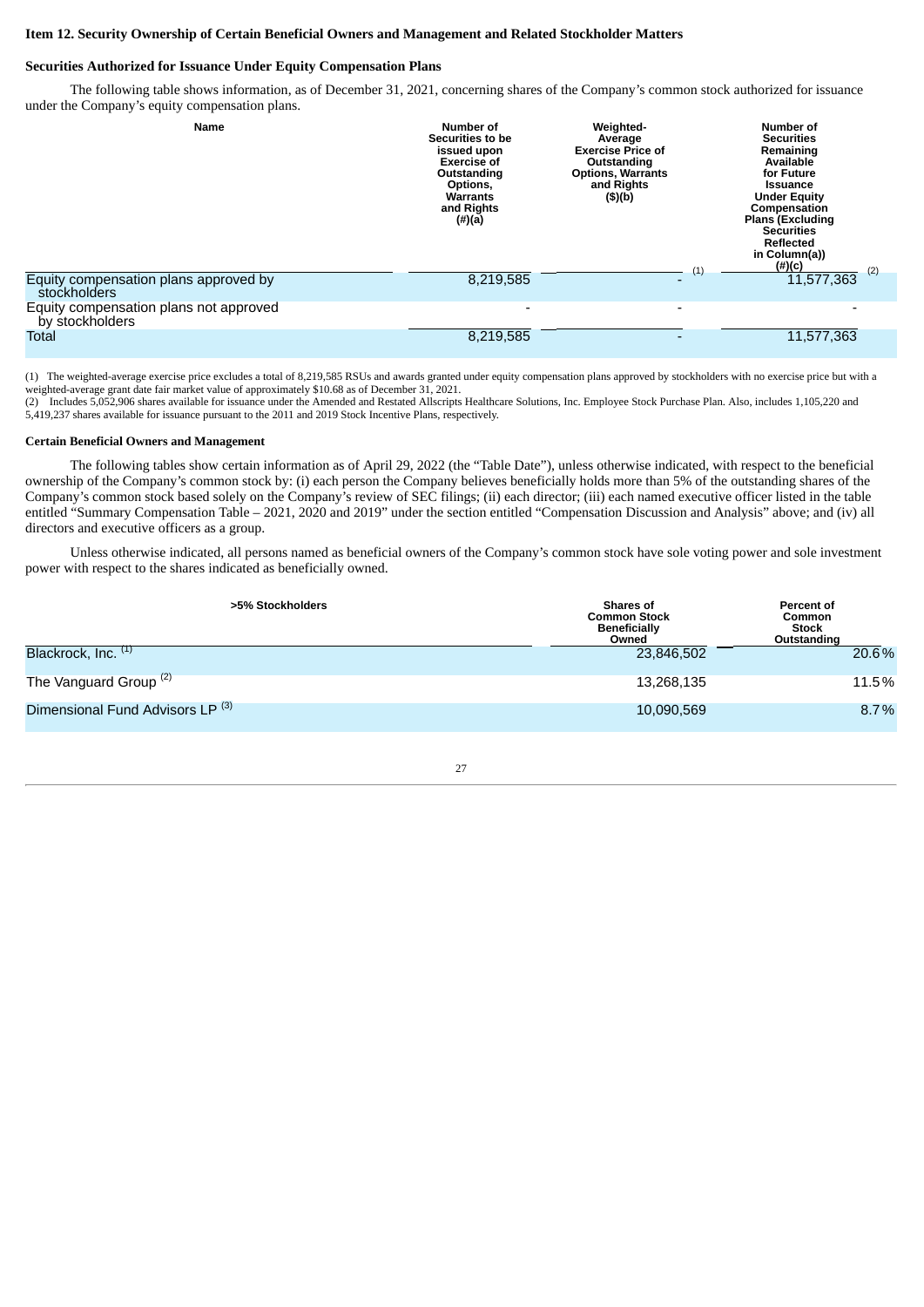| <b>Named Executive Officers and Directors</b>              | <b>Shares of</b><br>Common<br><b>Stock</b><br><b>Beneficially</b><br>Owned | Options,<br>Exercisable,<br><b>Stock</b><br><b>Awards</b><br>Vesting,<br>and DSUs<br>Convertible<br>Within<br>60 Days <sup>(4)</sup> | <b>Total</b> | Percent of<br>Common<br><b>Stock</b><br>Outstanding |
|------------------------------------------------------------|----------------------------------------------------------------------------|--------------------------------------------------------------------------------------------------------------------------------------|--------------|-----------------------------------------------------|
| Paul M. Black <sup>(5)</sup>                               | 1,363,615                                                                  |                                                                                                                                      | 1,363,615    | $\overline{\ast}$                                   |
| Richard J. Poulton                                         | 485,827                                                                    |                                                                                                                                      | 485,827      | $^\star$                                            |
| Lisa Khorey <sup>(6)</sup>                                 | 96,181                                                                     | 247,698                                                                                                                              | 343,879      | $\star$                                             |
| Tejal Vakharia                                             | 136,627                                                                    | 14,680                                                                                                                               | 151,307      | $\star$                                             |
| Elizabeth A. Altman                                        | 16,768                                                                     | 12,056                                                                                                                               | 28,824       | $\star$                                             |
| Mara G. Aspinall                                           | 83,887                                                                     | 12,056                                                                                                                               | 95,943       | $\star$                                             |
| P. Gregory Garrison                                        | 35,757                                                                     | 12,056                                                                                                                               | 47,813       | $\star$                                             |
| Jonathan J. Judge                                          | 107,675                                                                    | 12,056                                                                                                                               | 119,731      | $\star$                                             |
| Michael A. Klayko <sup>(7)</sup>                           | 26,525                                                                     | 12,056                                                                                                                               | 38,581       | $\star$                                             |
| Dave B. Stevens                                            | 98,053                                                                     | 12,056                                                                                                                               | 110,109      | $^\star$                                            |
| David D. Stevens                                           | 158,324                                                                    | 12,056                                                                                                                               | 170,380      | $\star$                                             |
| Carol J. Zierhoffer                                        | 17,462                                                                     | 12,056                                                                                                                               | 29,518       | $\star$                                             |
| All directors and current executive officers<br>as a group | 2,530,990                                                                  | 116,403                                                                                                                              | 2,647,393    | 2.29%                                               |

<sup>(12</sup> persons)

\* Represents less than 1% of the issued and outstanding shares of the Company's common stock as of the Table Date.

(1) This information is derived from a Schedule 13G/A filed by BlackRock, Inc. on January 28, 2022, providing information with respect to its beneficial ownership of shares of the Company's common stock as of December 31, 2021. According to the Schedule 13G/A, BlackRock, Inc. had sole power to vote or direct the vote of 23,031,138 shares, sole power to dispose of or direct the disposition of 23,846,502 shares, shared power to vote or direct the vote of zero shares, and shared power to dispose of or direct the disposition of zero shares. According to the Schedule 13G/A, BlackRock, Inc. lists its address as 55 East 52nd Street, New York, NY 10055.

(2) This information is derived from a Schedule 13G/A filed by The Vanguard Group ("Vanguard Group") on February 9, 2022, providing information with respect to its beneficial ownership of shares of the Company's common stock as of December 31, 2021. According to the Schedule 13G/A, Vanguard Group had sole power to vote or direct the vote of zero shares, sole power to dispose of or direct the disposition of 13,050,368 shares, shared power to vote or direct the vote of 105,226 shares, and shared power to dispose of or direct the disposition of 217,767 shares. According to the Schedule 13G/A, Vanguard Group lists its address as 100 Vanguard Blvd., Malvern, PA 19355.

(3) This information is derived from a Schedule 13G/A filed by Dimensional Fund Advisors LP ("DFA") on February 8, 2022, providing information with respect to its beneficial ownership of shares of the Company's common stock as of December 31, 2021. According to the Schedule 13G/A, DFA had sole power to vote or direct the vote of 9,888,249 shares, sole power to dispose of or direct the disposition of 10,090,569 shares, shared power to vote or direct the vote of zero shares, and shared power to dispose of or direct the disposition of zero shares. According to the Schedule 13G/A, DFA lists its address as Building One, 6300 Bee Cave Road, Austin, TX 78746.

(4) Represents shares of the Company's common stock underlying stock awards held that were vesting, options held that were exercisable and DSUs held that were convertible at the Table Date or within 60 days thereafter. Does not include RSUs that vest more than 60 days after the Table Date. RSUs are awards granted by the Company and payable, subject to vesting requirements, in shares of the Company's common stock.

(5) Voting and dispositive power over 77,073 shares of common stock presented for Mr. Black are shared with Mr. Black's wife.

(6) Ms. Khorey was an executive officer until August 6, 2021.

(7) The shares of common stock presented for Mr. Klayko are held in a family trust in which he shares voting and dispositive power.

#### **Item 13. Certain Relationships and Related Transactions and Director Independence**

#### **Certain Relationships and Related Transactions**

The Company, or one or more of its subsidiaries, may occasionally enter into transactions with certain "related persons." Related persons include the Company's executive officers, directors, beneficial owners of more than 5% of the Company's common stock, immediate family members of any of these persons, and entities in which one or more of these persons has a direct or indirect material interest. The Company refers to transactions with these related persons as "related party transactions."

In accordance with the Company's written policy, the Audit Committee (or, in certain circumstances, disinterested members of the Board) is responsible for the review and approval of each related party transaction exceeding \$120,000 in which a related person has a direct or indirect material interest. The Audit Committee considers all relevant factors when determining whether to approve a related party transaction, including, without limitation:

- The size of the transaction and the amount of consideration payable to a related person;
- The nature of the interest of the applicable related person;
- Whether the transaction may involve a conflict of interest;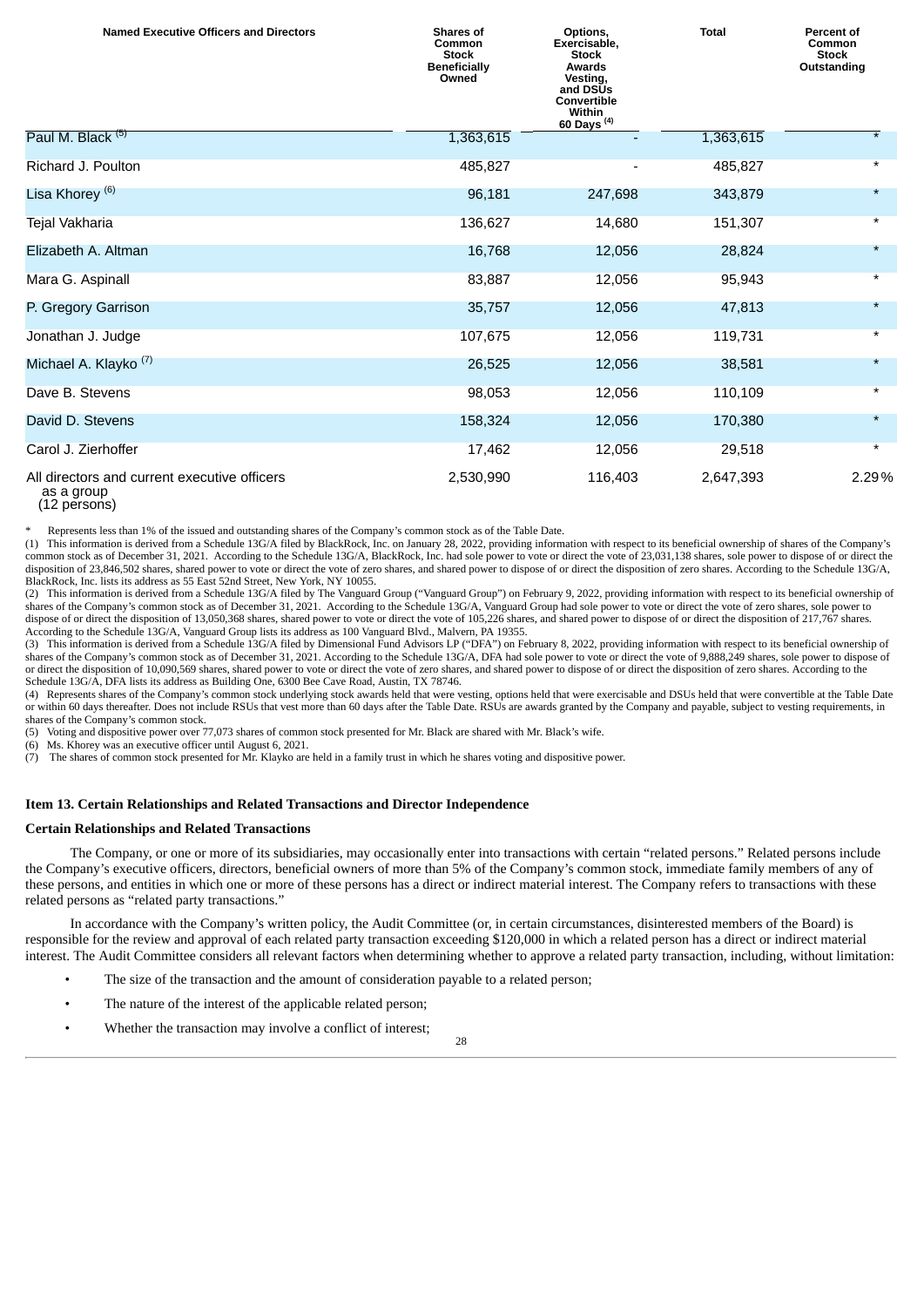- Whether the transaction involves the provision of goods or services to the Company that are available from unaffiliated third parties; and
- Whether the proposed transaction is on terms and made under circumstances that are at least as favorable to the Company as would be available in comparable transactions with or involving unaffiliated third parties.

Since January 1, 2021, neither the Board nor the Audit Committee has been made aware of or asked to review and approve any "related party transactions." The Company is not aware of any transactions since January 1, 2021 where the above policies were not followed.

#### **Director Independence**

The Board has determined that the following directors are independent under applicable rules of Nasdaq and the SEC: Mmes. Altman, Aspinall and Zierhoffer and Messrs. Garrison, Judge, Klayko, Dave B. Stevens and David B. Stevens. The Board also determined that Mr. Black, the Company's Chief Executive Officer, was not independent under such rules.

The Board has determined that each of the members of the Audit Committee, the Compensation Committee and the Nominating Committee is independent under applicable Nasdaq and SEC rules for committee memberships

#### **Item 14. Principal Accountant Fees and Services**

#### **Fees and Related Expenses Paid to Auditors**

The following table shows the fees accrued or paid to the Company's independent registered public accounting firm for the years ended December 31, 2021 and December 31, 2020.

#### **(In thousands)**

| $\sim$<br>$\overline{\phantom{a}}$ | 2021<br>$($ \$           | 2020<br>(\$)             |
|------------------------------------|--------------------------|--------------------------|
| Audit Fees <sup>(1)</sup>          | 2,276                    | 2,148                    |
| Audit-Related Fees <sup>(2)</sup>  | 435                      | 1,605                    |
| <b>Tax Fees</b>                    | $\overline{\phantom{a}}$ | $\overline{\phantom{0}}$ |
| All Other Fees                     | $\overline{\phantom{0}}$ |                          |
| <b>Total</b>                       | 2,711                    | 3,753                    |

(1) Audit fees relate to professional services rendered in connection with the audit of the Company's annual financial statements and internal control over financial reporting, quarterly review of financial statements included in the Company's Quarterly Report on Form 10-Q, and audit services provided in connection with other statutory and regulatory filings or engagements. (2) Audit-related fees relate to professional services performed in connection with the Company's Service Organization Controls (SOC) reports, HITRUST certification and acquisition related procedures.

#### **Pre-Approval of Audit and Permissible Non-Audit Services of the Independent Registered Public Accounting Firm**

The Audit Committee has established a policy to pre-approve all audit and permissible non-audit services provided by the Company's independent registered public accounting firm within the four categories identified above.

Prior to engagement, the Audit Committee pre-approves all services to be performed by the independent registered public accounting firm. The fees are budgeted and the Audit Committee has established procedures to pre-approve fee adjustments due to changes in the scope of work or for other reasons. The Audit Committee may delegate pre-approval authority to one or more of its members.

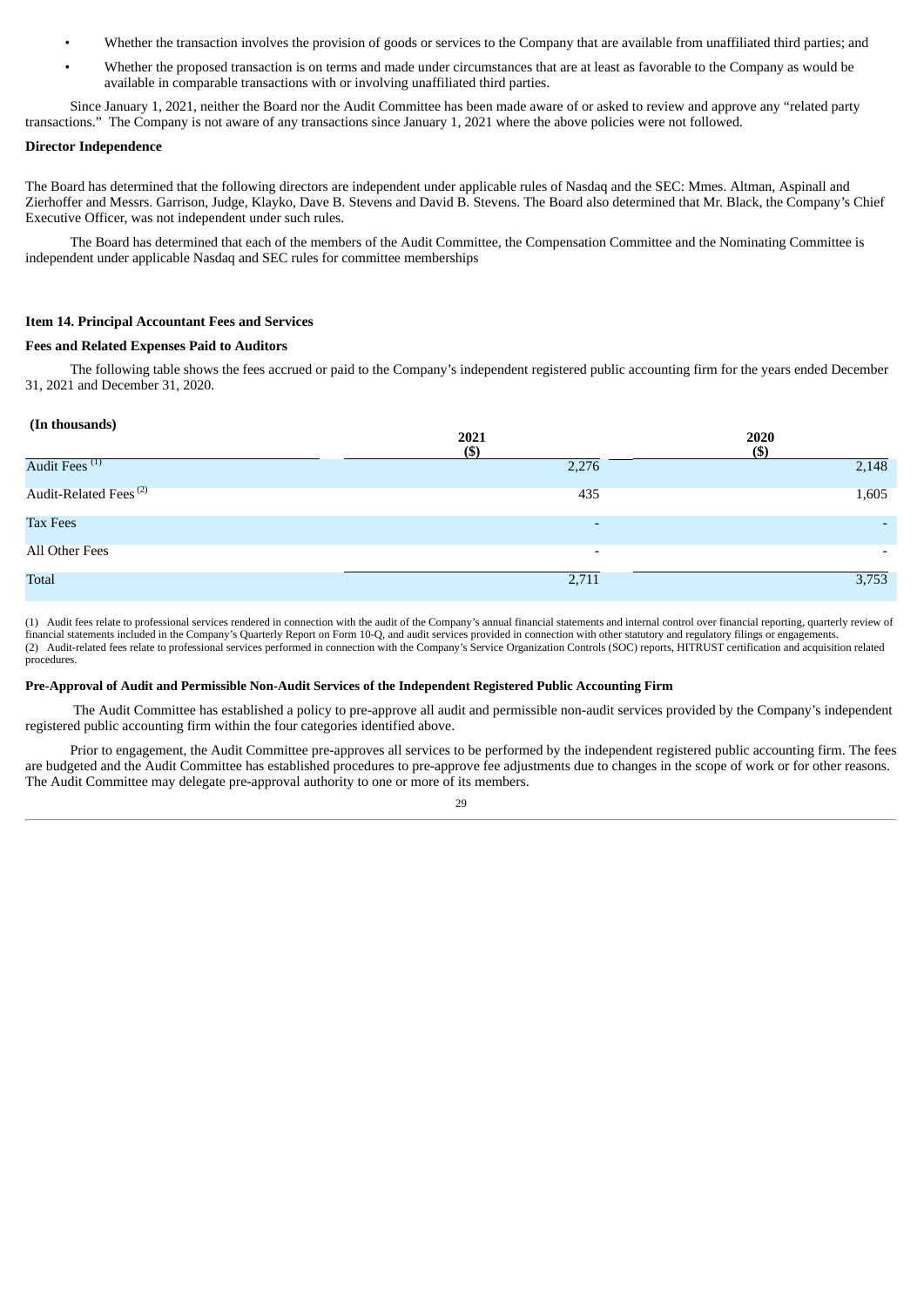## **PART IV**

# **Item 15. Exhibits and Financial Statement Schedules**

# **(a)(3) Exhibits**

|                   |        |                                                                                                                                                                                                                                                                                                                                                                                                                                                              |                   |                       |        |                | <b>Incorporated by Reference</b> |
|-------------------|--------|--------------------------------------------------------------------------------------------------------------------------------------------------------------------------------------------------------------------------------------------------------------------------------------------------------------------------------------------------------------------------------------------------------------------------------------------------------------|-------------------|-----------------------|--------|----------------|----------------------------------|
| Exhibit<br>Number |        | <b>Exhibit Description</b>                                                                                                                                                                                                                                                                                                                                                                                                                                   | Filed<br>Herewith | Furnished<br>Herewith | Form   | <b>Exhibit</b> | <b>Filing Date</b>               |
| 2.1               | $\ast$ | Purchase Agreement, dated as of August 1, 2017, by and between<br>McKesson Corporation and Allscripts Healthcare, LLC.                                                                                                                                                                                                                                                                                                                                       |                   |                       | $8-K$  | 2.1            | August 4, 2017                   |
| 2.2               |        | Amendment No. 1 to Purchase Agreement, dated as of October 2,<br>2017, by and between McKesson Corporation and Allscripts<br>Healthcare, LLC.                                                                                                                                                                                                                                                                                                                |                   |                       | $10-Q$ | 2.3            | November 9, 2017                 |
| 2.3               | $\ast$ | Asset Purchase Agreement, dated as of February 15, 2018, by and<br>among Hyland Software, Inc., Allscripts Healthcare, LLC, PF2 EIS<br>LLC, Allscripts Software, LLC and Allscripts Healthcare Solutions,<br>Inc.                                                                                                                                                                                                                                            |                   |                       | $8-K$  | 2.1            | February 16, 2018                |
| 2.4               |        | Agreement and Plan of Merger, dated as of January 5, 2018, by and<br>among Allscripts Healthcare, LLC, Presidio Sub, Inc., Practice<br>Fusion, Inc. and Fortis Advisors LLC, as representative of the<br><b>Holders</b>                                                                                                                                                                                                                                      |                   |                       | $10-Q$ | 2.2            | May 8, 2018                      |
| 2.5               |        | Agreement and Plan of Merger, dated as of April 27, 2018, by and<br>among Allscripts Healthcare, LLC, FollowMyHealth Merger Sub,<br>Inc., Health Grid Holding Company, the persons listed on the<br>schedules thereto and Raj Toleti in his capacity as the representative<br>of the Stockholders                                                                                                                                                            |                   |                       | $10-Q$ | 2.2            | August 6, 2018                   |
| 2.6               |        | Unit Purchase Agreement, dated as of December 7, 2018, by and<br>among Allscripts Healthcare, LLC, Allscripts Next, LLC, Allscripts<br>Healthcare Solutions, Inc. and the Purchasers named in the schedules<br>thereto.                                                                                                                                                                                                                                      |                   |                       | $8-K$  | 2.1            | December 11, 2018                |
| 2.7               |        | Asset Purchase Agreement, dated as of July 30, 2020, by and among<br>Allscripts Healthcare Solutions, Inc., a Delaware corporation,<br>Allscripts Healthcare, LLC, a North Carolina limited liability<br>company, Allscripts Software, LLC, a Delaware limited liability<br>company, Strata Decision Technology LLC, an Illinois limited<br>liability company, and, solely for purposes of Article VI and Section<br>12.18 thereof, Roper Technologies, Inc. |                   |                       | $8-K$  | 2.1            | <b>August 3, 2020</b>            |
| 2.8               |        | Purchase Agreement, dated as of October 12, 2020, by and among<br>Allscripts Healthcare, LLC, a North Carolina limited liability<br>company, Carbonite Buyer, Inc., a Delaware corporation, and, solely<br>for purposes of Section 9.13(f) thereof, WellSky Corporation, a<br>Delaware corporation                                                                                                                                                           |                   |                       | $8-K$  | 2.1            | October 15, 2020                 |
| 3.1               |        | Fifth Amended and Restated Certificate of Incorporation of<br><b>Allscripts Healthcare Solutions, Inc.</b>                                                                                                                                                                                                                                                                                                                                                   |                   |                       | $10-K$ | 3.1            | February 29, 2016                |
| 3.2               |        | <b>By-Laws of Allscripts Healthcare Solutions, Inc.</b>                                                                                                                                                                                                                                                                                                                                                                                                      |                   |                       | 8-K    | 3.1            | August 20, 2015                  |
| 4.1               |        | Indenture, dated as of December 9, 2019, by and between Allscripts<br>Healthcare Solutions, Inc. and U.S. Bank National Association                                                                                                                                                                                                                                                                                                                          |                   |                       | $8-K$  | 4.1            | December 4, 2019                 |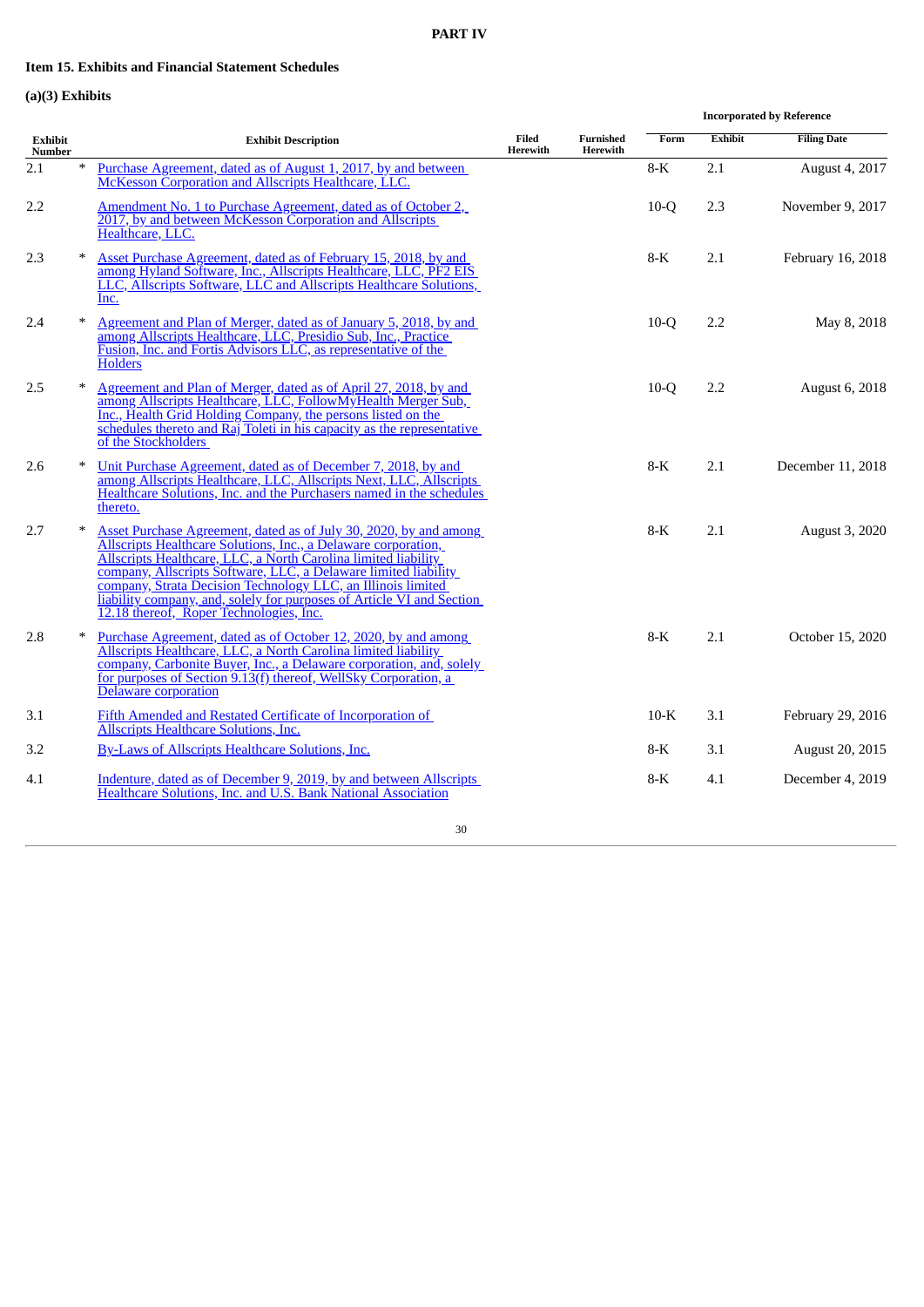|                   |                                                                                                                                                                                                                                                                                                                                                                                                                     |                          |                              | <b>Incorporated by Reference</b> |         |                    |  |
|-------------------|---------------------------------------------------------------------------------------------------------------------------------------------------------------------------------------------------------------------------------------------------------------------------------------------------------------------------------------------------------------------------------------------------------------------|--------------------------|------------------------------|----------------------------------|---------|--------------------|--|
| Exhibit<br>Number | <b>Exhibit Description</b>                                                                                                                                                                                                                                                                                                                                                                                          | Filed<br><b>Herewith</b> | <b>Furnished</b><br>Herewith | Form                             | Exhibit | <b>Filing Date</b> |  |
| 4.2               | Form of 0.875% Convertible Senior Note due 2027 (included in<br>Exhibit 4.1)                                                                                                                                                                                                                                                                                                                                        |                          |                              | $8-K$                            | 4.2     | December 4, 2019   |  |
| 4.3               | Description of the Registrant's Securities Registered Pursuant to<br>Section 12 of the Securities Exchange Act of 1934                                                                                                                                                                                                                                                                                              |                          |                              | $10-K$                           | 4.3     | February 26, 2021  |  |
| 10.1              | Second Amended and Restated Credit Agreement, dated as of February<br>15, 2018, by and among Allscripts Healthcare Solutions, Inc.,<br>Allscripts Healthcare, LLC, the lenders from time to time parties<br>thereto, JPMorgan Chase Bank, N.A., as Administrative Agent, and<br>Fifth Third Bank, KeyBank National Association, SunTrust Bank, and<br>Wells Fargo Bank, National Association, as Syndication Agents |                          |                              | $8-K$                            | 10.1    | February 15, 2018  |  |
| 10.2              | First Amendment, dated as of August 7, 2019, to the Second Amended<br>and Restated Credit Agreement, dated as of February 15, 2018, among<br>Allscripts Healthcare Solutions, Inc., Allscripts Healthcare, LLC, the<br>lenders from time to time party thereto, and JPMorgan Chase Bank,<br>N.A., as Administrative Agent                                                                                           |                          |                              | $8-K$                            | 10.2    | August 9, 2019     |  |
| 10.3              | Second Amendment, dated as of July 20, 2020, to the Second Amended<br>and Restated Credit Agreement, dated as of February 16, 2018, among<br>Allscripts Healthcare Solutions, Inc., Allscripts Healthcare, LLC, the<br>lenders from time to time parties thereto and JPMorgan Chase Bank,<br>N.A. as Administrative Agent                                                                                           |                          |                              | $10-Q$                           | 10.2    | July 31, 2020      |  |
| 10.4              | Guarantee and Collateral Agreement, dated as of June 28, 2013, by and<br>among Allscripts Healthcare Solutions, Inc., Allscripts Healthcare,<br>LLC and certain other subsidiaries party thereto, and JPMorgan Chase<br>Bank, N.A., as administrative agent                                                                                                                                                         |                          |                              | $8-K$                            | 10.2    | July 2, 2013       |  |
| 10.5              | Deferred Prosecution Agreement, dated January 27, 2020                                                                                                                                                                                                                                                                                                                                                              |                          |                              | $8-K$                            | 10.1    | January 28, 2020   |  |
| 10.6              | Civil Settlement Agreement, dated January 26, 2020                                                                                                                                                                                                                                                                                                                                                                  |                          |                              | $8-K$                            | 10.2    | January 28, 2020   |  |
| 10.7              | Letter Agreement, dated April 8, 2020, between the U.S. Department of<br>Justice and Practice Fusion, amending Exhibit A of the Civil<br>Settlement Agreement dated January 26, 2020                                                                                                                                                                                                                                |                          |                              | $10-Q$                           | 10.1    | May 8, 2020        |  |
| 10.8              | Capped call transaction confirmation, dated as of December 4, 2019, by<br>and between JPMorgan Chase Bank, National Association, New York<br>Branch and Allscripts Healthcare Solutions, Inc.                                                                                                                                                                                                                       |                          |                              | $8-K$                            | 10.1    | December 4, 2019   |  |
| 10.9              | Capped call transaction confirmation, dated as of December 4, 2019, by<br>and between Wells Fargo Bank, National Association and Allscripts<br>Healthcare Solutions, Inc.                                                                                                                                                                                                                                           |                          |                              | $8-K$                            | 10.2    | December 4, 2019   |  |
| 10.10             | Capped call transaction confirmation, dated as of December 4, 2019, by<br>and between Bank of America, N.A. and Allscripts Healthcare<br>Solutions, Inc.                                                                                                                                                                                                                                                            |                          |                              | $8-K$                            | 10.3    | December 4, 2019   |  |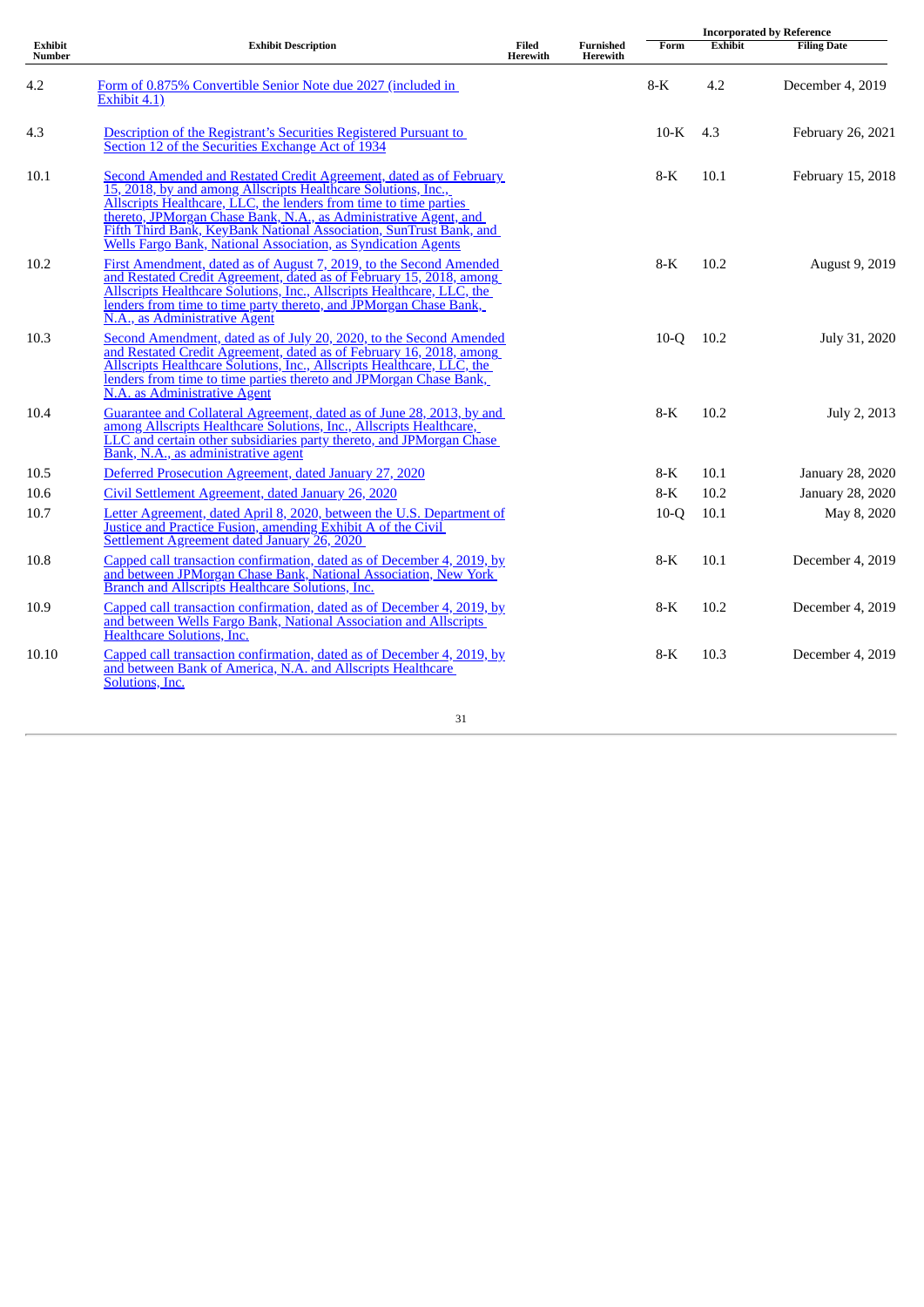|                   |    |                                                                                                                                                                                                              |                   |                       | <b>Incorporated by Reference</b> |                |                       |  |
|-------------------|----|--------------------------------------------------------------------------------------------------------------------------------------------------------------------------------------------------------------|-------------------|-----------------------|----------------------------------|----------------|-----------------------|--|
| Exhibit<br>Number |    | <b>Exhibit Description</b>                                                                                                                                                                                   | Filed<br>Herewith | Furnished<br>Herewith | Form                             | <b>Exhibit</b> | <b>Filing Date</b>    |  |
| 10.11             |    | Capped call transaction confirmation, dated as of December 4, 2019, by<br>and between Deutsche Bank AG, London Branch and Allscripts<br><b>Healthcare Solutions, Inc.</b>                                    |                   |                       | $8-K$                            | 10.4           | December 4, 2019      |  |
| 10.12             |    | Additional capped call transaction confirmation, dated as of December<br>18, 2019, by and between JPMorgan Chase Bank, National<br>Association, New York Branch and Allscripts Healthcare Solutions,<br>Inc. |                   |                       | $8-K$                            | 10.1           | December 18, 2019     |  |
| 10.13             |    | Additional capped call transaction confirmation, dated as of December<br>18, 2019, by and between Wells Fargo Bank, National Association and<br><b>Allscripts Healthcare Solutions, Inc.</b>                 |                   |                       | $8-K$                            | 10.2           | December 18, 2019     |  |
| 10.14             |    | Additional capped call transaction confirmation, dated as of December<br>18, 2019, by and between Bank of America, N.A. and Allscripts<br>Healthcare Solutions, Inc.                                         |                   |                       | $8-K$                            | 10.3           | December 18, 2019     |  |
| 10.15             |    | Additional capped call transaction confirmation, dated as of December<br>18, 2019, by and between Deutsche Bank AG, London Branch and<br>Allscripts Healthcare Solutions, Inc.                               |                   |                       | $8-K$                            | 10.4           | December 18, 2019     |  |
| 10.16             | t  | <b>Allscripts Healthcare Solutions, Inc. Second Amended and Restated</b><br>2011 Stock Incentive Plan                                                                                                        |                   |                       | $8-K$                            | 10.1           | May 24, 2017          |  |
| 10.17             | Ť. | Allscripts Healthcare Solutions, Inc. Amended and Restated 2019<br><b>Stock Incentive Plan</b>                                                                                                               |                   |                       | $S-8$                            | 4.3            | May 22, 2020          |  |
| 10.18             | Ť. | Amended and Restated Allscripts Healthcare Solutions, Inc. Director<br><b>Deferred Compensation Plan</b>                                                                                                     |                   |                       | $10-Q$                           | 10.16          | August 9, 2013        |  |
| 10.19             | Ť  | Form of Restricted Stock Unit Award Agreement (Directors) (2011)                                                                                                                                             |                   |                       | $10-$<br><b>KT</b>               | 10.37          | March 1, 2011         |  |
| 10.20             | t  | Form of Restricted Stock Unit Award Agreement (Directors) (2019)                                                                                                                                             |                   |                       | $10-K$                           | 10.20          | February 25, 2022     |  |
| 10.21             | t  | Form of Restricted Stock Unit Award Agreement (February 2011)                                                                                                                                                |                   |                       | $10-$<br>KT                      | 10.38          | March 1, 2011         |  |
| 10.22             |    | Form of Performance-Based Restricted Stock Unit Award Agreement                                                                                                                                              |                   |                       | $10-$<br><b>KT</b>               | 10.39          | March 1, 2011         |  |
| 10.23             | ŧ. | Form of Performance-Based Restricted Stock Unit Award Agreement<br>(TSR)                                                                                                                                     |                   |                       | $10-$<br><b>KT</b>               | 10.40          | March 1, 2011         |  |
| 10.24             |    | Form of Restricted Stock Unit Award Agreement for Non-Employee<br>Directors (2011 Stock Incentive Plan)                                                                                                      |                   |                       | $10-Q$                           | 10.4           | August 9, 2011        |  |
| 10.25             | ŧ. | Form of Time-Based Vesting Restricted Stock Unit Award Agreement<br>for Employees (2011 Stock Incentive Plan)                                                                                                |                   |                       | $10-Q$                           | 10.5           | <b>August 9, 2011</b> |  |
| 10.26             | Ť. | Form of Stock Option Agreement                                                                                                                                                                               |                   |                       | $10\text{-K}$                    | 10.38          | March 1, 2013         |  |
| 10.27             |    | Form of Performance-Based Restricted Stock Unit Award Agreement<br>(TSR) (Relative)                                                                                                                          |                   |                       | $10\text{-K}$                    | 10.39          | March 1, 2013         |  |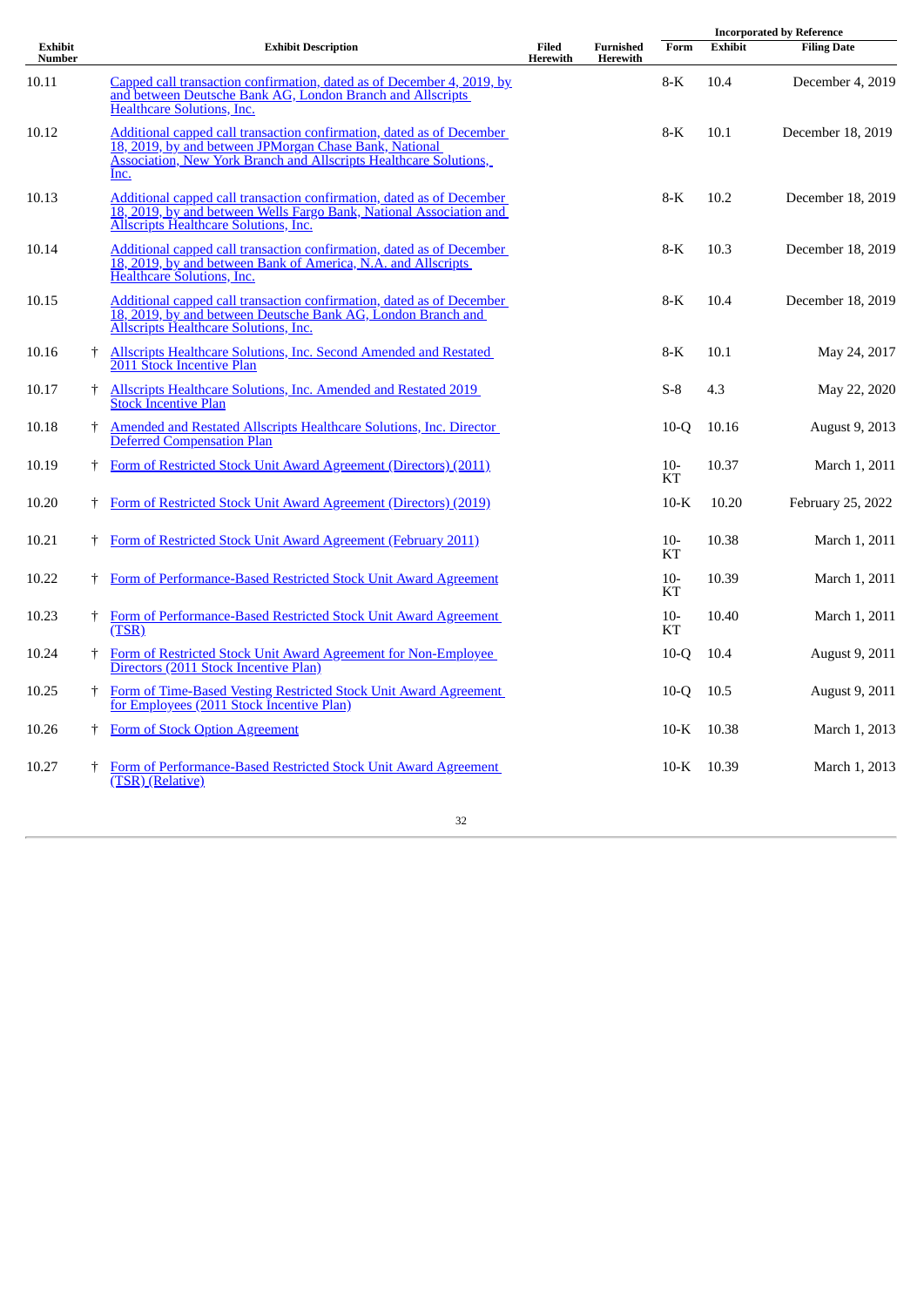|                          |                                                                                                                                                                                         |                   |                       |               |                | <b>Incorporated by Reference</b> |
|--------------------------|-----------------------------------------------------------------------------------------------------------------------------------------------------------------------------------------|-------------------|-----------------------|---------------|----------------|----------------------------------|
| <b>Exhibit</b><br>Number | <b>Exhibit Description</b>                                                                                                                                                              | Filed<br>Herewith | Furnished<br>Herewith | Form          | <b>Exhibit</b> | <b>Filing Date</b>               |
| 10.28                    | <sup>†</sup> Form of Performance-Based Restricted Stock Unit Award Agreement<br>(TSR) (Relative) (2021)                                                                                 |                   |                       | $10-K$        | 10.28          | February 25, 2022                |
| 10.29                    | Form of Performance-Based Restricted Stock Unit Award Agreement                                                                                                                         |                   |                       | $10-K$        | 10.29          | February 25, 2022                |
| 10.30                    | Form of Performance-Based Restricted Stock Unit Award Agreement<br>(TSR) for Paul M. Black                                                                                              |                   |                       | $10\text{-K}$ | 10.40          | March 1, 2013                    |
| 10.31                    | <sup>†</sup> Amendment to Performance-Based Restricted Stock Unit Award<br>Agreement, dated February 25, 2014, between Allscripts Healthcare<br>Solutions, Inc. and Paul M. Black       |                   |                       | 10-K 10.31    |                | March 2, 2015                    |
| 10.32                    | Amendment No. 1 to Performance-Based Restricted Stock Unit Award<br>Agreement, dated December 24, 2012, between Allscripts Healthcare<br>Solutions, Inc. and Paul M. Black              |                   |                       | $10\text{-K}$ | 10.31          | March 3, 2014                    |
| 10.33                    | <sup>†</sup> Amendment No. 2 to Performance-Based Restricted Stock Unit Award<br>Agreement, dated December 24, 2012, between Allscripts Healthcare<br>Solutions, Inc. and Paul M. Black |                   |                       | $8-K$         | 99.1           | December 31, 2014                |
| 10.34                    | Form of Restricted Stock Unit Award Agreement for Paul M. Black                                                                                                                         |                   |                       | 8-K           | 10.41          | March 1, 2013                    |
| 10.35                    | <b>Employment Agreement, dated as of December 19, 2012, between</b><br><b>Allscripts Healthcare Solutions, Inc. and Paul M. Black</b>                                                   |                   |                       | $8-K$         | 10.1           | December 19, 2012                |
| 10.36                    | Amendment No. 1 to Employment Agreement, effective October 1,<br>2015, between Allscripts Healthcare Solutions, Inc. and Paul M. Black                                                  |                   |                       | $8-K$         | 10.1           | October 7, 2015                  |
| 10.37                    | Employment Agreement, dated as of October 10, 2012 but effective as<br>of October 29, 2012, between Allscripts Healthcare Solutions, Inc. and<br><b>Richard Poulton</b>                 |                   |                       | $10\text{-K}$ | 10.67          | March 1, 2013                    |
| 10.38                    | <b>First Amendment to Employment Agreement between Allscripts</b><br>Healthcare Solutions, Inc. and Richard Poulton                                                                     |                   |                       | $8-K$         | 10.1           | August 3, 2020                   |
| 10.39                    | <sup>†</sup> Employment Agreement, dated as of October 30, 2016, effective<br>November 1, 2016, between Allscripts Healthcare Solutions, Inc. and<br><b>Lisa Khorey</b>                 |                   |                       | $10\text{-K}$ | 10.49          | February 27, 2017                |
| 10.40                    | <b>First Amendment to Employment Agreement between Allscripts</b><br><b>Healthcare Solutions, Inc. and Lisa Khorey</b>                                                                  |                   |                       | $10-Q$        | 10.1           | August 6, 2021                   |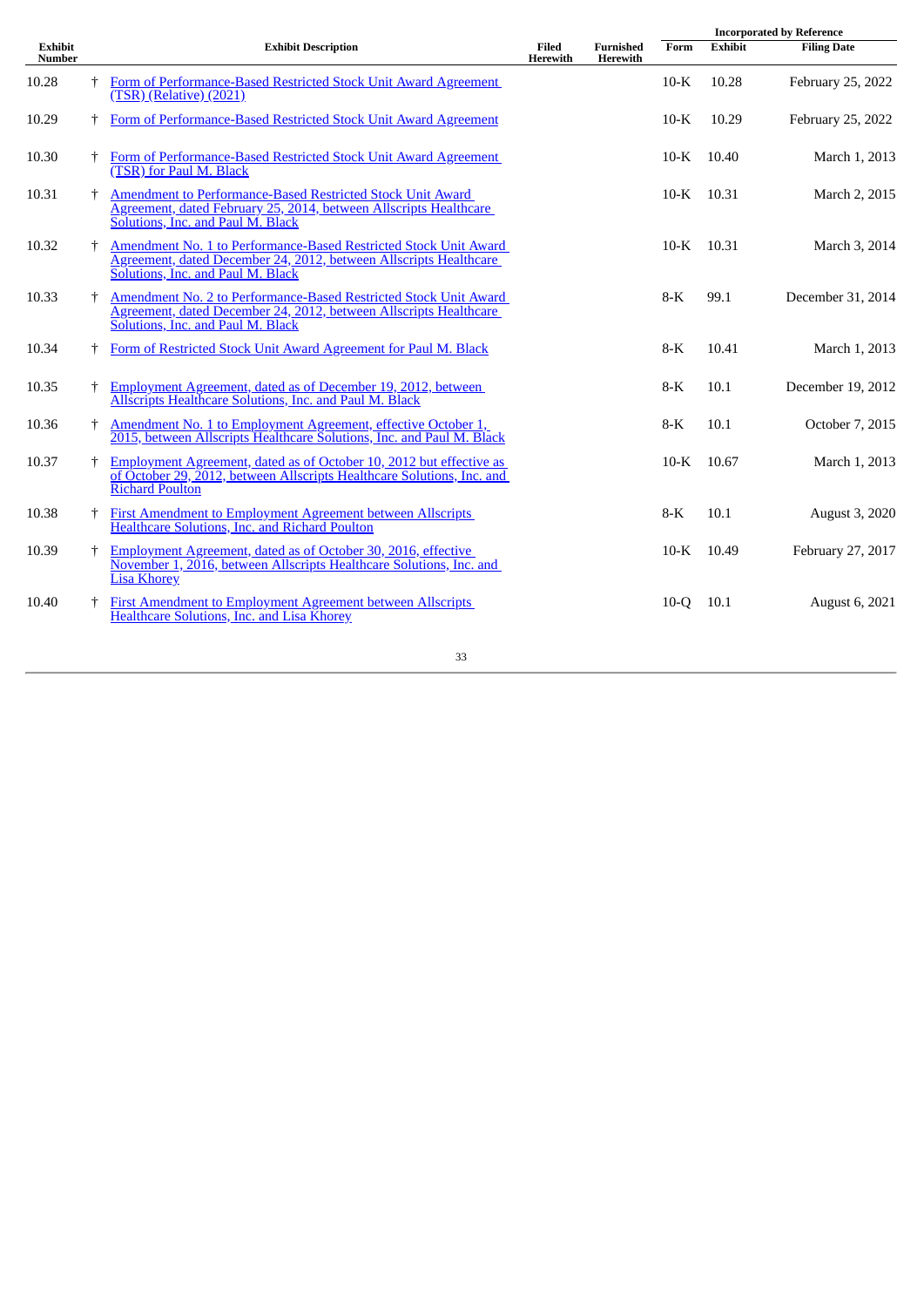|                                 |                                                                                                                                                                                  |                          |                              | <b>Incorporated by Reference</b> |                |                    |  |
|---------------------------------|----------------------------------------------------------------------------------------------------------------------------------------------------------------------------------|--------------------------|------------------------------|----------------------------------|----------------|--------------------|--|
| <b>Exhibit</b><br><b>Number</b> | <b>Exhibit Description</b>                                                                                                                                                       | Filed<br><b>Herewith</b> | <b>Furnished</b><br>Herewith | Form                             | <b>Exhibit</b> | <b>Filing Date</b> |  |
| 21.1                            | <b>Subsidiaries</b>                                                                                                                                                              |                          |                              | $10-K$                           | 21.1           | February 25, 2022  |  |
| 23.1                            | <b>Consent of Grant Thornton LLP</b>                                                                                                                                             |                          |                              | $10-K$                           | 23.1           | February 25, 2022  |  |
| 24.1                            | Powers of Attorney (included on the signature page to the Original<br>Report)                                                                                                    |                          |                              | $10-K$                           | 24.1           | February 25, 2022  |  |
| 31.1                            | Rule 13a - 14(a) Certification of Chief Executive Officer                                                                                                                        | X                        |                              |                                  |                |                    |  |
| 31.2                            | Rule 13a - 14(a) Certification of Chief Financial Officer                                                                                                                        | X                        |                              |                                  |                |                    |  |
| 32.1                            | Section 1350 Certifications of Chief Executive Officer and Chief<br><b>Financial Officer</b>                                                                                     |                          |                              | $10-K$                           | 32.1           | February 25, 2022  |  |
| 101.INS                         | Inline XBRL Instance Document – the instance document does not<br>appear in the Interactive Data File because its XBRL tags are<br>embedded within the Inline document           |                          |                              | $10-K$                           | 101.INS        | February 25, 2022  |  |
| 101.SCH                         | Inline XBRL Taxonomy Extension Schema                                                                                                                                            |                          |                              | $10-K$                           | 101.SC<br>H    | February 25, 2022  |  |
| 101.CAL                         | Inline XBRL Taxonomy Extension Calculation Linkbase                                                                                                                              |                          |                              | $10-K$                           | 101.CA         | February 25, 2022  |  |
| 101.LAB                         | Inline XBRL Taxonomy Extension Label Linkbase                                                                                                                                    |                          |                              | $10-K$                           | 101.LA<br>B    | February 25, 2022  |  |
| 101.PRE                         | <b>Inline XBRL Taxonomy Extension Presentation Linkbase</b>                                                                                                                      |                          |                              | $10-K$                           | 101.PR<br>E    | February 25, 2022  |  |
| 101.DEF                         | Inline XBRL Taxonomy Definition Linkbase                                                                                                                                         |                          |                              | $10-K$                           | 101.DE<br>F    | February 25, 2022  |  |
| 104                             | The cover page from the Company's Amendment 1 to the Annual<br>Report on Form 10-K for the year ended December 31, 2021,<br>formatted in Inline XBRL and included in Exhibit 101 | X                        |                              |                                  |                |                    |  |

# **SIGNATURES**

Pursuant to the requirements of Section 13 or 15(d) of the Securities Exchange Act of 1934, the registrant has duly caused this report to be signed on its behalf by the undersigned, thereunto duly authorized.

Date: April 29, 2022

Allscripts Healthcare Solutions, Inc.

By:  $\frac{1}{s}$  /s/ Paul M. Black **Paul M. Black Chief Executive Officer**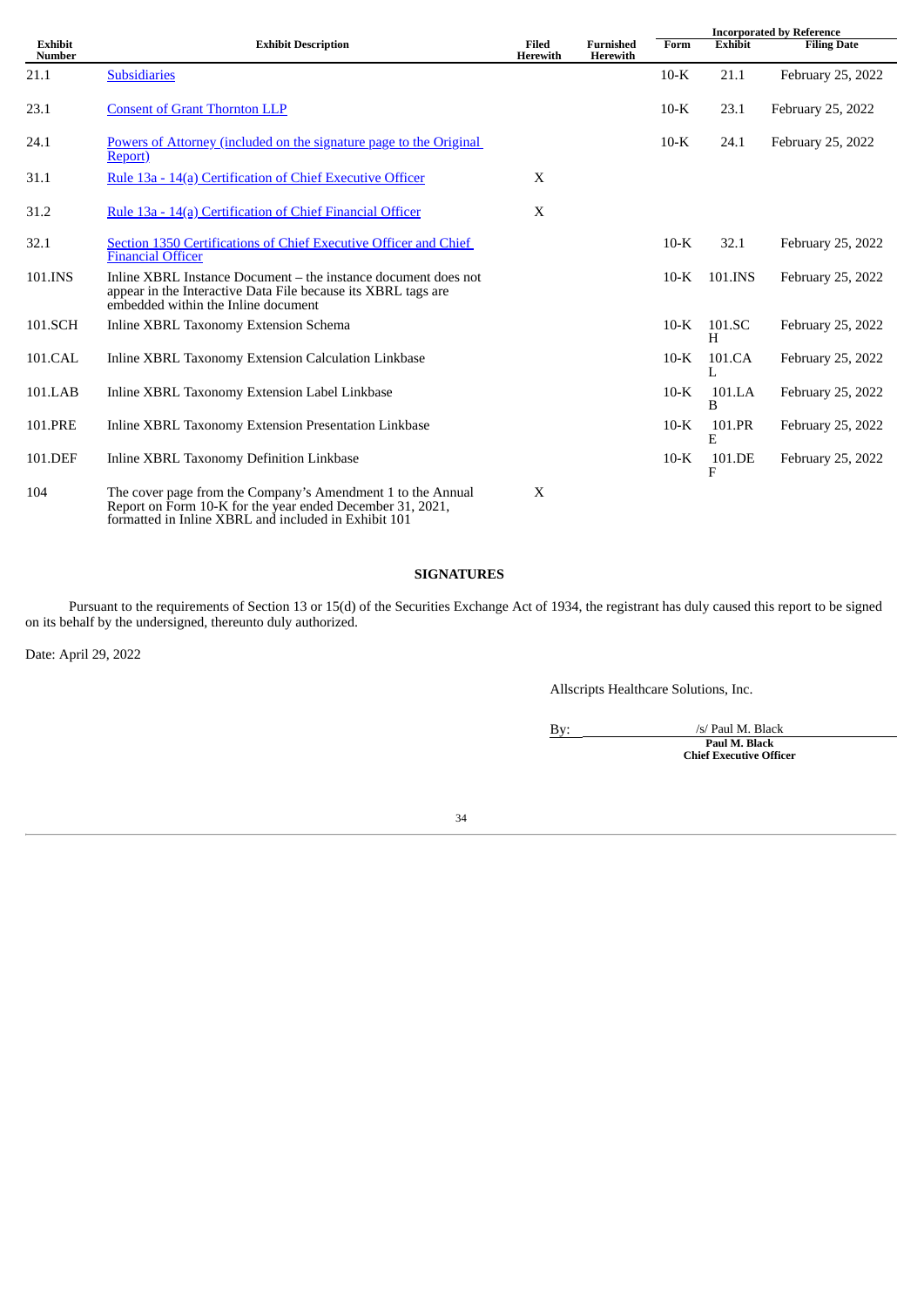#### **CERTIFICATION**

### <span id="page-34-0"></span>I, Paul M. Black, certify that:

- 1. I have reviewed this Amendment No 1. to the Annual Report on Form 10-K of Allscripts Healthcare Solutions, Inc.; and
- 2. Based on my knowledge, this report does not contain any untrue statement of a material fact or omit to state a material fact necessary to make the statements made, in light of the circumstances under which such statements were made, not misleading with respect to the period covered by this report.

Date: April 29, 2022 /s/ Paul M. Black

**Paul M. Black Chief Executive Officer**